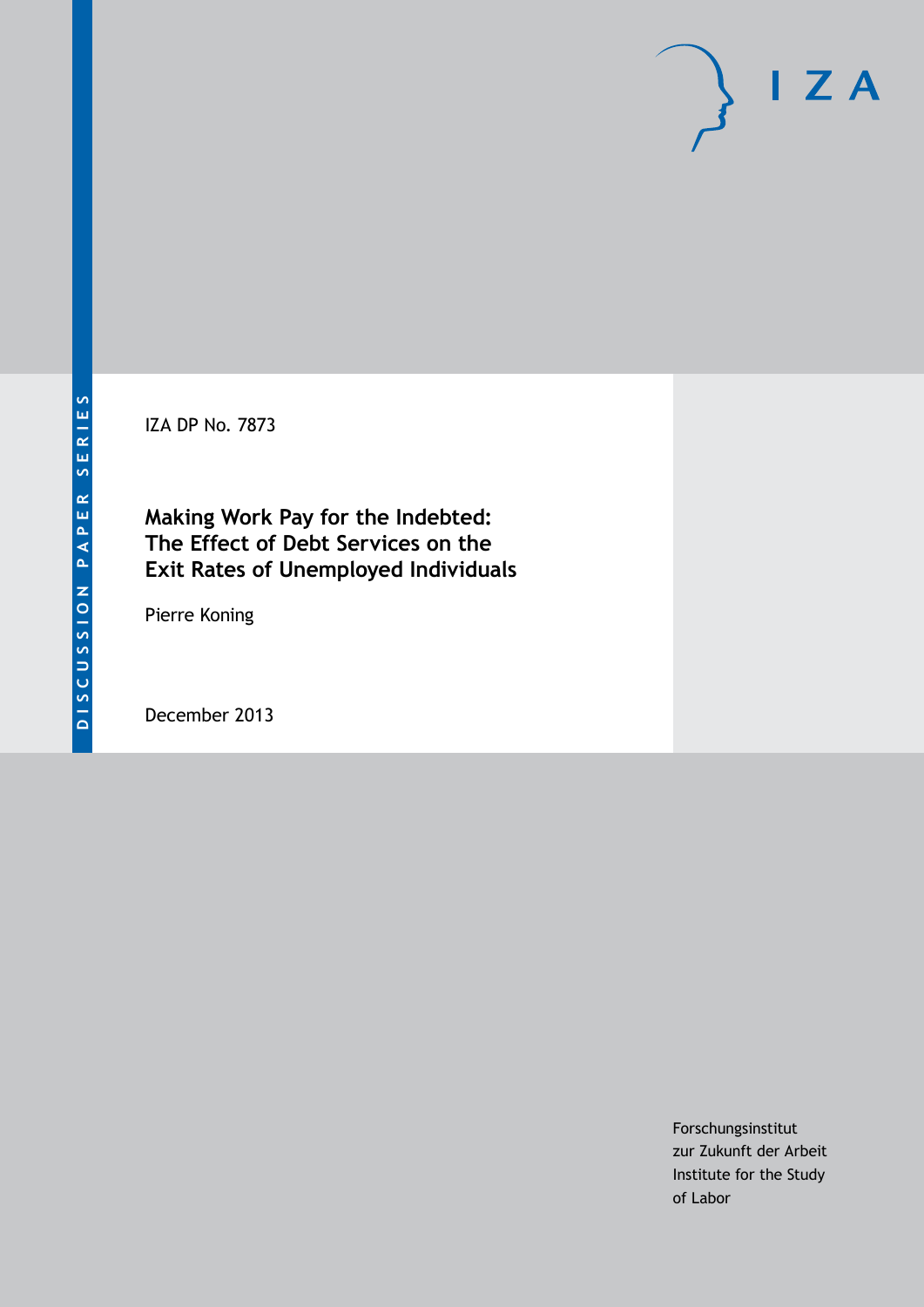# **Making Work Pay for the Indebted: The Effect of Debt Services on the Exit Rates of Unemployed Individuals**

**Pierre Koning**

*VU University Amsterdam, IZA and Tinbergen Institute*

Discussion Paper No. 7873 December 2013

IZA

P.O. Box 7240 53072 Bonn Germany

Phone: +49-228-3894-0 Fax: +49-228-3894-180 E-mail: [iza@iza.org](mailto:iza@iza.org)

Any opinions expressed here are those of the author(s) and not those of IZA. Research published in this series may include views on policy, but the institute itself takes no institutional policy positions. The IZA research network is committed to the IZA Guiding Principles of Research Integrity.

The Institute for the Study of Labor (IZA) in Bonn is a local and virtual international research center and a place of communication between science, politics and business. IZA is an independent nonprofit organization supported by Deutsche Post Foundation. The center is associated with the University of Bonn and offers a stimulating research environment through its international network, workshops and conferences, data service, project support, research visits and doctoral program. IZA engages in (i) original and internationally competitive research in all fields of labor economics, (ii) development of policy concepts, and (iii) dissemination of research results and concepts to the interested public.

<span id="page-1-0"></span>IZA Discussion Papers often represent preliminary work and are circulated to encourage discussion. Citation of such a paper should account for its provisional character. A revised version may be available directly from the author.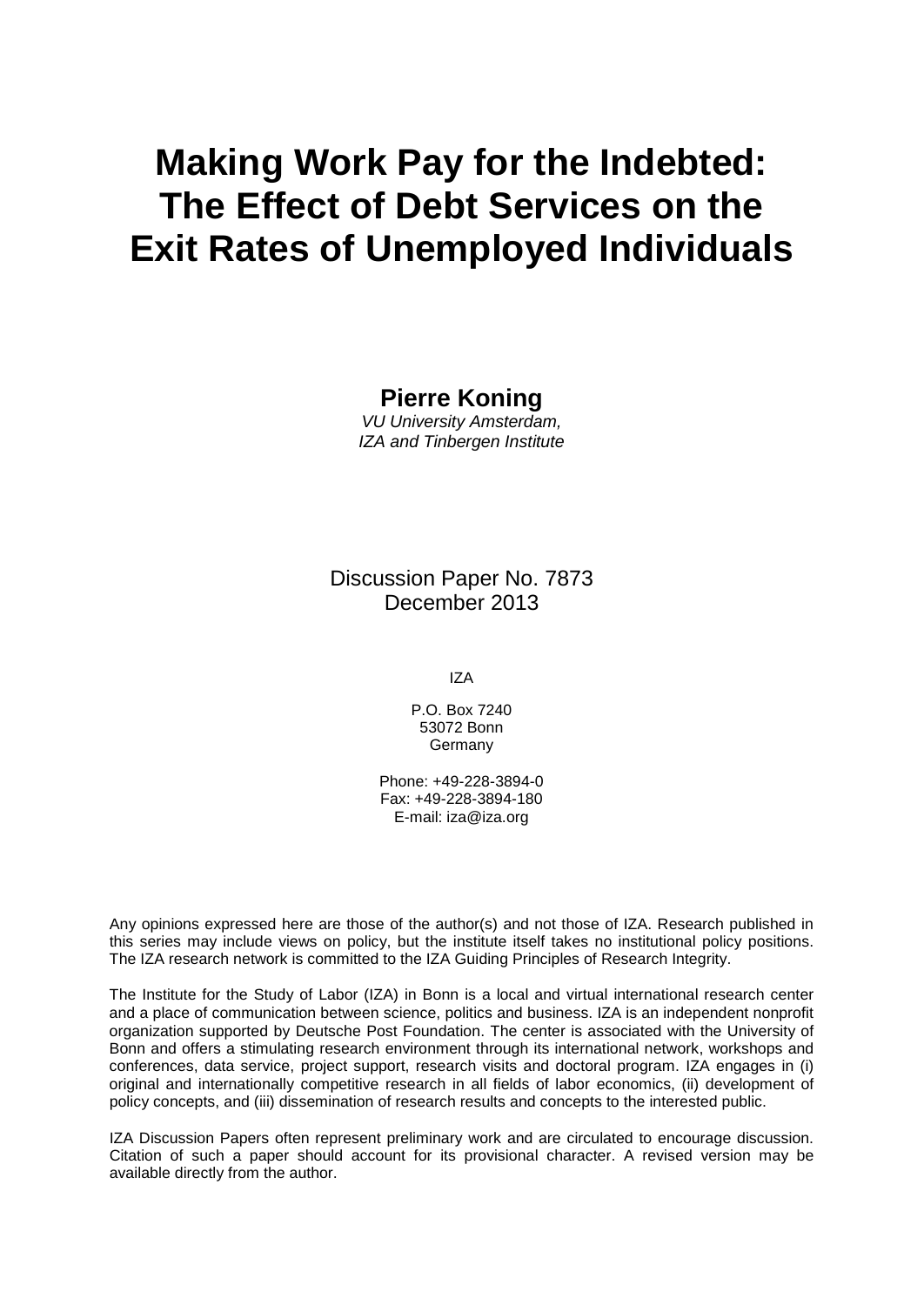IZA Discussion Paper No. 7873 December 2013

# **ABSTRACT**

# **Making Work Pay for the Indebted: The Effect of Debt Services on the Exit Rates of Unemployed Individuals[\\*](#page-1-0)**

This paper investigates the effectiveness of an intervention that was targeted at a specific group of Dutch Social Assistance (SA) recipients with debt problems. With a large share of the income gains of work resumption were transferred to the creditors, these individuals experienced a strong a priori disincentive to resume formal work. The direct aims of this intervention were therefore twofold: the restructuring of personal debts and the prevention of new debt problems to arise. We use the timing-of-events method to identify the effects of debt programs on SA spells. Our key finding is that the provision of debt services substantially increased the exit out of the SA schemes, but this was mainly due to exits out of the labor force. This suggests individuals perceived or experienced program as unpleasant and opted to exit without work. At the same time, the debts program offer increased the exit rate for targeted individuals that did not show up, probably due to increased monitoring and sanction activities.

JEL Classification: C21, D14, H75, I38, J18, K35

Keywords: debt services, program evaluation, threat effects

Corresponding author:

Pierre Koning VU University Amsterdam Department of Economics, 7A-27 De Boelelaan 1105 1081 HV Amsterdam The Netherlands E-mail: [p.w.c.koning@vu.nl](mailto:p.w.c.koning@vu.nl)

DWI Amsterdam is gratefully acknowledged for providing the data that are used in this paper. In particular, I would like to thank Peppie Pilipiec and Nora Grundel for providing assistance in preparing the data.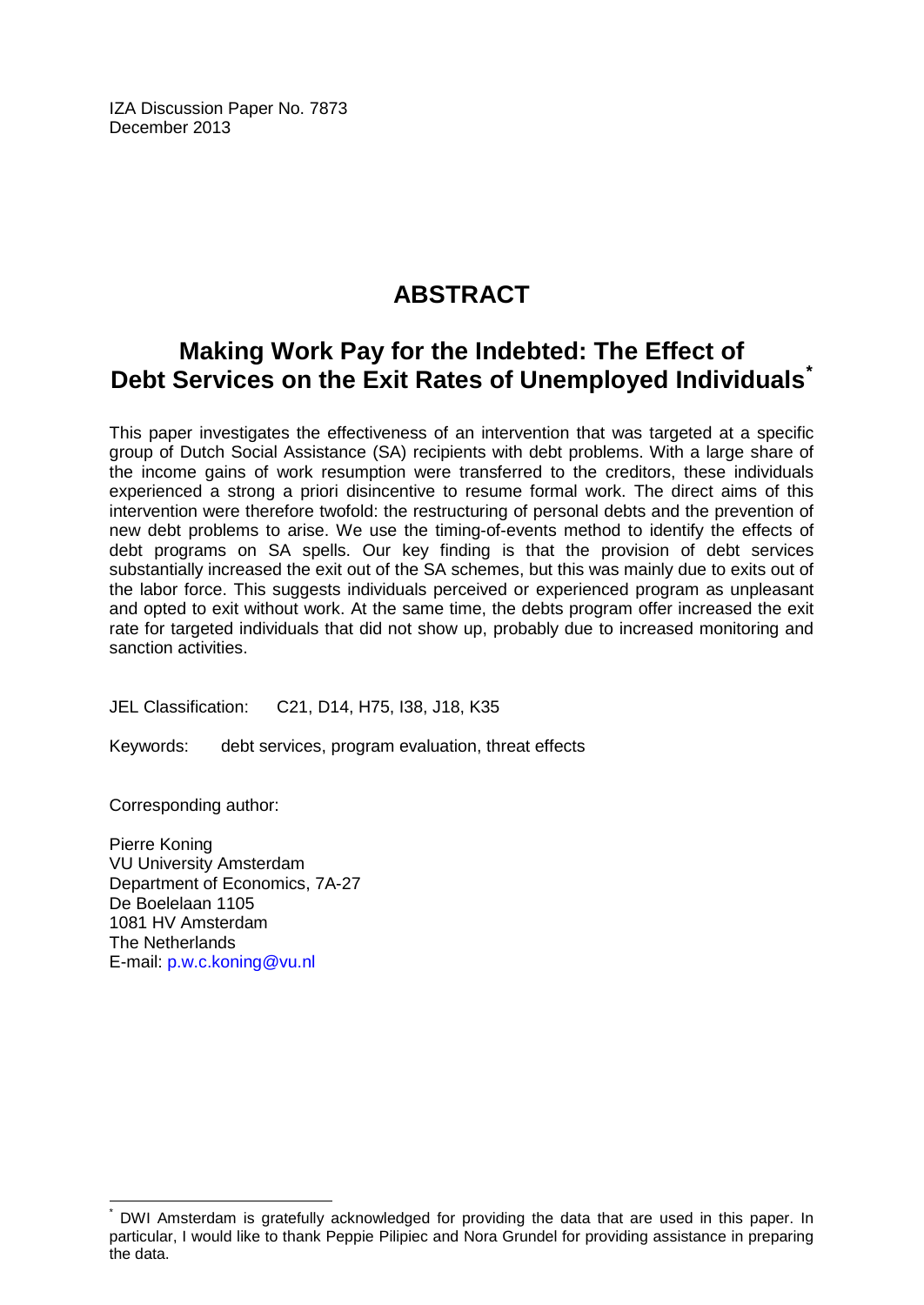#### **1. INTRODUCTION**

l

In many Western countries, an increasing share of unemployed workers is faced with personal debts. The consequences of these debts on work incentives can be substantial. Particularly with bankruptcy systems that are creditor oriented – like in many European countries – a large share of the income gains due to work resumption are transferred to the creditors for an extensive period of time. Particularly if personal discount rates are high, repay obligations may induce individuals to search less for jobs – see White  $(2011)$  for a survey on the personal bankruptcy literature.<sup>1</sup>

With debts as an important impediment for work resumption, Unemployment Insurance (UI) and Social Assistance (SA) benefit administrations have an interest in the settlement of claims of their clients. Public social benefit administrations may also be relatively well suited to co-ordinate the actions of creditors and arrange an informal workout to restructure debts. To the best of our knowledge, however, there is no empirical evidence on the use and usefulness of such programs for unemployed workers. In a broader context, empirical analyses on the effects of household debt restructuring on labor supply are limited as well (White 2011).

This paper tries to break ground by studying the effectiveness of an intervention that was targeted at a specific group of Dutch SA recipients with debt problems that lived in the city of Amsterdam, the largest city of the Netherlands (with about 800,000 inhabitants). The direct aims of this intervention were essentially twofold: the restructuring of personal debts and prevention of new debt problems to arise. First, individuals were assisted in the restructuring of their debts and alerted on their entitlement to income supplements other than SA benefits. The aim of these activities was to stabilize or solve debt problems. If clients did not succeed in debt restructuring, they were prepared for their eligibility to a formal, judicial debt restructuring program that would

 $1$  In contrast to this, the most commonly used personal bankruptcy procedure in the US exempts all future earnings from the obligation to repay (this is commonly referred to as the 'fresh start').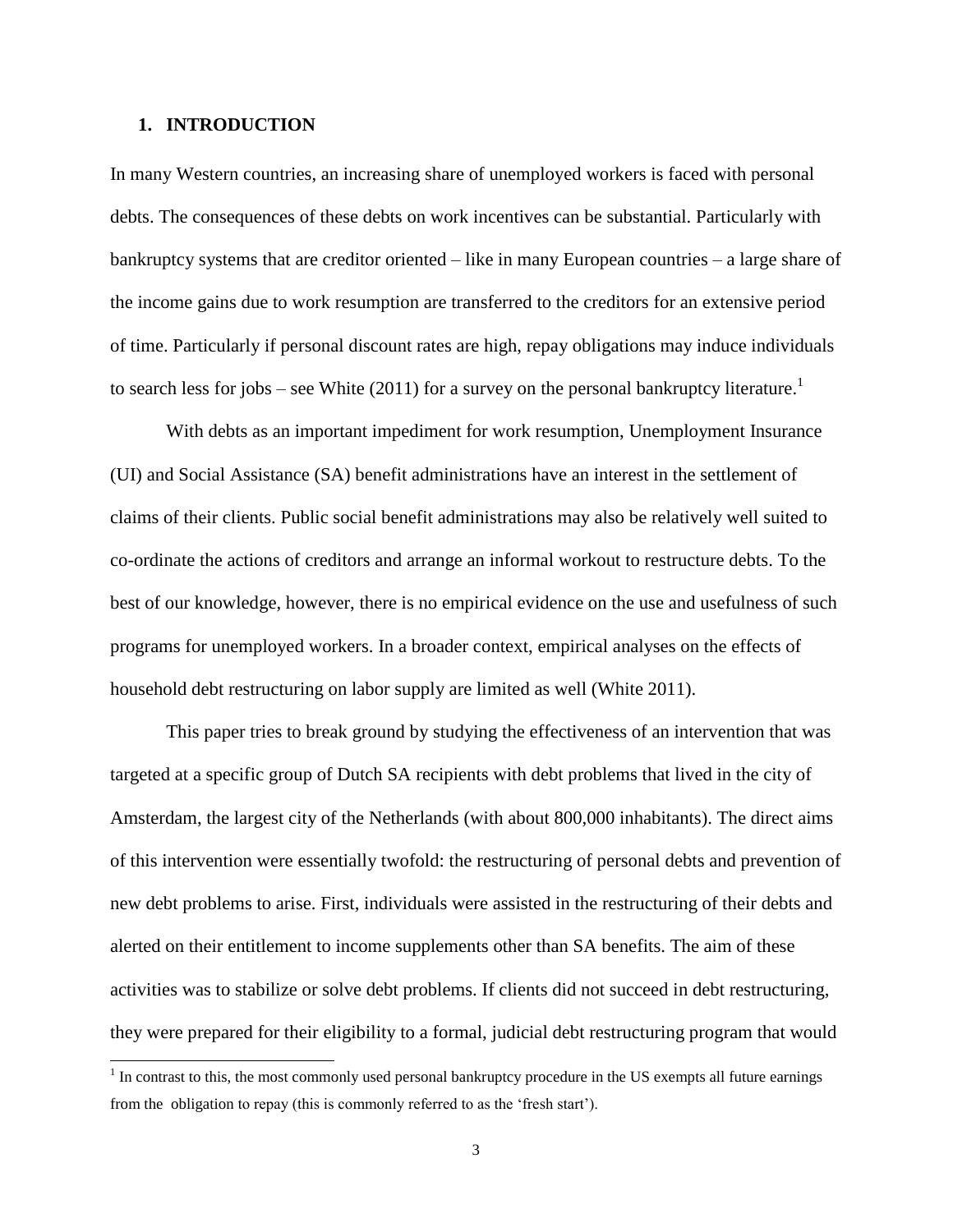be far more time consuming – and without interference of the SA benefit administration. Second, training programs were offered to individuals to improve their budgeting and financial literacy skills. In these trainings, the aim was to learn individuals to get financially well organized and understand the necessity of paid work.

The key research question in this paper is whether the debt program contributed to the exit rates of the targeted group of SA recipients. We measure these effects both during as well as after the provision of the debt services program. In addition, a special interest lies in potential threat effects among targeted individuals that did not participate in the program – the so called 'noshows'. For this group, the non-acceptance of the program was not without consequences, as it increased the likelihood of sanctions and intensive monitoring activities of caseworkers.

We use administrative data on both the SA unemployment spells, the occurrence of debt service offers, and the occurrence of actually starting the debts program that was offered (or not). With these data, we estimate hazard rate and Logit models to identify the effects of the debt services. The identification of program effects is based on the assumption that SA recipients cannot anticipate the exact timing of a debt program offer – i.e. the 'timing-of-events' method (Abbring and Van den Berg 2003). This method takes account of the possibility that both targeted individuals that started the program and those who did not start the program were selective.

This paper connects and contributes to various strands of literature. To start with, there is a continuing stream of papers that addresses the effectiveness of active labor market policies (ALMP's); see Kluve (2010) and Card et al. (2010) for a survey studies. While there is a substantial variation in the types of ALMP's and types of worker groups that are studied, the current study focuses on an intervention that can be characterized as non-conventional. Typically, the literature addresses instruments that directly improve the job opportunities of workers by offering job training, job mediation, wage subsidies, or subsidized employment. The idea behind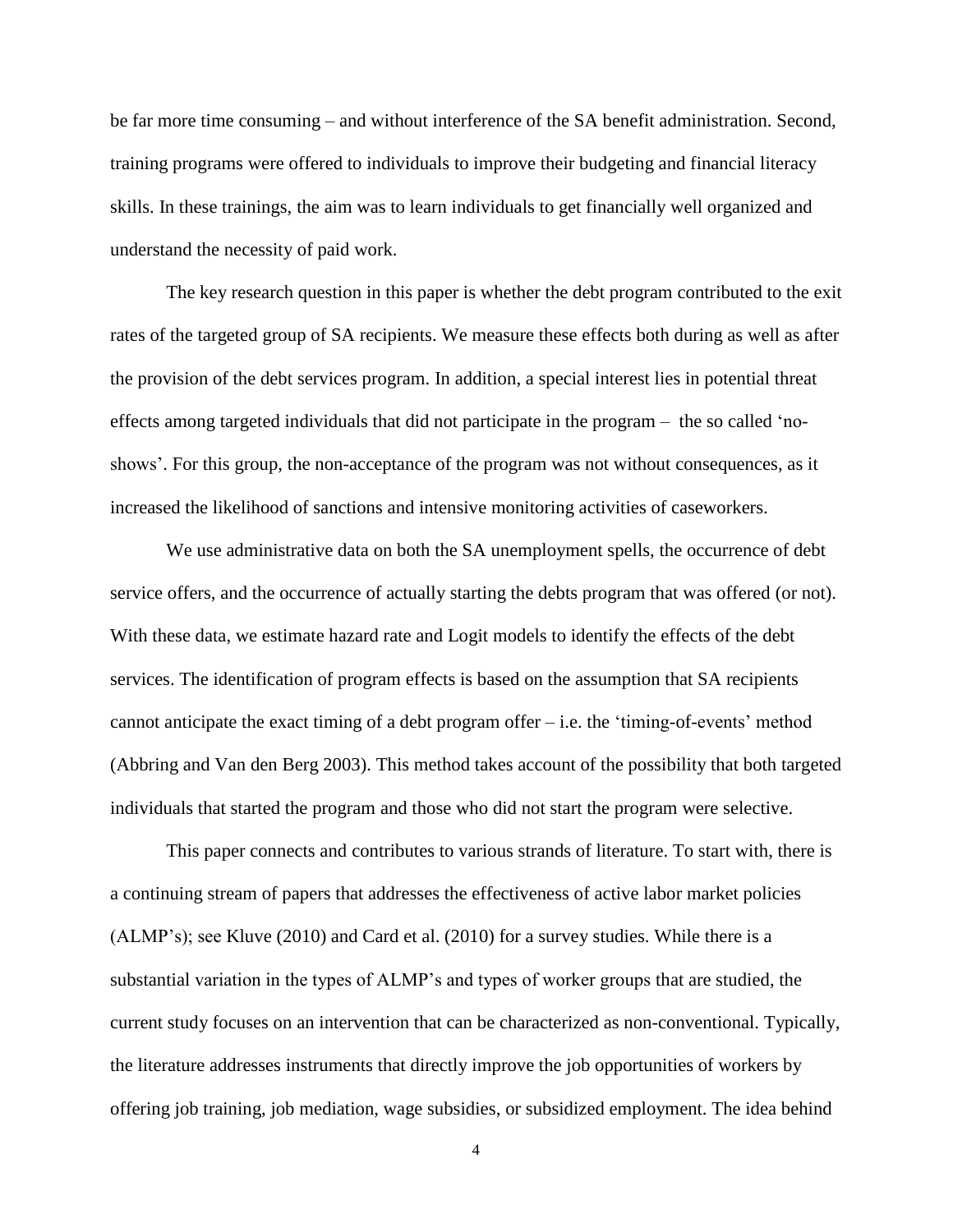the use of the debt program, however, was to remove the incentive barriers that prevented individuals to accept jobs and improve their 'soft skills' to prevent future debts.

As a second contribution, we build upon recent work on the importance of threat effects of mandatory job programs – see Andersen (2013) for a recent survey.<sup>2</sup> Threat effects are typically defined as increases in re-employment rates *prior* to the actual start of programs, when workers are already informed on the starting date (Graversen and Van Ours 2008; Geerdsen 2006; Rosholm and Svarer 2008). The implicit assumption is that mandatory programs are enforced for all workers that receive benefits at the time the program starts. A common finding of this literature is that threat effects are substantial in the relevant time interval, particularly when compared to the effects during and after job programs. Presumably, unemployed workers derive disutility from job programs due a loss of leisure time and more interference by their caseworkers and try to avoid program participation by searching more actively for jobs.

Within the context of the current analysis, it is likely that threat effects were important too, but worked in different ways. Program participants had to provide a full overview of their financial situation and their income components. We argue that therefore some individuals were not eager to participate, since this harmed their privacy or – worse – would reveal income fraud. In addition, individuals also may have derived disutility from participating in the meetings and courses in itself. Contrasting to the standard literature – and despite the fact that programs were not provided on a voluntary basis – about one third of the clients that was contacted did not participate. In the current context, we therefore define threat effects as the change in exit rates of the 'no-shows', starting from the moment that they were contacted to participate in the program.

l

<sup>&</sup>lt;sup>2</sup> This literature complements studies on the effect of sanctions on return to work rates (Van der Klaauw and Van Ours 2011; Abbring et al. 2005; Van den Berg et al. 2004; Lalive et al. 2005; Jensen et al. 2003; Boockman et al. 2009).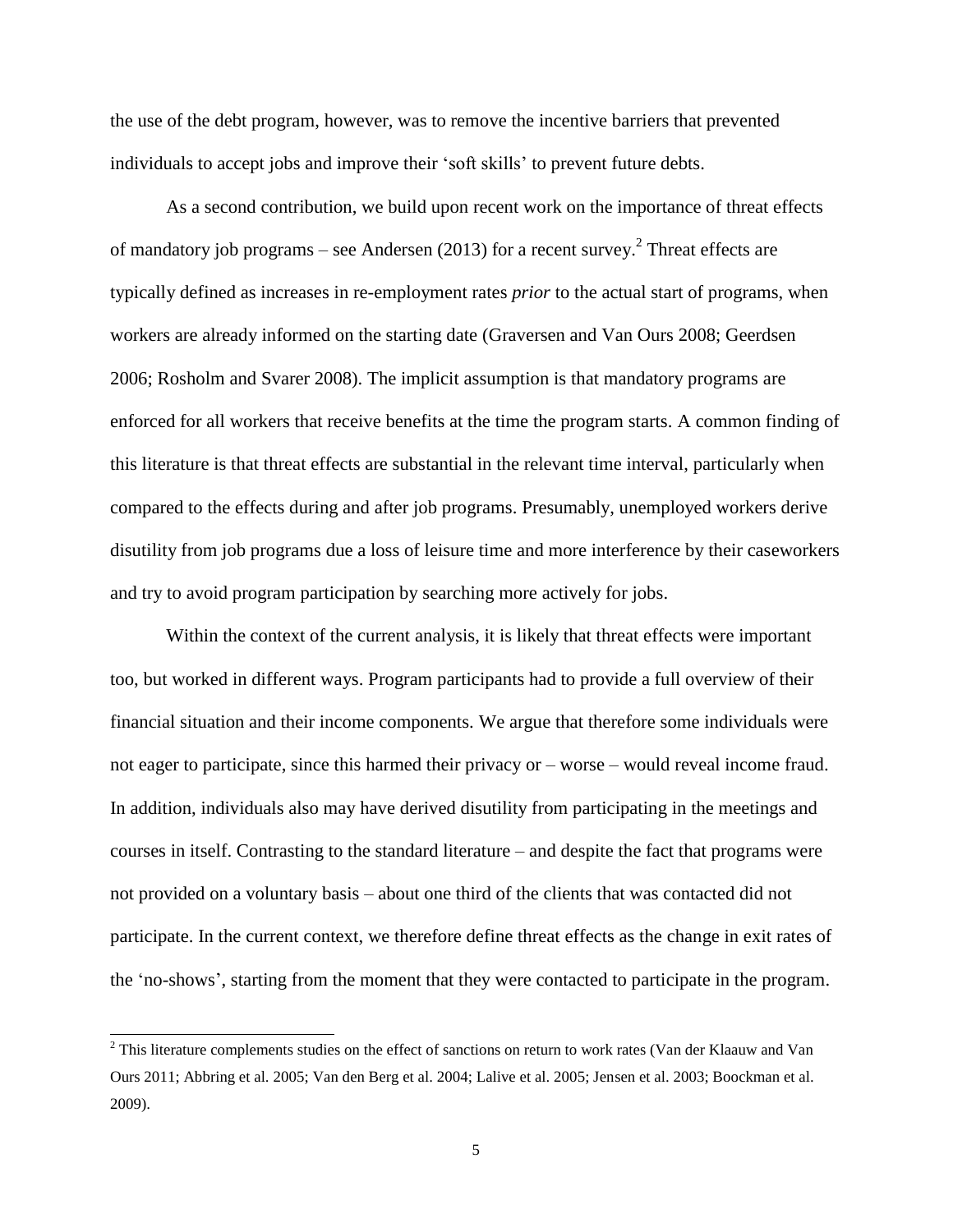Similar to the analyses of Hagglund (2006), Arni et al (2013) and Frijters and Van der Klaauw (2006), we also pay special attention to the exit rates into non-participation. Since no-shows took the risk of increased monitoring or getting sanctioned by their caseworker, they also may have opted to leave the SA scheme without work resumption. Stated differently, some of them may have left paid unemployment for unregistered unemployment in order to avoid pressures exerted by the sanction system and to 'gain' more time for job search.

As a third contribution, our analysis is related to recent work on discounting and the job search behavior of unemployed workers. Since the seminal paper of Della Vigna and Paserman (2006), it has widely been acknowledged that hyperbolic discounting of unemployed individuals may lower their return to work rates.<sup>3</sup> The idea is that impatient workers search less intensively for work. This effect dominates the effect of lower reservation wages and higher job acceptance rates that impatient unemployed workers have. As unemployed workers with debts are prone to hyperbolic discounting, the targeted SA recipients in the city Amsterdam may have undervalued the future rewards of participation in the debts program. This may also explain why a large share of the targeted population did not participate in the debts program.

Finally, this paper adds to the empirical literature on the effects of personal bankruptcy. This literature focuses on the consequences of between state variation in exemption levels for wealth in the US on the behavior of debtors and creditors. Zooming into the post bankruptcy behavior of labor supply and work effort, however, the evidence is limited. Within the context of US bankruptcy law, filing for bankruptcy reduces rather than increases the obligations to repay

l

<sup>&</sup>lt;sup>3</sup> When taking a broader perspective, our analysis also builds upon the literature on personality traits or 'soft skills' are adequate predictors of success or failure (Heckman and Kautz 2012). In this respect, of the 'Big Five' of personality traits the conscientiousness of individuals – i.e. the tendency to be hardworking and organized – is the most relevant one.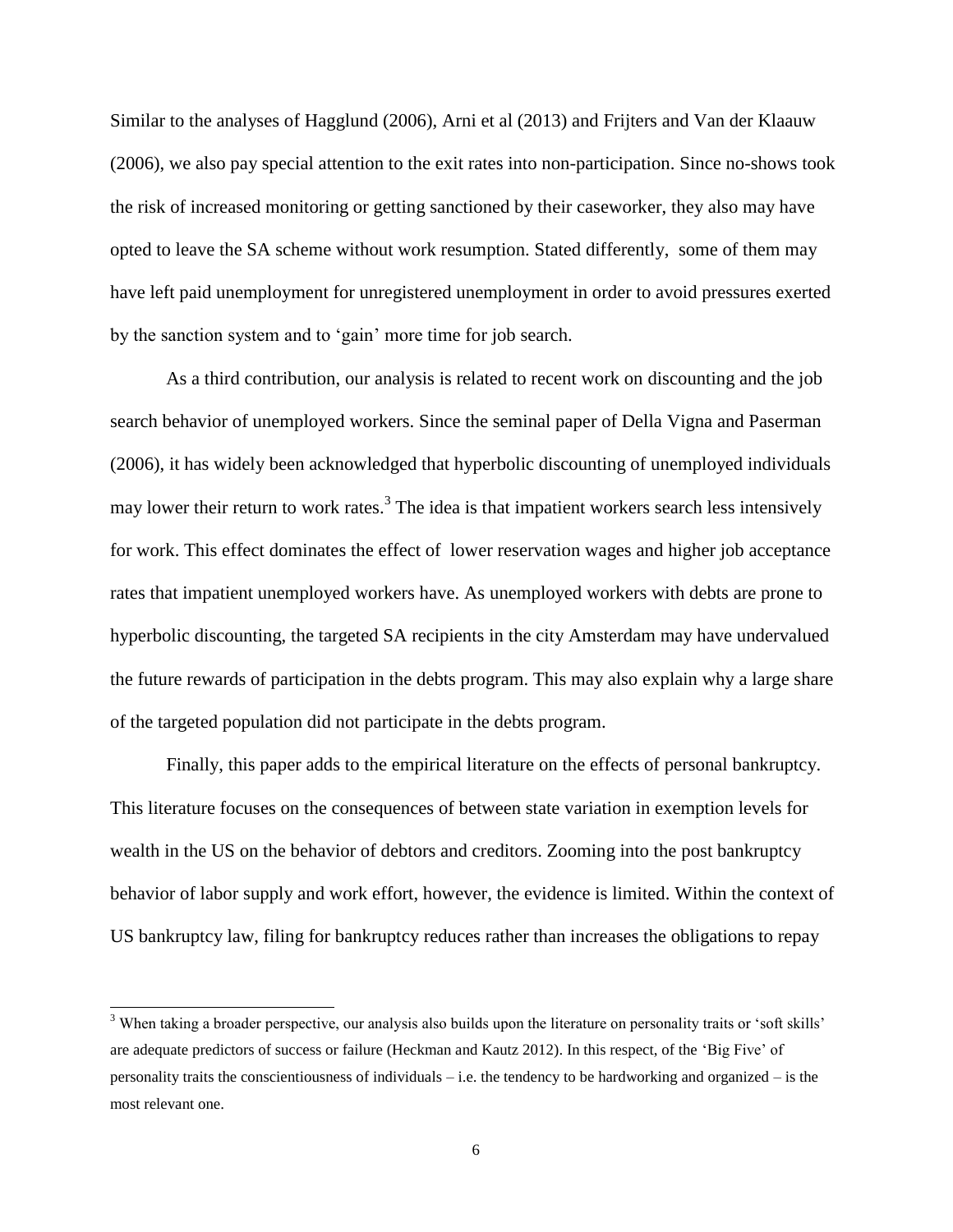debt from earnings. Although one would expect the work incentive to increase as a result for this, Han and Li (2007) find no evidence that this increases the labor supply of individuals in the US.

The key finding of this paper is that debt services increased the exit out of the SA scheme. The provision of a standard debt services program participation completed increased the exit probability with 8%-point, measured two years after the start of an unemployment spell. More strikingly, this effect can largely be attributed to increased inflow into non-participation. This suggests that participants experienced the program as a disutility and therefore opted to leave the SA scheme without formal work. We also find that offering the debts program increased the exit rate for targeted individuals that did not participate in the program – i.e. the 'no-shows'. Again, this probably mirrors the effect of increased monitoring and sanction activities for this group.

The paper proceeds as follows. Section 2 explains the institutional settings of the SA benefit scheme in the Netherlands, as well as the motivation and the design of the debts program that was started by the city of Amsterdam. We also provide a description of the data in this section. Section 3 explains the empirical strategy we use to assess the impact of the program. Section 4 presents estimation results and Section 5 concludes.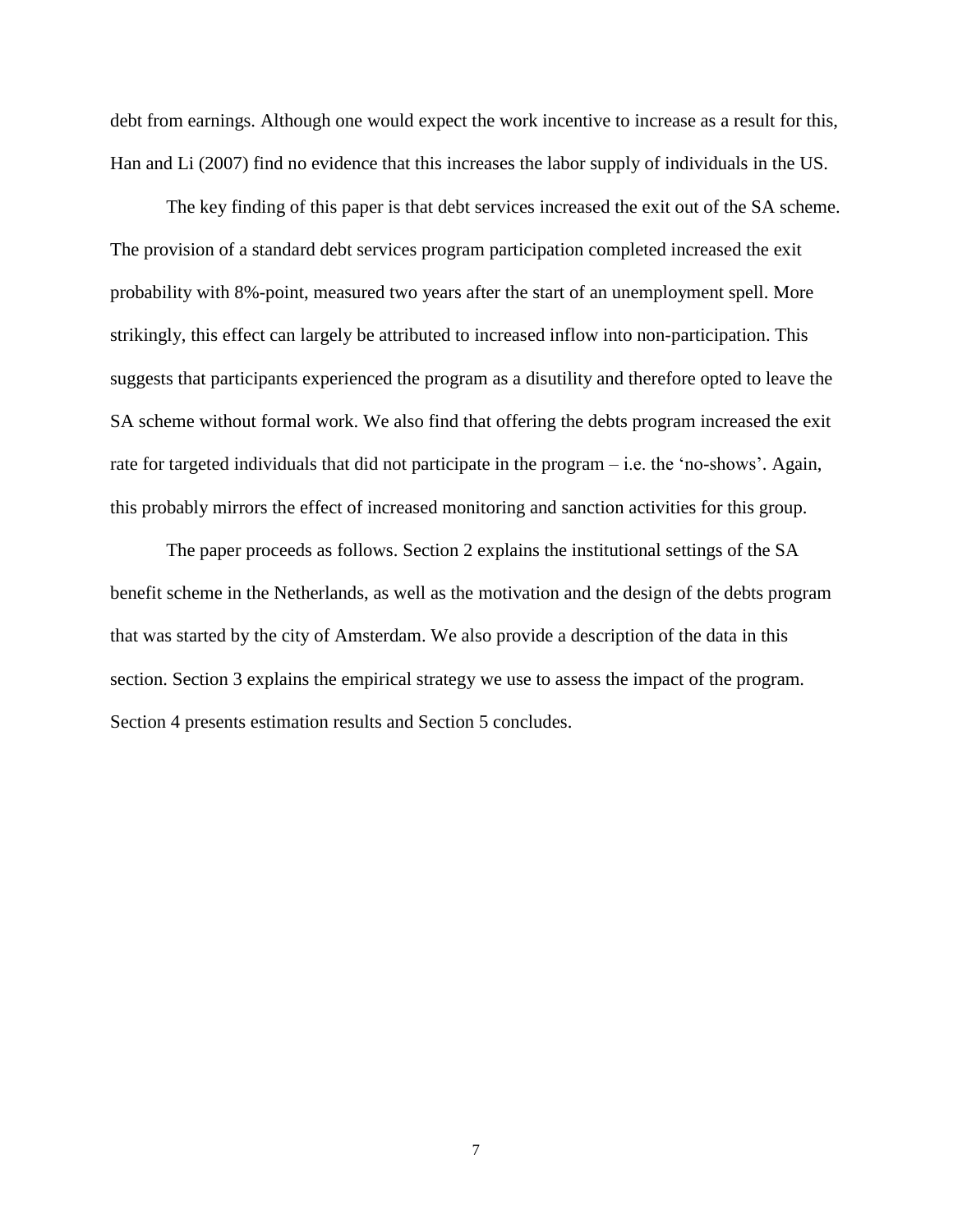#### **2. INSTITUTIONAL SETTINGS AND DATA**

#### **2.1 Social assistance benefits and Welfare-to-Work programs**

In the Netherlands, SA benefits form a safety net that provides support to unemployed workers who are not entitled to any other social insurance benefits such as Unemployment Insurance or Disability Insurance benefits. The administration of SA benefits is carried out by municipalities. SA benefits are both means and asset tested and related to the family income. Individuals should own more than 5,765 euros net worth of assets and households with more persons are exempted for assets worth 11,895 euro at maximum. As long as these conditions are met, SA benefits are not limited in duration. SA benefits are about 1,000 euros per month for single households, which is somewhat higher than in most other European countries.

Although SA benefit rights are determined at the national level, Dutch municipalities have considerable discretion in the design of their activation policies. The costs of these policies can be financed by the conditional block grants they receive from the ministry of Social Affairs and Employment (Faber and Koning 2012). Of the total budget of 1.4 billion euros in 2010, 49% was spent on various types of Welfare-to-Work trajectories, 27% on wage subsidies and 24% on subsidized employment (RWI 2012). The actual design of Welfare-to-Work trajectories differed between municipalities, ranging from 'social activation' to job training and mediation programs for clients.

In the time period under investigation the city of Amsterdam used a (subjective) profiling system to target their Welfare-to-Work services. This system distinguished five categories of individuals. Three of these categories consisted of individuals that were not expected to find a job without any long lasting interventions. Only two of these categories – amounting to 23% of the inflow in the SA scheme – were profiled as having sufficient job skills and had to search actively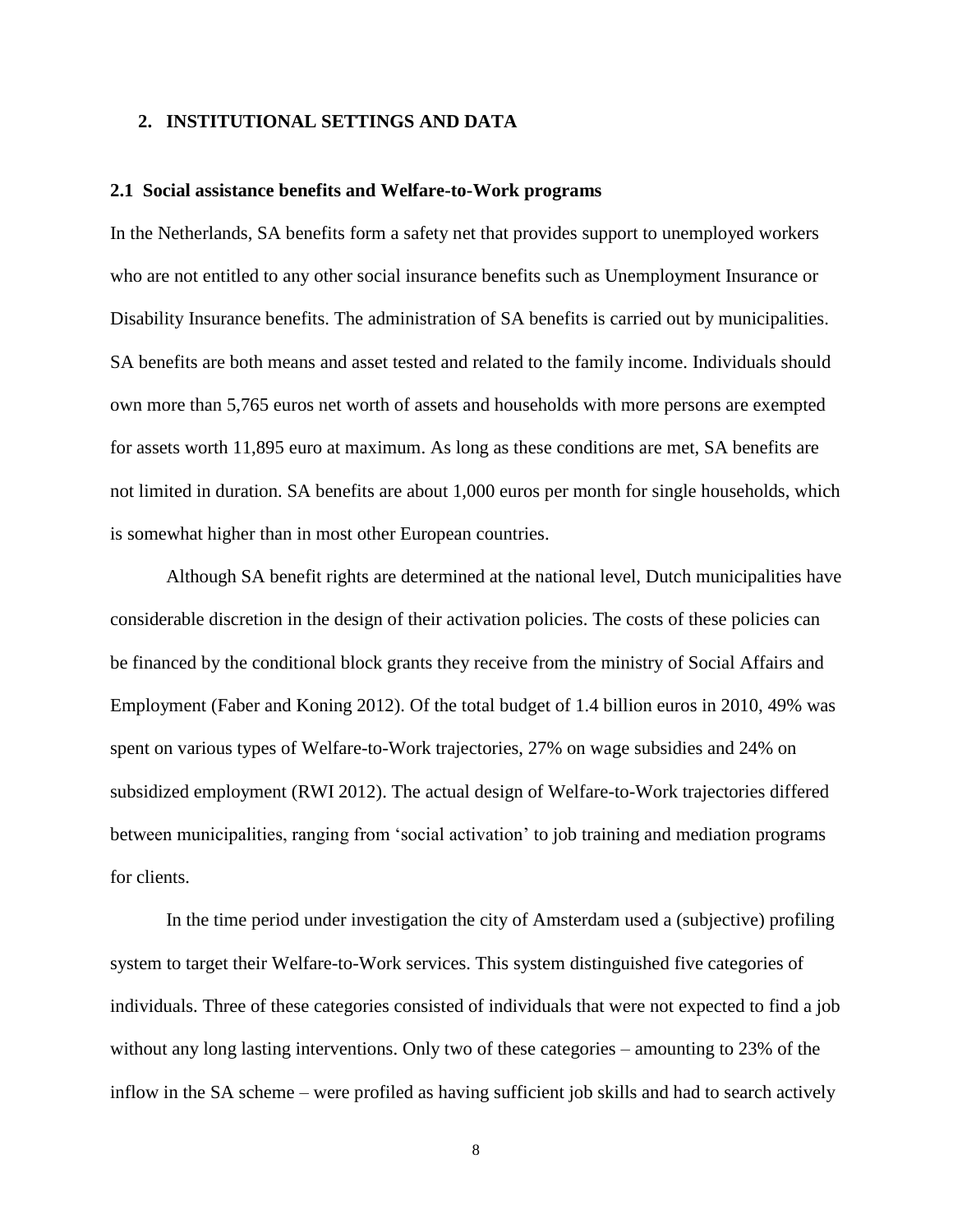for jobs.<sup>4</sup> For one of these two categories mediation and job search services were provided. The other group of clients did not receive any support. Debt programs were not targeted to one classification group in particular.

#### **2.2 Priority Care Debt Services**

In June 2008 the social benefit administration of Amsterdam (DWI) announced its plans to provide debt services for SA client with debts (DWI 2008). DWI contracted two private organizations to provide debt services between November 2008 and July 2012 (*Westerbeek* and *Plangroep*). The argument of DWI was that for many clients personal debts were a major impediment for work resumption. In the Netherlands, creditors are entitled to claim 90% of all additional income due to work resumption. Related to this argument, employers may find SA clients with debts unattractive for administrative reasons. For these workers, they have to cooperate in transferring earnings to creditors.

DWI labeled the program as 'Priority Care Debt Services' (PCDS), referring to the fact that it intended to speed up the intake and treatment process for SA recipients with debts.<sup>5</sup> From the perspective of the municipality, the financial losses of the needless prolongation and increases of debts could be high. SA recipients were therefore diagnosed on their financial conditions right from the start of their benefit spell. There were no formal rules for the allocation of the debt programs – this decision essentially was at the discretion of the casemanagers. Clients were informed that they were offered a debt program in a meeting with casemanager, after which it could take two weeks at maximum before the program started.

l

<sup>&</sup>lt;sup>4</sup> See Section 2.2 for a more extensive explanation of the profiling and targeting system.

<sup>&</sup>lt;sup>5</sup> Until that time, these individuals only had access to debt services that were provided by quarters in the city of Amsterdam, and were only were eligible if they had very substantial debts. DWI Amsterdam argued this would be overly time-consuming and thus would involve additional, unnecessary SA benefit expenses.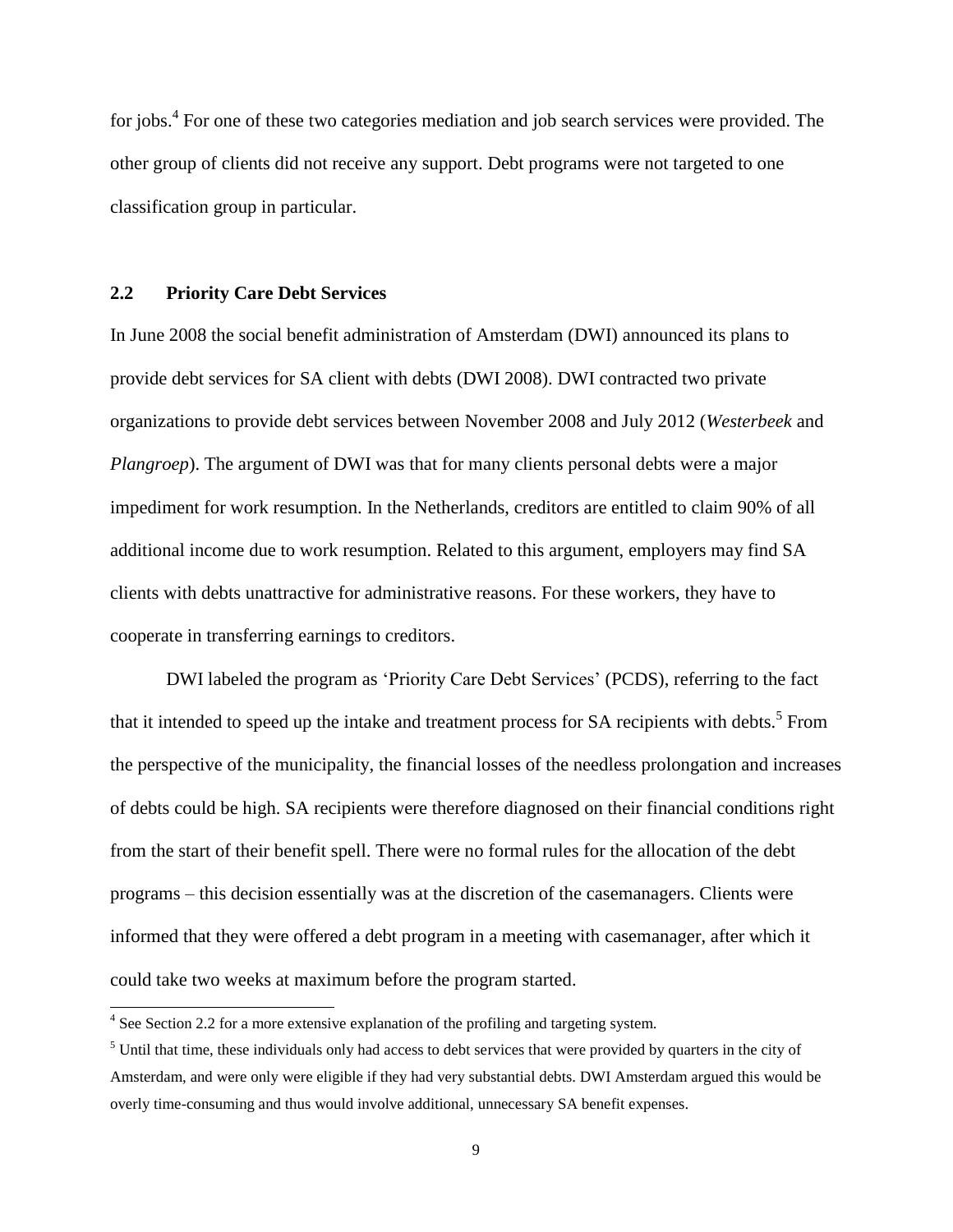The Priority Care Debt Services system prescribed that the debt program was not optional for clients. Clients were expected to cooperate with their caseworkers and the debt services providers. Temporary benefit reductions could be used to sanction individuals in case of noncompliance. In light of the specific problems clients had, however, the aim of the benefit administration was to avoid the use of this instrument. Unfortunately, there is no official registration of imposed sanctions that can be used for the current analysis.

Priority Care Debt Services involved two types of services. First, individuals were assisted in the informal restructuring of their debts and – if necessary – alerted on their entitlement to income supplements. The aim of these activities was to stabilize financial debt problems. For this purpose, both debt service organizations started by gathering all relevant information on creditors and the size of debts. Clients thus had to provide full access to their financial administration. Personal debts mostly originated from fines, electricity or gas bills, (local) taxes, telephone bills, rents, insurance premiums, and medical treatments that were unpaid. In addition, debts stemmed from products that were bought on credit and loans from banks. Debt service providers assisted clients in contacting their creditors and requested a reduction of their debts and/or a relaxation of payment conditions. <sup>6</sup> This part of the program was most time consuming. The debt providers also checked whether clients were eligible to several tax deductions – e.g. for lone parents – or income subsidies that were not effectuated.

The second type of services that were provided were budgeting courses. These courses, which aimed at increasing the financial literacy of clients and the skill get financially wellorganized, could last six months at maximum.

l

 $6$  Unfortunately, the reduction of claims is not registered in the databases of DWI. From talks with several casemanagers, we infer that on average about 75% of personal debts is cleared.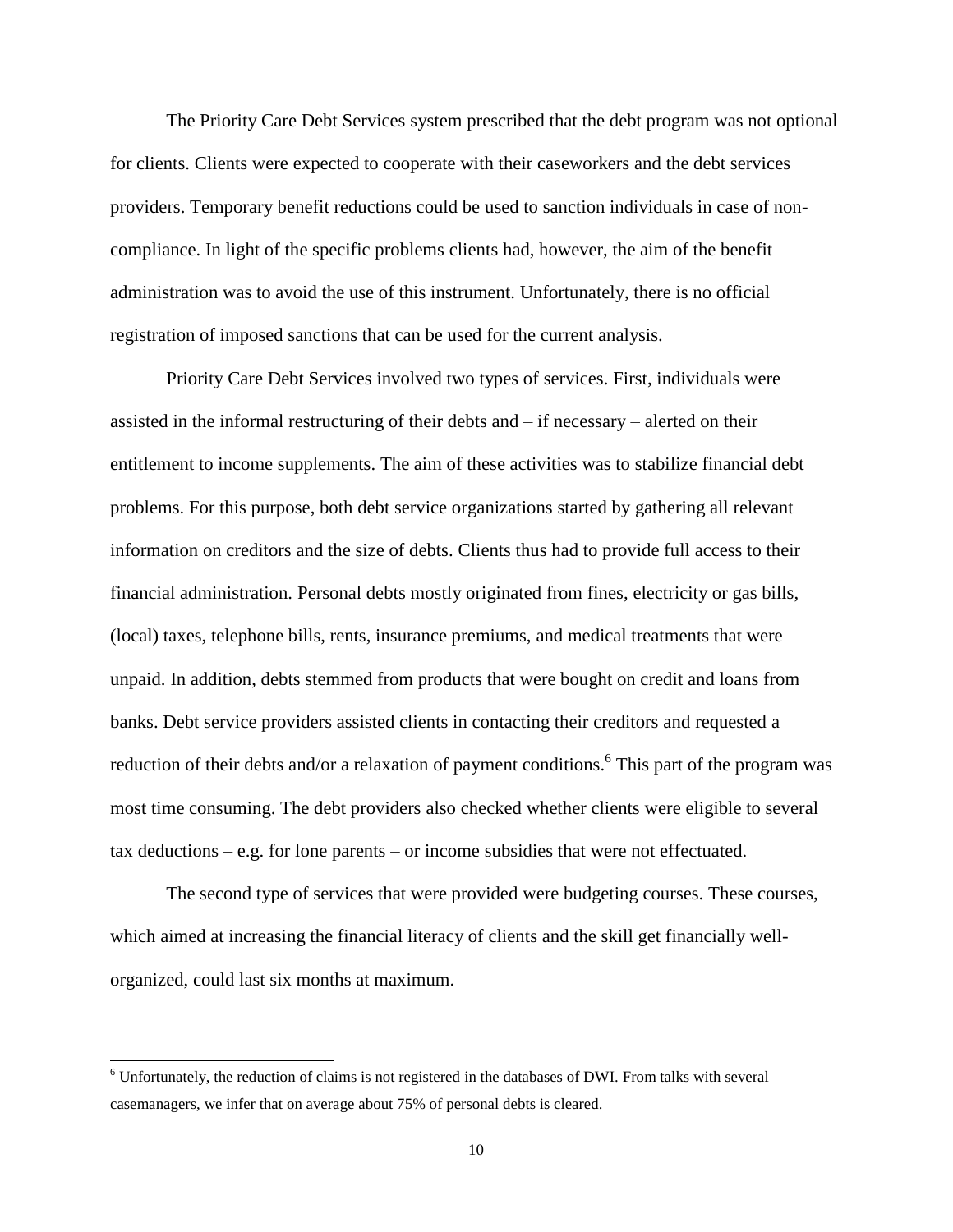In total, the debts programs were meant to last one year at maximum per client. Typically, the program consisted of about five meetings with employers of the debt services organization – with eight meetings at maximum. Prior to these meetings, participants had to prepare information and learn the course material. When clients successfully completed the program, there were three possible outcomes. The first one was that clients succeeded in 'financial stabilization', with no further direct need of debt services. Second, the outcome could be the start of a formal, judicial personal bankruptcy procedure. From the perspective of both the client and the social benefit administration, the outcome of such a process – which usually are very time-consuming – would harm work incentives for a long time. Third, if debts were not too substantial, the city of Amsterdam arranged the settlement of debts by taking over the claims of individual creditors.

#### **2.3 Unemployment spells**

l

For our analysis we have an administrative sample of 29,855 unemployed spells of workers between the age of 18 and 65 that have entered into the SA benefit scheme between November 2008 and December 2011. Benefit durations that have not ended are right censored at the first of July in 2012. 23,769 SA benefit spells in our sample are of individuals that are observed once.<sup>7</sup> For all clients that received SA benefits in the time period under consideration, we observe the age, gender, education level, household status and their profiling category. We also observe whether a client participated in work programs of the municipality that were unpaid. These were particularly relevant for younger workers, which had to study or participate in work programs in order to be eligible for SA benefits.

 $72,705$  individuals have two SA spells; 212 have three SA spells; 10 individuals have four SA spells; and one individual has five SA spells.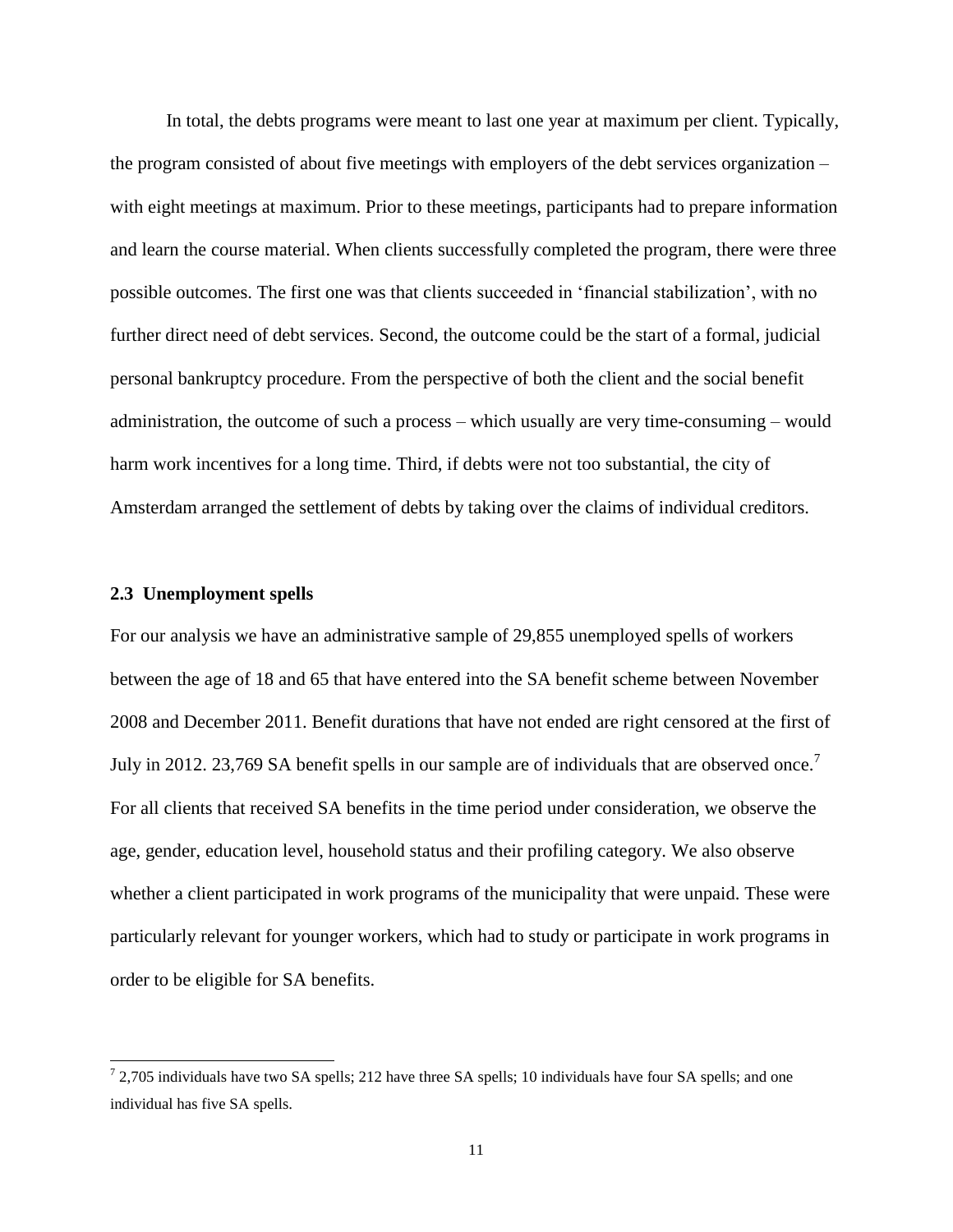#### **< INSERT TABLE 1 HERE >**

The second column of Table 1 presents the sample statistics of our full sample. Clearly, job prospects of the inflow cohorts were poor, with low education levels, mostly single household statuses and with profiling categories that qualify clients are having a lack of job and social skills as well. In line with this, we find the average of completed SA benefit spells to equal about 11 months and only about 30% of completed spells is registered to end into regular employment.<sup>8</sup> It is important to stress that these figures are not officially registered by DWI Amsterdam, but derived from the reported descriptions of caseworkers when their clients left the SA scheme. In practice, this means that reported destinations are missing for 29% of the exits. Reasons for ending SA benefit spells other than work resumption include the imposition of sanctions due to insufficient search activities or income fraud (20%); the inflow into other social insurance schemes, such as retirement (10%); moving outside the city  $(8\%)$ ; and returning to school  $(2\%)$ .

#### **< INSERT FIGURES 1 AND 2 HERE >**

Figure 1 shows the survival rates for the sample of benefit spells. After one year, only 25% of the spells had ended for the group of individuals that was not offered a debts program. In addition, Figure 2a shows that the hazard from the SA scheme to work has the familiar pattern of negative duration dependency. For the hazard rate to other destinations that is shown in Figure

l

<sup>&</sup>lt;sup>8</sup> As the destination is unknown for 29% of the uncensored spells, the percentage of exit into work is likely to be an underestimate. Assuming that missing observations are proportionally distributed, 42% of the exits would be due to work resumption. This percentage comes close to the estimate of Kok et al. (2008) of 40%. Kok et al. use also data for SA recipients in the city of Amsterdam, but then for the period 2001-2007.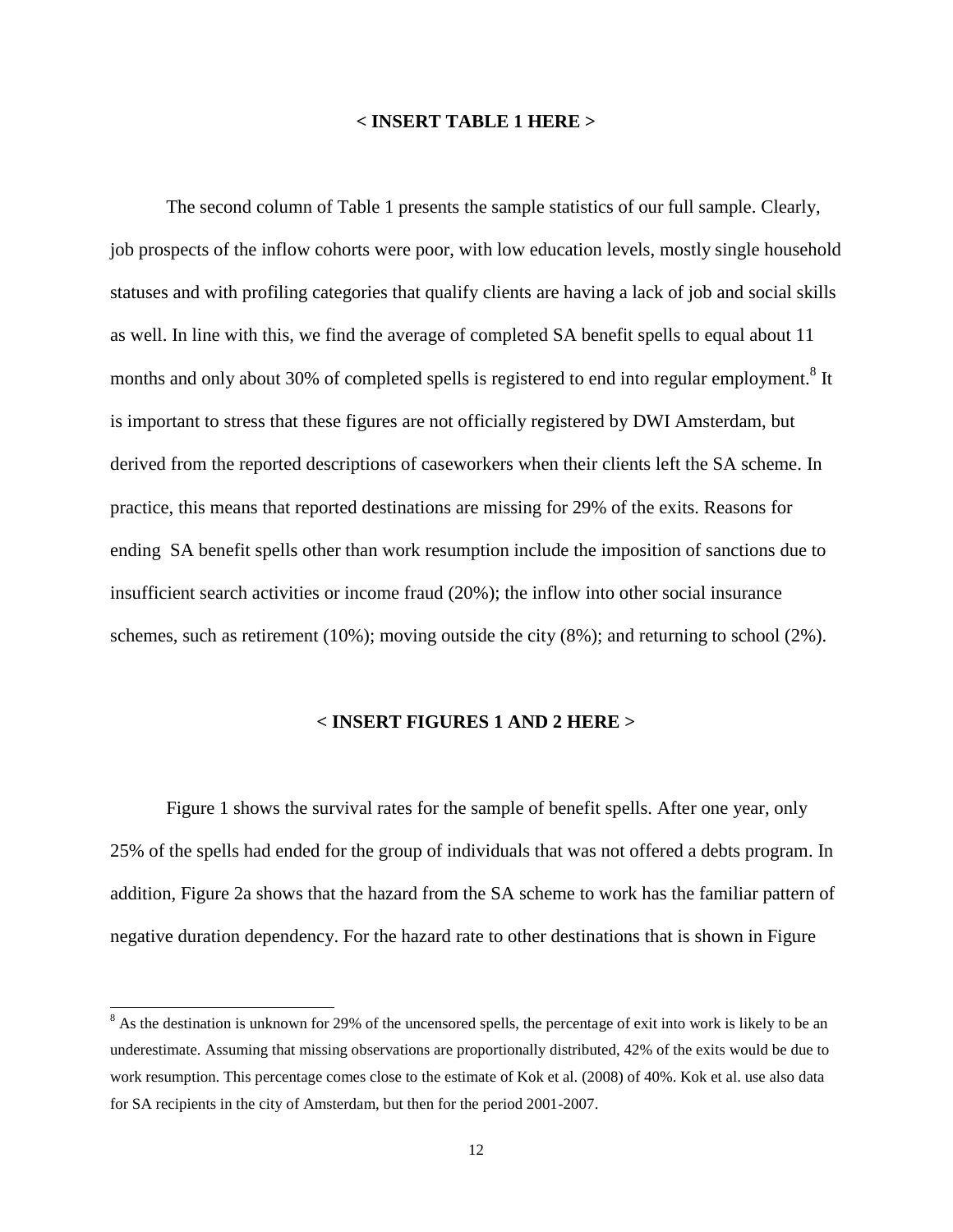2b, however, the picture is less pronounced – with some spikes at moments when the eligibility of clients was re-examined.

#### **2.4 Debt programs and debts**

l

In addition to the benefit spells, we have 2,940 records of unique SA clients that were targeted for the debt services programs. For clients that started the program we observe a sequence of dates they showed up at the two debt service organizations – with the first date starting one month after contacting date at maximum. For each date the corresponding activities are registered, together with an assessment whether these activities were completed, or not. Debts programs are successfully completed if they lead to one of the aforementioned three outcomes: 'financial stabilization', the start of a formal personal bankruptcy procedure, or inflow info the municipality creditor program. Debt programs are measured starting from the date of the first activity and ending at the date of the last activity that was reported.<sup>9</sup> We thus end up with a sample of unique individual debt programs. We have merged these debt program spells to the sample of SA benefit spells. Debt programs could start and end prior to, during or after an individual SA benefit spell.

#### **< INSERT FIGURES 3 AND 4 HERE >**

Figure 3 shows the hazard rates of receiving a debt program offer. As we focus on the inflow of SA benefit recipients, almost all offers occur in the first three months of the SA benefit spell. This mirrors the fact that the financial assessment was mostly carried out at the moment of

<sup>9</sup> This mean that programs that were suspended for a while and then re-started after a while by are merged to one another. Thus, for the empirical analysis the intervening duration without debt program activities is also included in the program.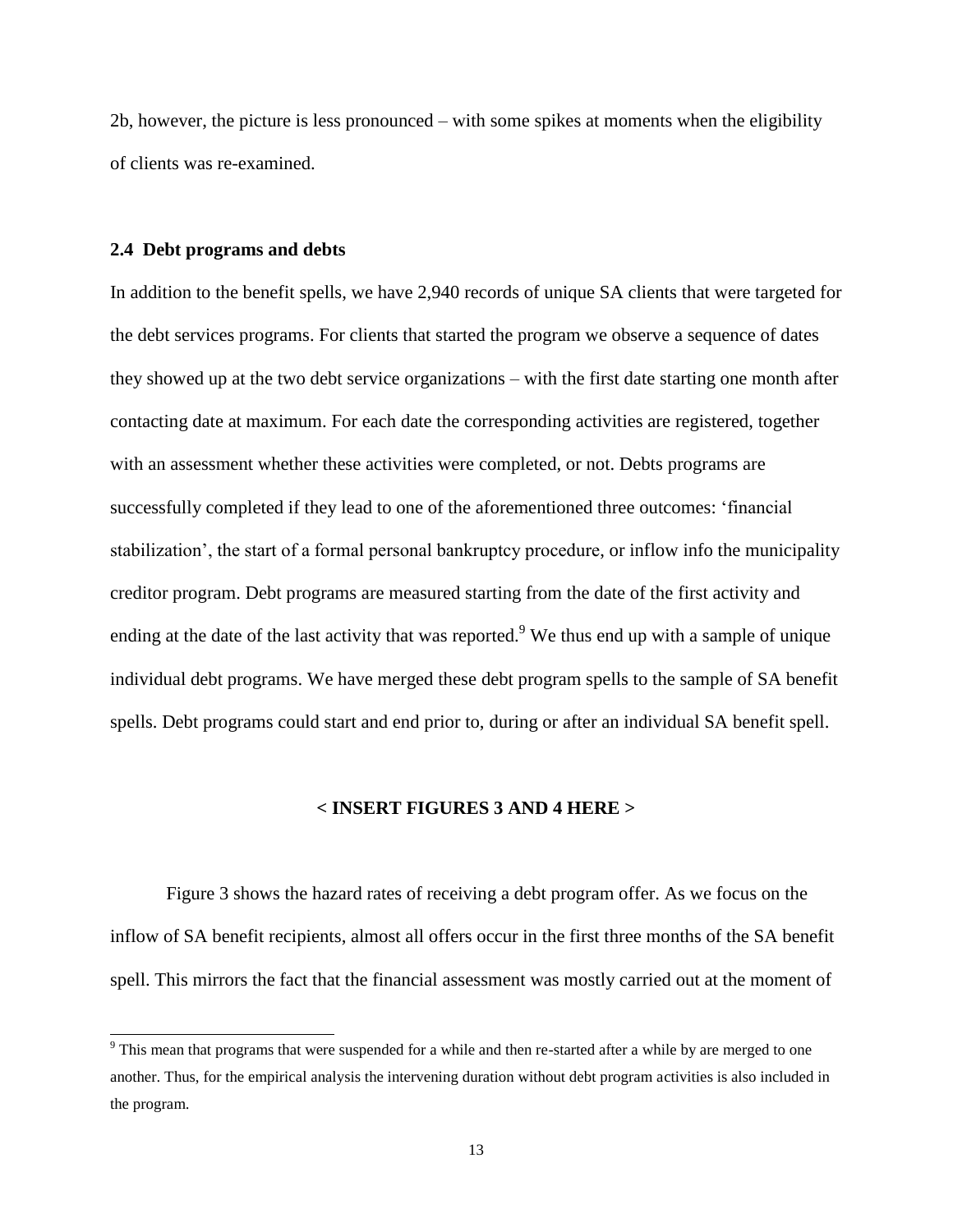SA intake, with program offers that were sent out at short notice. Figure 4 shows the distributions debt program lengths for completed programs and program that were censored due to exit of the SA scheme, respectively. The average length was about nine months in both cases. About one third of the durations lasted longer than the norm of one year.

The third column of Table 1 shows that the subsample of 2,940 clients that were offered a debt program is relatively young, male, more likely to join unpaid work programs, lower educated, and most likely to be a single parent. In line with this, individuals that are profiled a having a lack of job skills are overrepresented in the group that is offered a debt program. This however does not mean that the SA exit rates of the targeted group of individuals are lower as well. Figure 1 shows that the group of participants has SA survival rates that are comparable to the individuals without a debt program offer, whereas the no-shows tend to leave the scheme even faster. For a large part, this mirrors the fact that the targeted group is relatively young.

Columns (iv) to (vi) of Table 1 show that the fractions of 'no-shows' (44%) and unfinished programs (21%) are substantial. Thus, only about 35% of the targeted group of SA clients succeeds in completing the debts program. Women, single parents and older workers are more likely to accept the debts program, whereas the opposite holds for individuals participating in unpaid work programs. We also find debt program participants to have longer SA benefit spells, but this largely reflects reverse causality.

#### **< INSERT FIGURES 5 AND 6 HERE >**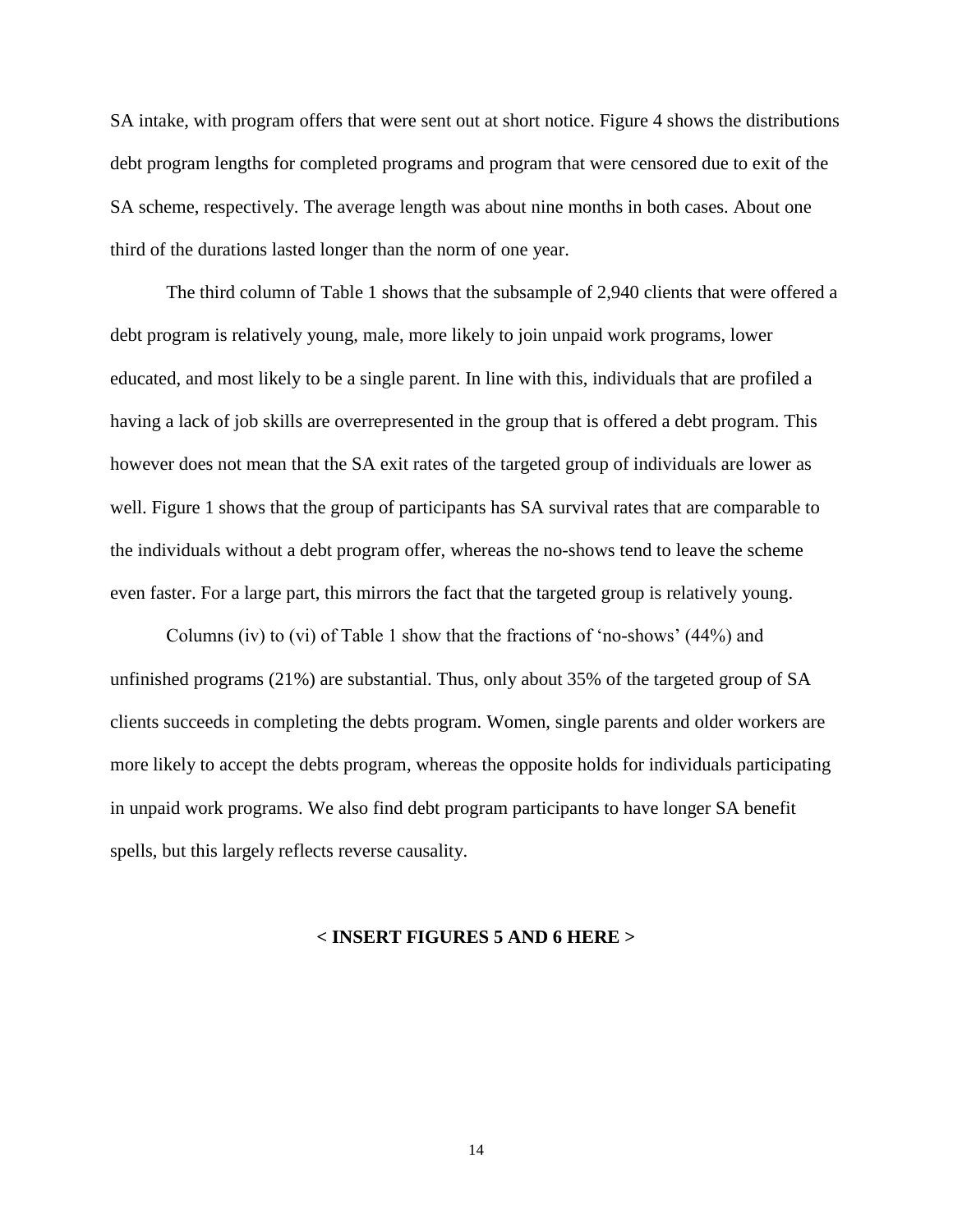Unfortunately, we only observe information on the reported debts and the number of creditors for 1,710 of the 1,944 clients that started the debts program.<sup>10</sup> Figure 5 shows the distribution of reported debts that follows from these data. The majority of clients that started a program has debts that are not very substantial, with a medium value of 12,500 euros. Still, the highest percentile has debts of about 42,000 euros and more. When zooming into the group of clients that successfully ends the debts program, the average debt is equal to about 33,000 euros. It thus seems that clients with more severe debt problems were more interested in debts restructuring and more likely to complete the program as well.

To gain more insight in the determinants of personal debts, Table 2 shows the estimation results from an OLS regression with individual characteristics of program participants as explanatories. Clearly, age is the most important driver of debt size that is observed in our data. Debts are lowest for individuals below the age of 25 (about 9,500 euros on average), increase up to the age of 35, and then remain more or less stable. We also find individuals in unpaid work programs to have lower debt rates. Debts increase in the number of education years. The household composition, profiling category and the year of inflow into the program do not have a significantly affect debt size.

Finally, Figure 6 presents a distribution of the number of creditors per client for which debts are observed. Although about 30% of the individuals only has one creditor, on average there are 9.5 creditors per individual. In this respect, it should be noticed that the highest percentile in this distribution has more than 22 creditors(!). As a result, the average debt of clients per creditor is not too substantial in most cases. The value average of the individual debt per creditor is close to 3,000 euro, and the medium value is 1,750 euro.

l

<sup>&</sup>lt;sup>10</sup> As a consequence, estimating model variants with debts information as controls is not viable.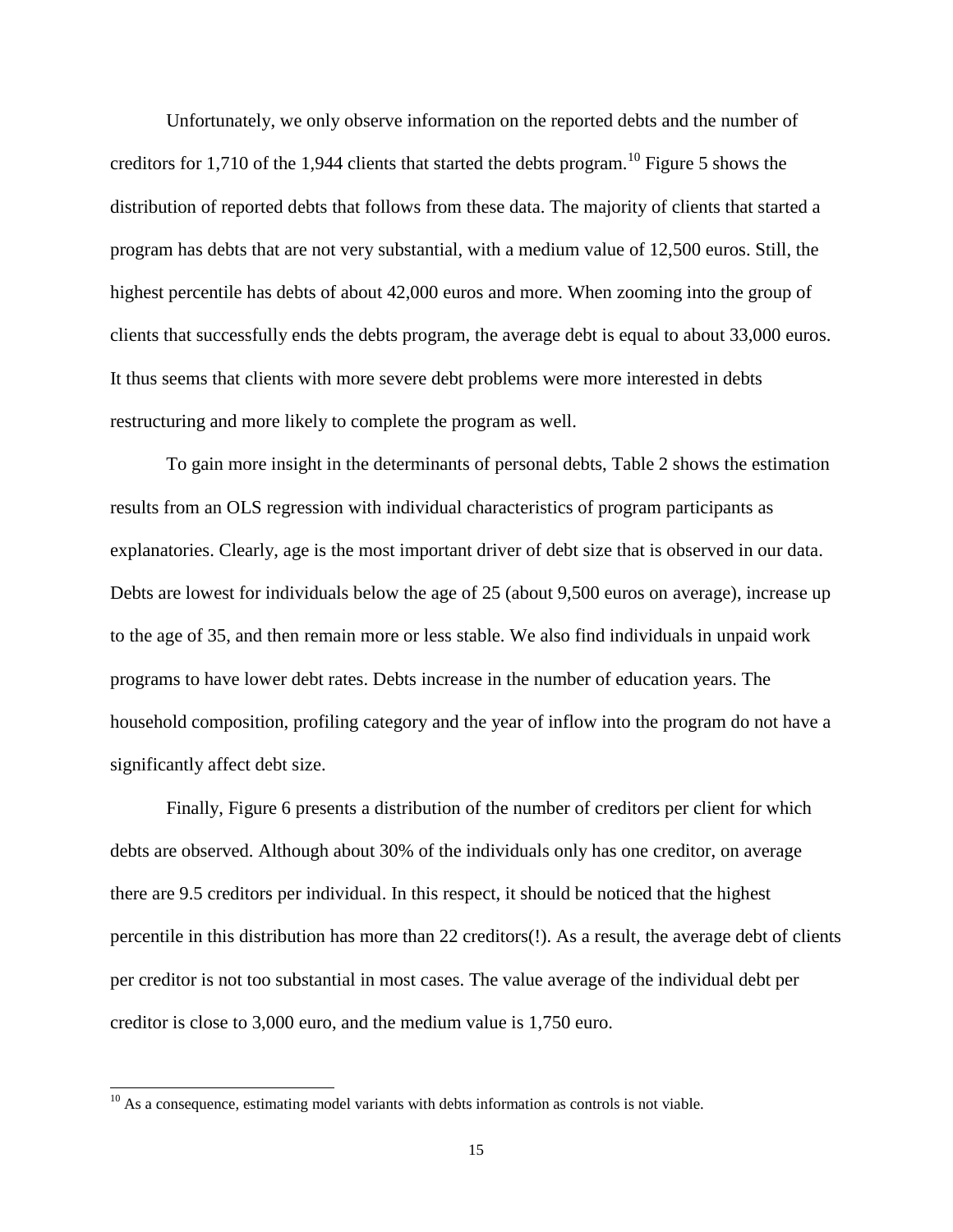The picture that emerges is that debt problems for the targeted group of SA clients were not substantial in all cases. Still, in this context the informal settlement of claims was unlikely to occur. In particular, the co-ordination of informal claims settlement was not straightforward, with many creditors per individual. One should also take in mind that SA clients are both means and wealth tested, implying that their potential to pay off debts is limited. When supposing that 10% of the SA benefits of a single household would be transferred to creditors, it would take 20 years (!) to fully repay a debt of 20,000 euros.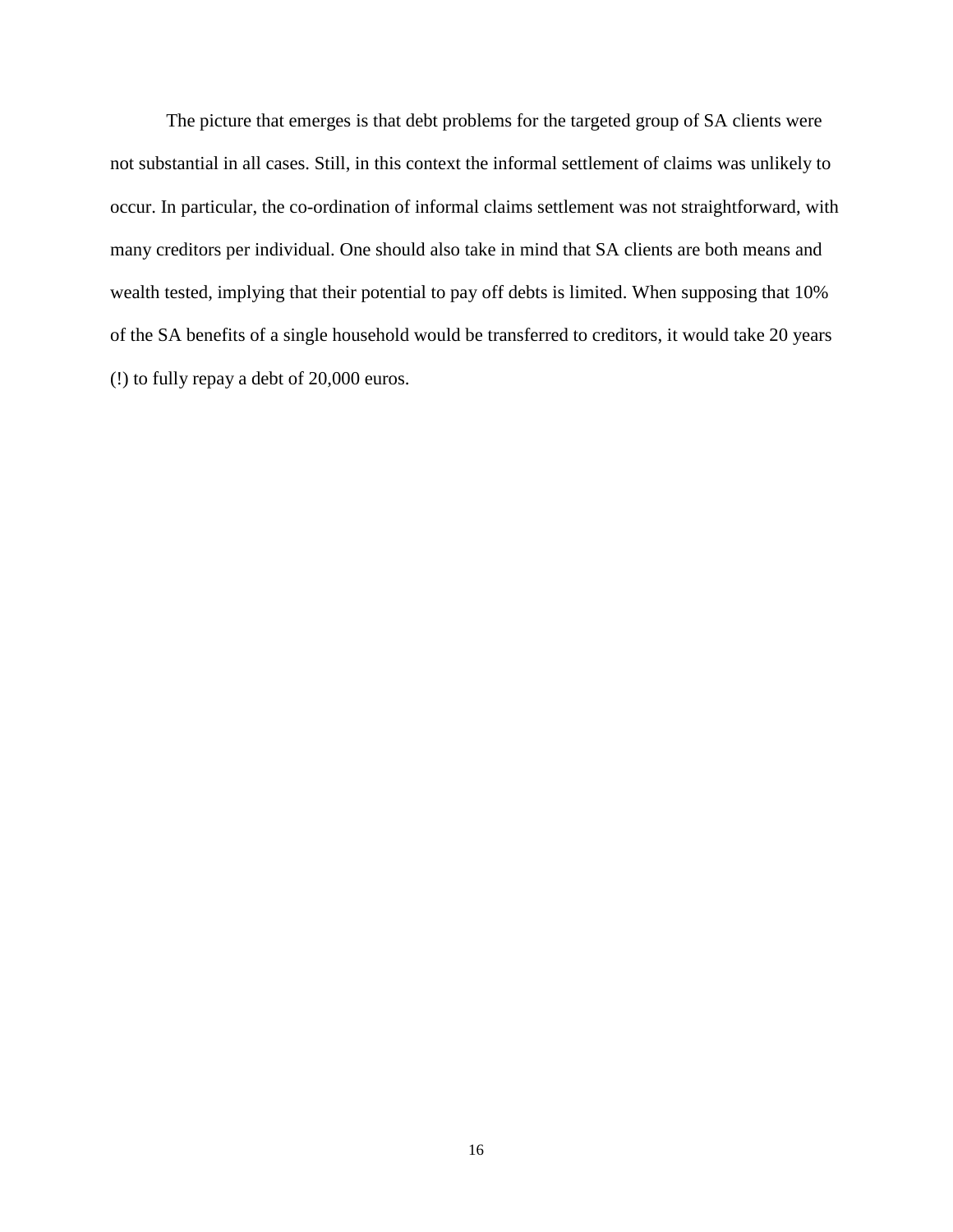#### **3. EMPIRICAL IMPLEMENTATION**

l

To identify the effect of the debts program on the hazard out of SA benefit spells, our key assumption is that the timing of debt program offers is not anticipated by the SA recipients. This method, which is used often for the evaluation of active labor market programs, is referred to 'timing-of-events' approach (Abbring and Van den Berg 2003). Adopting the non-anticipation assumption does not mean that the provision of debt programs is random. Instead, it allows the likelihood of debt program offers to be determined by observed and time constant unobserved characteristics (i.e. 'random effects'). SA recipients may be well aware they are likely to be contacted by their caseworker and offered a debt program, but they do not know the exact timing of this event.

Within the context of the debt program that was provided, the non-anticipation assumption can be justified by the short time span between the announcement and the start of the debt programs that clients were invited for. This means clients could only change their behavior in two weeks. As we observe only 10 clients that were targeted that left the SA scheme in this period after notification, anticipation effects are probably small.<sup>11</sup>

For the targeted group of participants we observe debt programs that have started. The effect on program participants on the transition rate out of SA is specified both during and after the program. For the group of no-shows, however, we only observe the date at which the program offer was sent out and the date the program should have started. We assume threat effects for this group to start after the supposed starting date; we interpret this as the effect of increased

<sup>&</sup>lt;sup>11</sup> Van der Klaauw and Kastoryano (2011) use a similar argument to justify the use of the non-anticipation assumption to estimate program effects. They argue that program participants were informed two weeks in advance. As another example, Van den Berg et al. (2012) evaluate the effect of meetings with caseworkers which are announced one week in advance.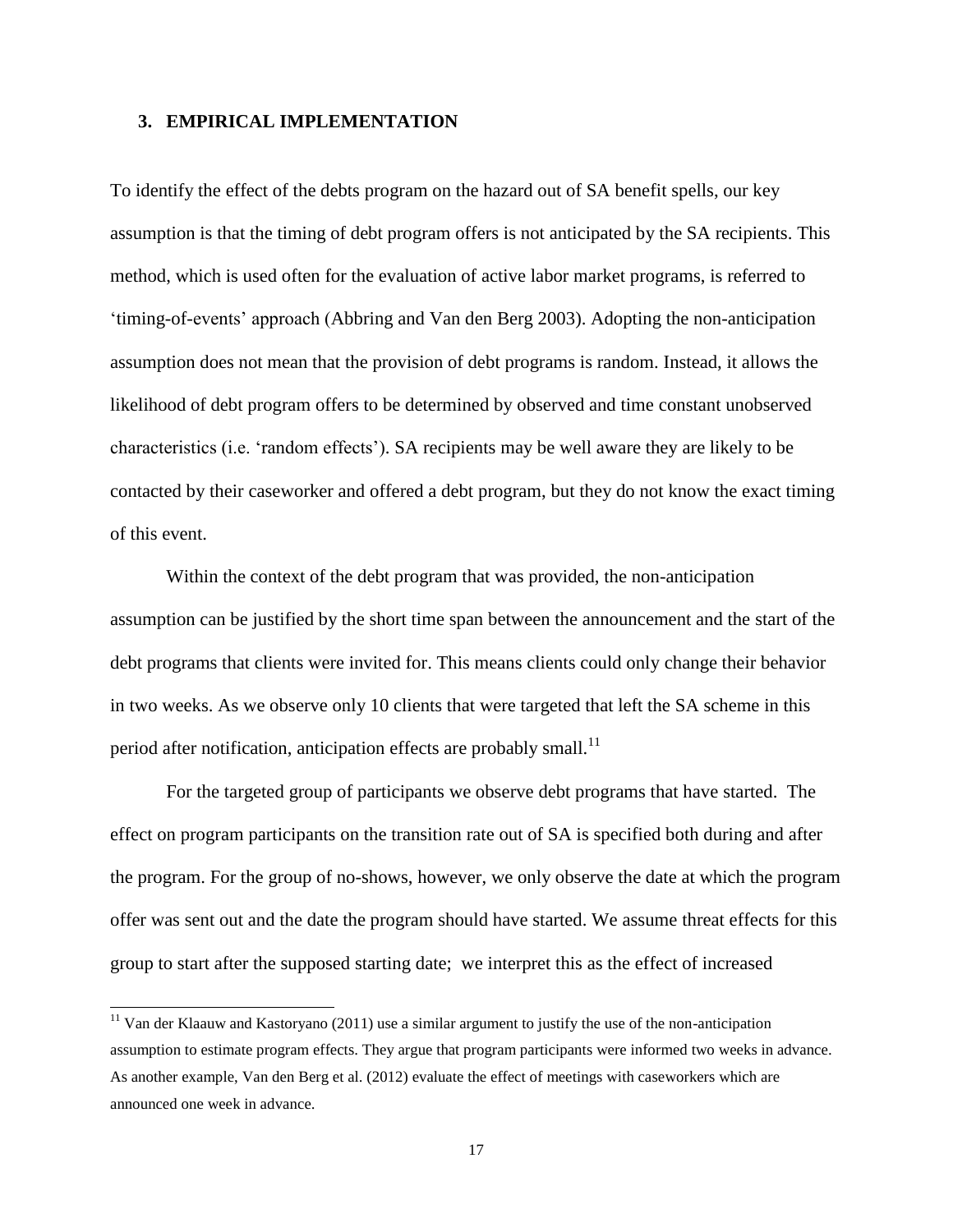sanctioning and monitoring activities of caseworkers. It should be stressed that the estimation of both the intended treatment effects and threat effects relies upon the no-anticipation assumption. This means that the decision of starting of the debt program offer is made at the moment the debt program should start. As the actual start of programs followed one or two weeks after the notification, this is not a strong assumption to make.

To formalize matters, consider an individual entering SA at date *τ0*, who has been unemployed for *t* days. The exit rate from SA does not only depend on calendar time  $\tau_0 + t$  and the elapsed duration of SA benefits *t*, but also on observed individual characteristics *x* and unobserved characteristics  $v_u$ . Furthermore, we denote  $t_d$  as the elapsed duration of receiving an offer to participate in the debts program. Individuals can either start the program  $(d = 1)$  or not participate ( $d = 0$ ). If an SA recipients starts the program, we also observe  $t_c$ , which is defined as the elapsed SA duration of completing the debts program. For the SA recipient the exit rate is then assumed to follow a Mixed Proportional Hazard (MPH) rate:

$$
\theta_u(t \mid x, \tau_0, d, t_s, t_c, v_u) = \lambda_u(t) \psi_u(\tau_0 + t) \exp\{ \chi \beta_u + \delta_1 I(d = 1) \times I(t_s < t \le t_c) + \delta_2 I(d = 1) \times I(t > t_c) + \delta_3 I(d = 0) \times I(t > t_s) + v_u \} \tag{1}
$$

where  $\lambda_{\mu}(t)$  is a piecewise constant function that represents genuine duration dependence and  $\psi_u(\tau_0 + t)$  are genuine calendar time effects that are modeled as yearly dummies. The indicator *I* is a dummy that is equal to one (zero) for the event between parentheses.  $v_u$  denotes the effect of (time constant) unobserved characteristics. The parameters  $\delta_1$ ,  $\delta_2$  and  $\delta_3$  describe the effects of the debt program on the transition rate out of the SA scheme. For debt program participants,  $\delta_1$  and  $\delta_2$  are the effect during the program – sometimes referred to as 'lock-in' effects if job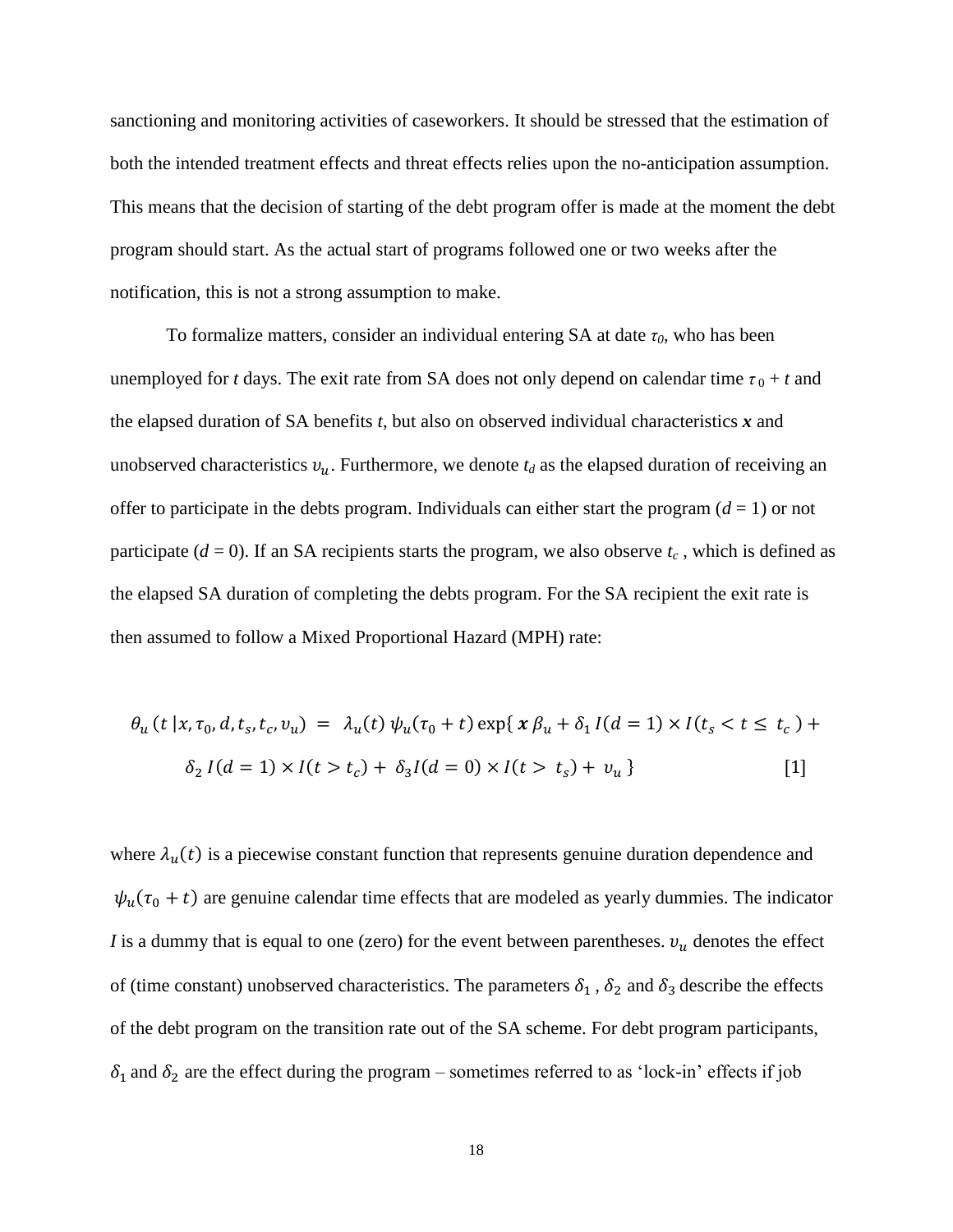search activities are lowered at that time – and the effect after program completion, respectively. For the targeted group that does not participate,  $\delta_3$  is a permanent effect that stems from increased sanctioning and monitoring activities. This effect comes into force at  $t_s$ .

It is likely that both the likelihood of being offered a debts program and that of showing up at the start are correlated with the transition rate out of the SA scheme  $\theta_u$ . Following Abbring and Van den Berg (2003), we therefore propose a multivariate framework that also explains both the transition rate of debt program offers and that of the probability that the offer is accepted. Analogous to the notation and setup as in equation [1], equation [2] specifies the transition rate of a debt program offer at time *t* as follows:

$$
\theta_p(t \mid x, \tau_0, v_p) = \lambda_p(t) \psi_p(\tau_0 + t) \exp\{x \beta_p + v_p\}
$$
 [2]

Similar to the transition rate out of SA, the hazard of receiving a debt program offer is driven by genuine duration dependence, calendar time effects, and observed and unobserved individual characteristics. The coefficients describing these effects are indexed with the subscript 'p'.

Conditional on the debt program offer, we finally model the probability of starting the program *P<sup>d</sup>* as a Random Effects Logit specification with genuine duration dependence and observed and unobserved characteristics as explanatory variables.

$$
P_d(d | x, v_p) = 1 / \{1 + \exp\{-\psi_d(\tau_0 + t) - x\beta_d - v_d\}\}\tag{3}
$$

To account for selectivity in the unobserved components of the exit rate from SA benefits, the debt program offer rate and the conditional probability of starting the debt program –  $v_u$ ,  $v_p$  and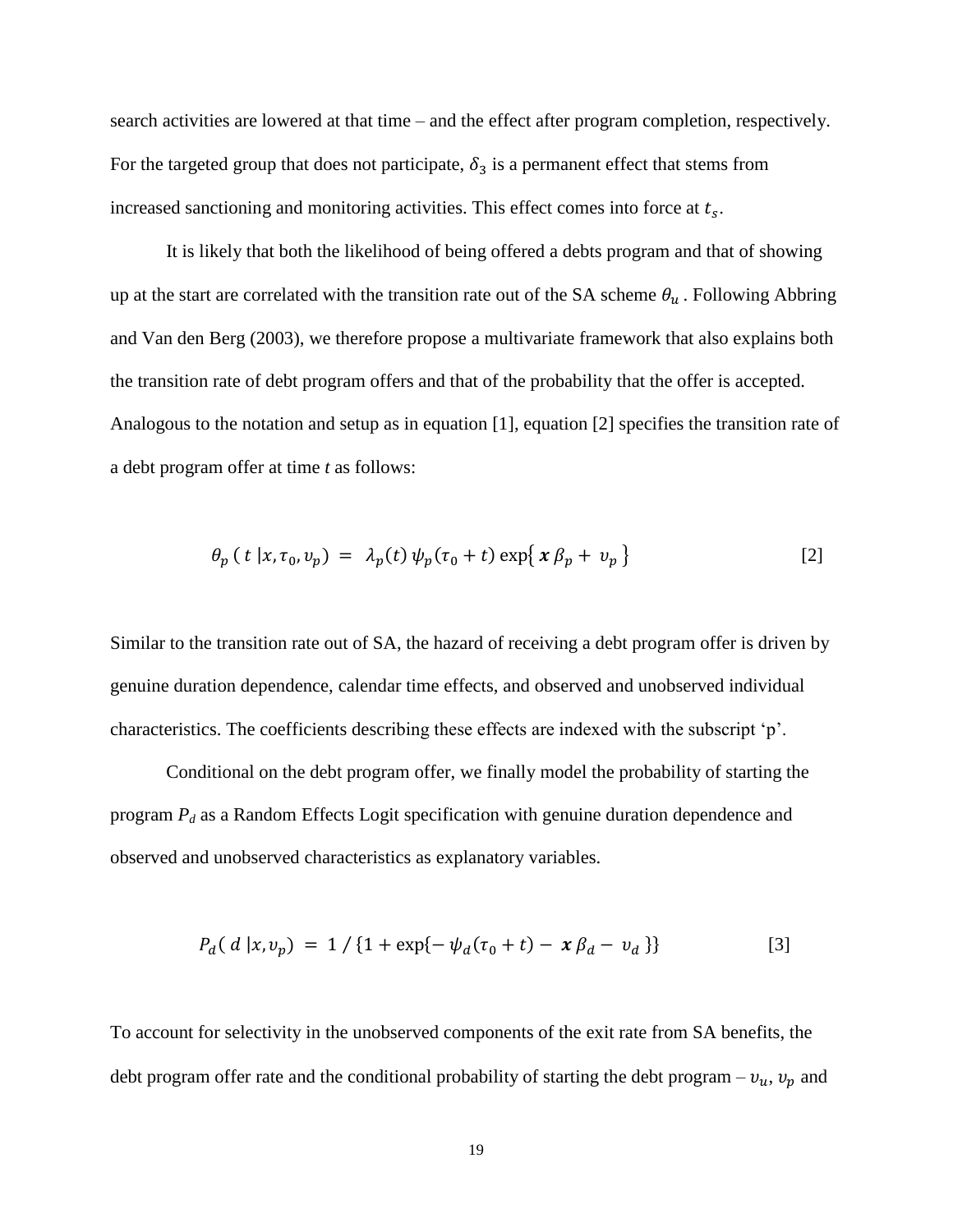$v_d$  — are allowed to be correlated. We therefore take the joint distribution of the unobserved heterogeneity terms  $v_u$ ,  $v_p$  and  $v_d$  to be trivariate discrete with unrestricted mass point locations for each term. When having *K* possible mass points, the associated probabilities are denoted as follows:

$$
p_k = Pr(v_u = v_u^k, v_p = v_p^k, v_d = v_d^k)
$$
 for  $k = 1,..K$ 

with  $0 \le p_k \le 1$  and  $p_k = 1 - p_1 - \ldots - p_{k-1}$  as restrictions.

We use Maximum Likelihood estimation to estimate all parameters in equations [1], [2] and [3]. For the total maximum likelihood function, there can be three likelihood contributions per individual at maximum, depending on the event of receiving a debt program offer (or not). First, for each individual there are one or more SA benefit spells that may or may not be rightcensored. Second, as long as debt programs have not been offered to this individual in a previous SA spell, we observe the duration until a debt program offer is received. As only about 10% was targeted, these durations are mostly right-censored. Third, when a debt program is offered, the third contribution explains the likelihood of a dummy describing the event of starting the debt program (or not). This third part falls out of the likelihood if there is no debt program offer.

To specify the log-likelihood function, we introduce some additional notation. We consider a dataset that includes *N* individuals, with individual *i*  $(i = 1,..N)$  experiencing  $J_i$ benefit spells in the time period under investigation. The dummy value  $c_{ij}^u$  indicates if the benefit spell  $t_{ij}$  ends with and exit from SA. Analogously,  $t_{p,ij}$  denotes the corresponding spell until the receipt of a debt program offer and the dummy value  $c_i^p$  denotes whether a debt program offer is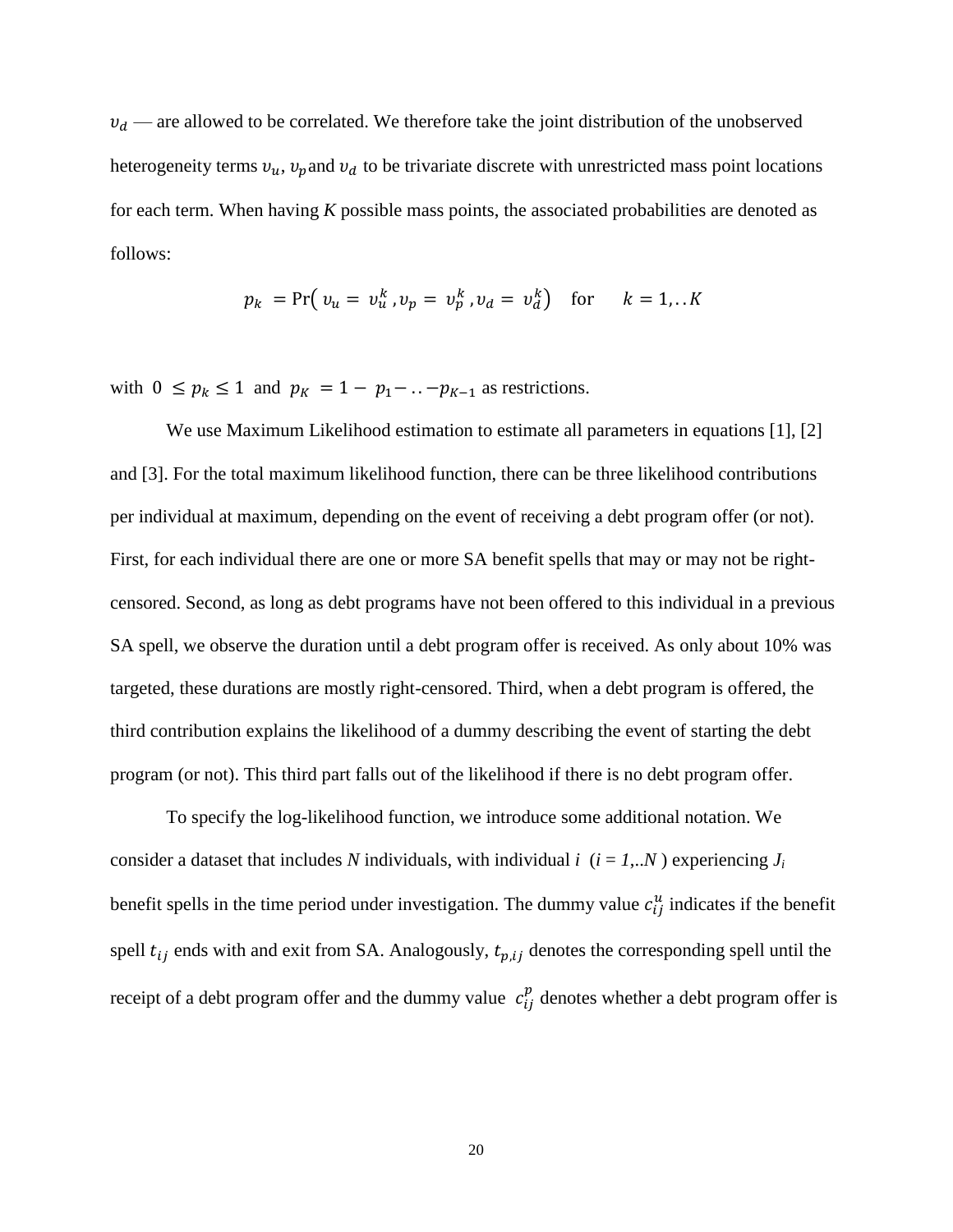received. For  $c_{ii}^p = 1$ , we observe the probability of acceptance, or not.<sup>12</sup> This yields the following individual likelihood contribution, conditional on unobserved effects  $v_u$ ,  $v_p$  and  $v_d$ :

$$
\mathcal{L}_{i}^{k} = \prod_{j=1}^{J_{i}} \theta_{u} (t_{ij}|x_{ij}, \tau_{0,ij}, d_{ij}, t_{s,ij}, t_{c,ij}, v_{u}^{k})^{c_{ij}^{u}} \exp \left(-\int_{0}^{t_{ij}} \theta_{u} (t_{ij}|x_{ij}, \tau_{0,ij}, d_{ij}, t_{s,ij}, t_{c,ij}, v_{u}^{k}) dt\right)
$$

$$
\times \theta_{p} (t_{p,ij}|x_{ij}, \tau_{0,ij}, v_{s}^{k})^{c_{ij}^{p}} \exp \left(-\int_{0}^{t_{p,ij}} \theta_{p} (t_{p,ij}|x_{ij}, \tau_{0,ij}, v_{s}^{k}) dt\right)
$$

$$
\times \left(P_{d} (d_{ij}|x_{ij}, v_{d}^{k})^{I(d_{ij}=1)} (1 - P_{d} (d_{ij}|x_{ij}, v_{d}^{k}))^{I(d_{ij}=0)}\right)^{c_{ij}^{p}}
$$
[4a]

with  $k = 1... K$  and  $i = 1... N$ . Note that this likelihood function imposes that all spells of one individual share the same unobserved heterogeneity term. To obtain the total log likelihood that should be maximized, equation [4a] is integrated over the distribution of mass points weights of  $v_u$ ,  $v_p$  and  $v_d$ , and subsequently summed over individuals:<sup>13</sup>

$$
\mathcal{L} = \sum_{i=1}^{N} \log \left\{ \sum_{k=1}^{K} p^k \mathcal{L}_i^k \right\} \tag{4b}
$$

In what follows, we start by maximizing equation [4] with respect to all unknown parameters. To gain more insight in the nature of the debt program effects, we subsequently distinguish between exit out of the SA scheme into employment and exit for other reasons. This means we extend the

l

<sup>&</sup>lt;sup>12</sup> Although the dummy value of program participation is indexed with 'ij', this value is observed only once per individual at maximum.

 $13$  We derive the number of mass points *K* by performing likelihood ratio tests.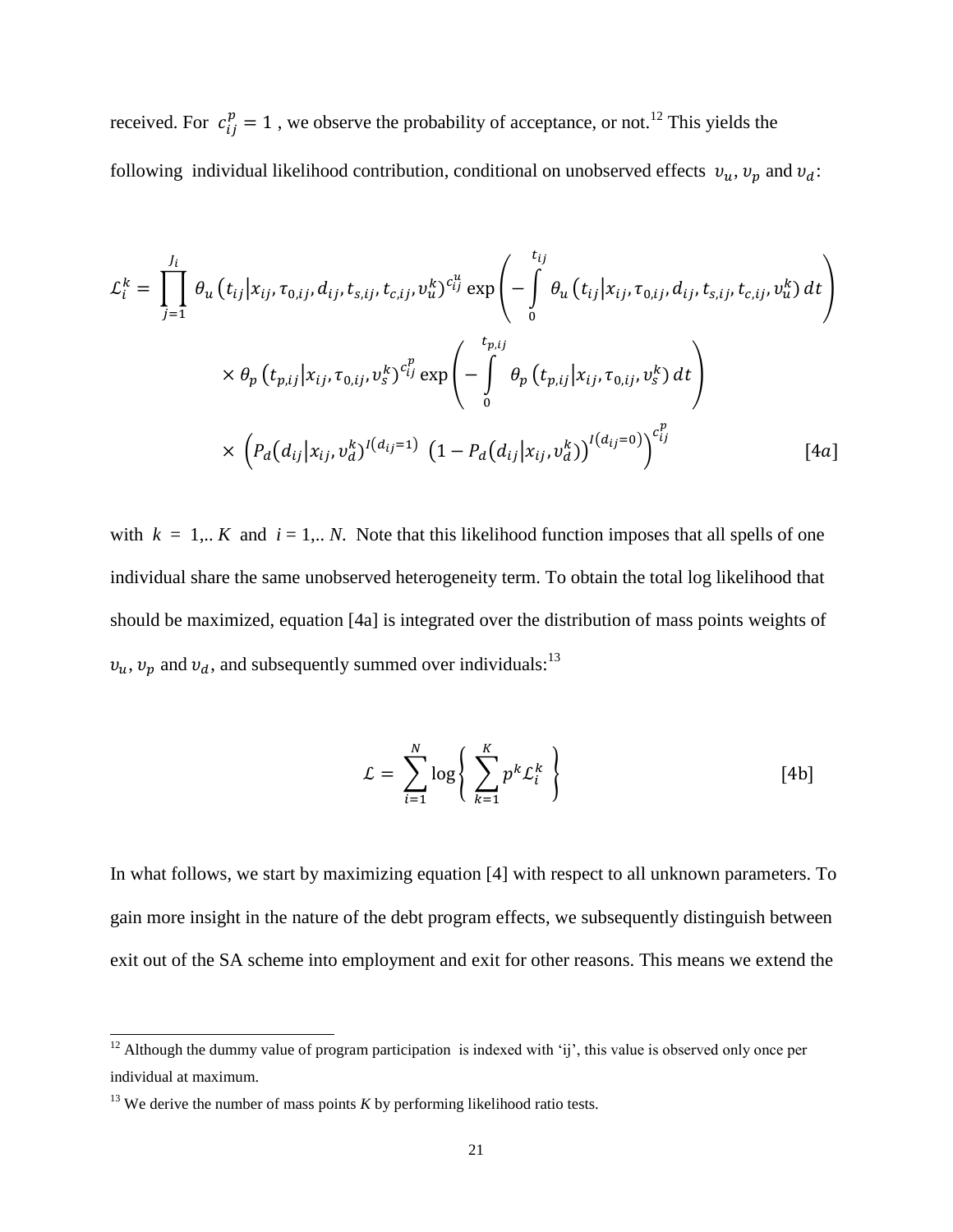model with competing risks structure for the exit out of SA, allowing both risks to be correlated to each other and the other two processes.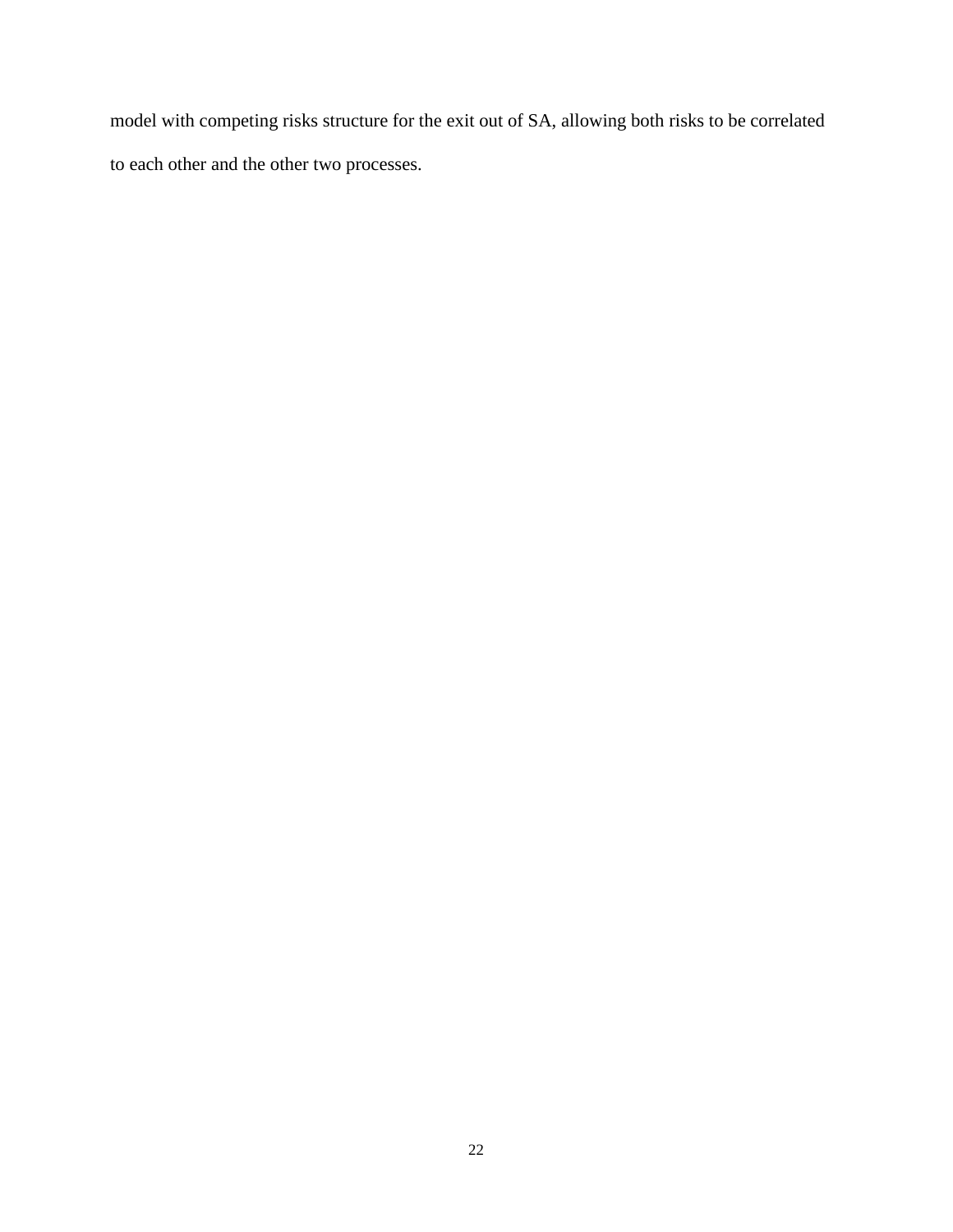#### **4. ESTIMATION RESULTS**

#### **4.1 Main results: the benchmark model**

This section describes the estimation results of equations [1], [2] and [3]. Table 3 presents the parameter estimates for the SA exit rate, the debt program offer rate, and the conditional probability of starting an individual debt program. For the distribution of unobserved effects that connects the three processes we find three mass points at maximum, with probability weights that are equal to 26%, 2%, and 72%. For the first group, the SA exit rate is low and the debt program offer rate is high. In contrast, the second group – with the smallest probability weight – has unobserved characteristics that are associated with a high SA exit rate and a hazard rate of debt program offers that is equal to zero. Finally, the largest group can be considered as the remaining 'average' category of individuals in our sample. Overall, SA exit rates and debt program offer rates thus are negatively correlated.

Regarding the effect of the debt program on the SA exit rates, we find positive and significant effects for all our three parameters of interest. First, for those individuals that participated the exit rate already has an impact during the program, amounting to about  $23\%$  ( $=$  $\exp(0.208) - 1$ ). This suggests that lock-in effects were not important. Second, after finishing the debt program the effect even doubles to 51% ( $= \exp(0.414) - 1$ ). Third, for individuals that were targeted but did not participate we also find the impact is substantial ( $39\% = \exp(0.330) - 1$ ). This suggests these individuals were subsequently confronted with sanctions and increased monitoring. Similar to the literature of threat effects, this can then be interpreted as 'ex post', or unanticipated effects.

As to the other covariates, the age of individuals is the most prominent determinant in all three model outcomes. Both the SA exit rate and the debt program offer arrival rate strongly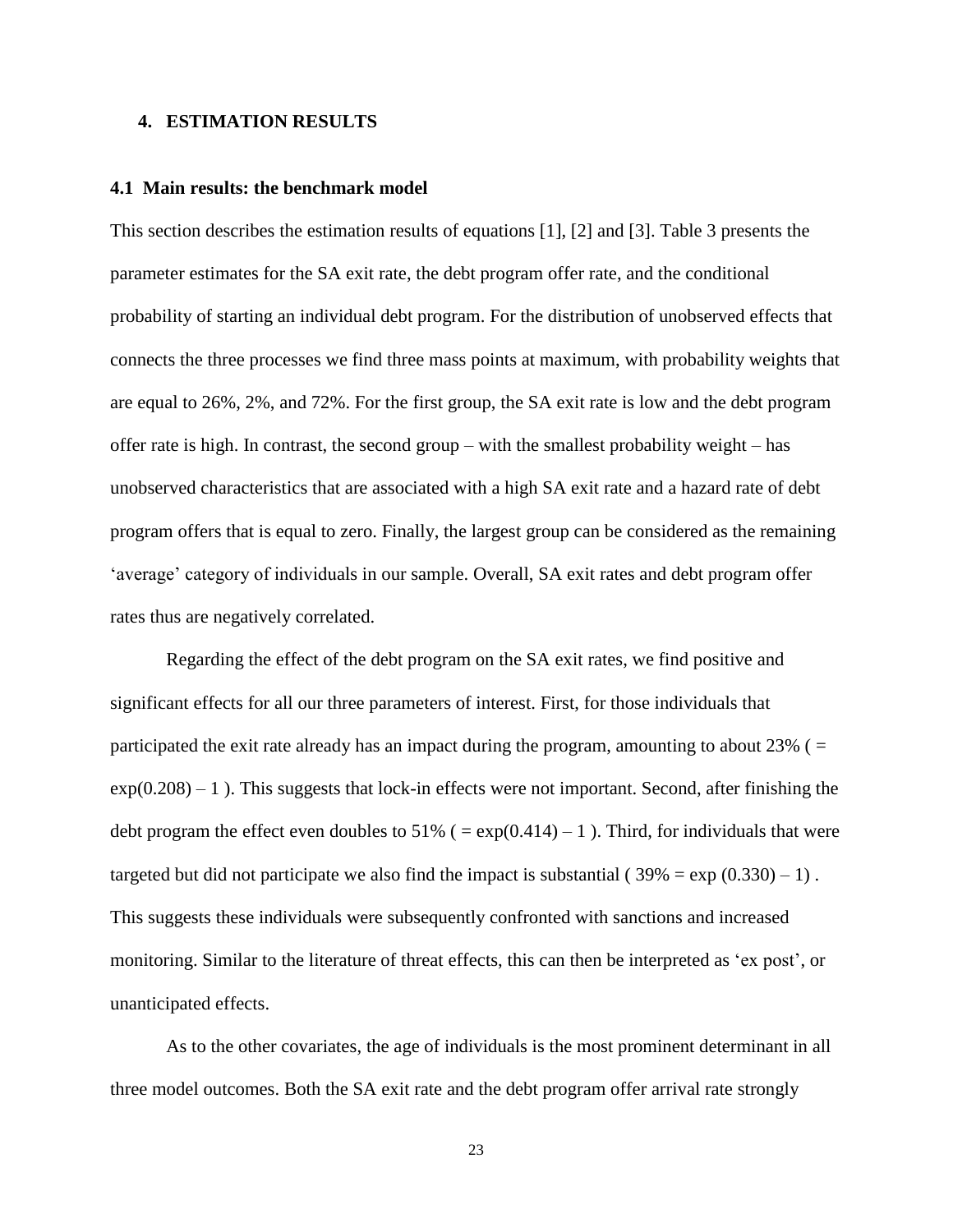decrease with age, whereas younger individuals are much less likely to show up at the start of the debt program. This indicates that the debt program was mainly targeted at younger clients, but particularly this group that was not very willing to participate. We find a similar pattern for individuals that participate in a work program that is unpaid, i.e. they have higher SA exit rates, are more likely to be targeted at, but less likely to accept the offer. The SA exit rate is relatively low for women, for single households with kids, couples without kids, and individuals with a low education level and bad job prospects. The likelihood of receiving a debt program offer is particularly high among men, single households, and individuals with bad job prospects. SA exit rates increased as from 2010, reflecting the increased sanctioning and monitoring activities that started in these years (DWI 2010). Finally, we find the pattern of duration dependence of the SA exit rate is hump shaped, reflecting the fact that many of the SA benefit spells ended for other reasons than work resumption.

#### **4.2 Work resumption or out of the labor market?**

l

With debt program effects that are substantial and significant, the question arises for what reasons individuals left the SA benefit scheme. We stated earlier that caseworkers of the social benefit administration did not register the reasons for 29% of the SA exits in our sample. As a result, the share of individuals that is reported to have exited into work is likely to be underreported and, consequently, the share of exits out of the labor force probably over reported. Assuming that the degree of underreporting is exogenous, this means that size effect estimates on the exit rate into work will be underestimated as well.<sup>14</sup> Based upon the analysis of Kok et al. (2008), we

 $14$  If the underreporting of exits into work is correlated, the MPH structure of our model still may well take account of this. As Lancaster (1990) argues, measurement errors in durations can be controlled for by including unobserved effects. The intuition is that individuals may have unobserved characteristics that make them more or less likely to have their exit status reported.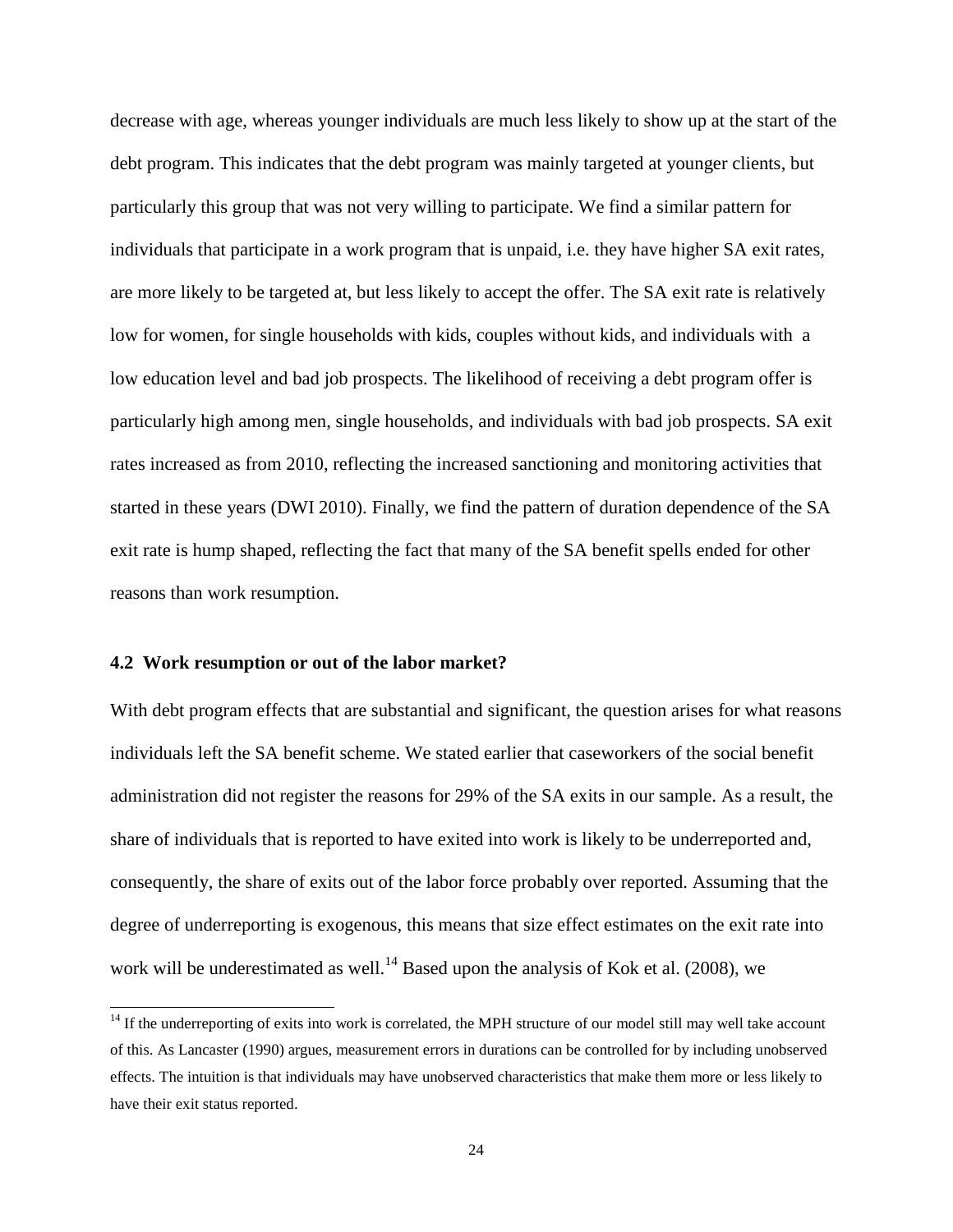conjecture that the real percentage must be around 40%. From this, we infer that any biases in the size of coefficient impact is probably limited.

Table 4 reports the estimation results for the competing risks model with exits into work and out of the labor force. For expositional reasons, we only focus on the model outcomes for the SA exit rates. For program participants, the effects during and after the provision of debt services do not differ markedly for the exit rates into work and out of the labor force. This suggests that some clients benefitted from the program by exiting to formal jobs. At the same time, it is likely that program participants experienced disutility from the program and exited out of the labor force. They may have responded to this by increasing their search activities and withdrawing from the labor market (voluntarily or involuntarily). These findings are in line with the recent work of Arni et al. (2013), who argue that the individuals that are sanctioned of monitored have an increased willingness to leave the formal labor market and 'gain' more time for job search. The increased out of the labor force exits for program participants persist after program completion. Presumably, public caseworkers had a continued interest in the job search activities and the financial conditions of individuals that were targeted (see also Subsection 4.4).

Turning to the targeted group of individuals that did not participate, there is strong evidence for the presence of threat effects. In contrast to program participants, the increase in the exit rate for this groups is fully confined to an increase in exits out of the labor force. This raises the question whether these transitions are transitory – with many individuals re-entering into the SA scheme after a while – or lead to permanent exits. We return to this issue in section 4.5, when assessing the costs and benefits of the program.

To gain more insight in the size of effect estimates, Table 5 shows the simulated effect of a debt program intervention that starts in the second month of the SA benefit spell and ends ten months after the start of the SA benefit spell. This simulation resembles the average timing and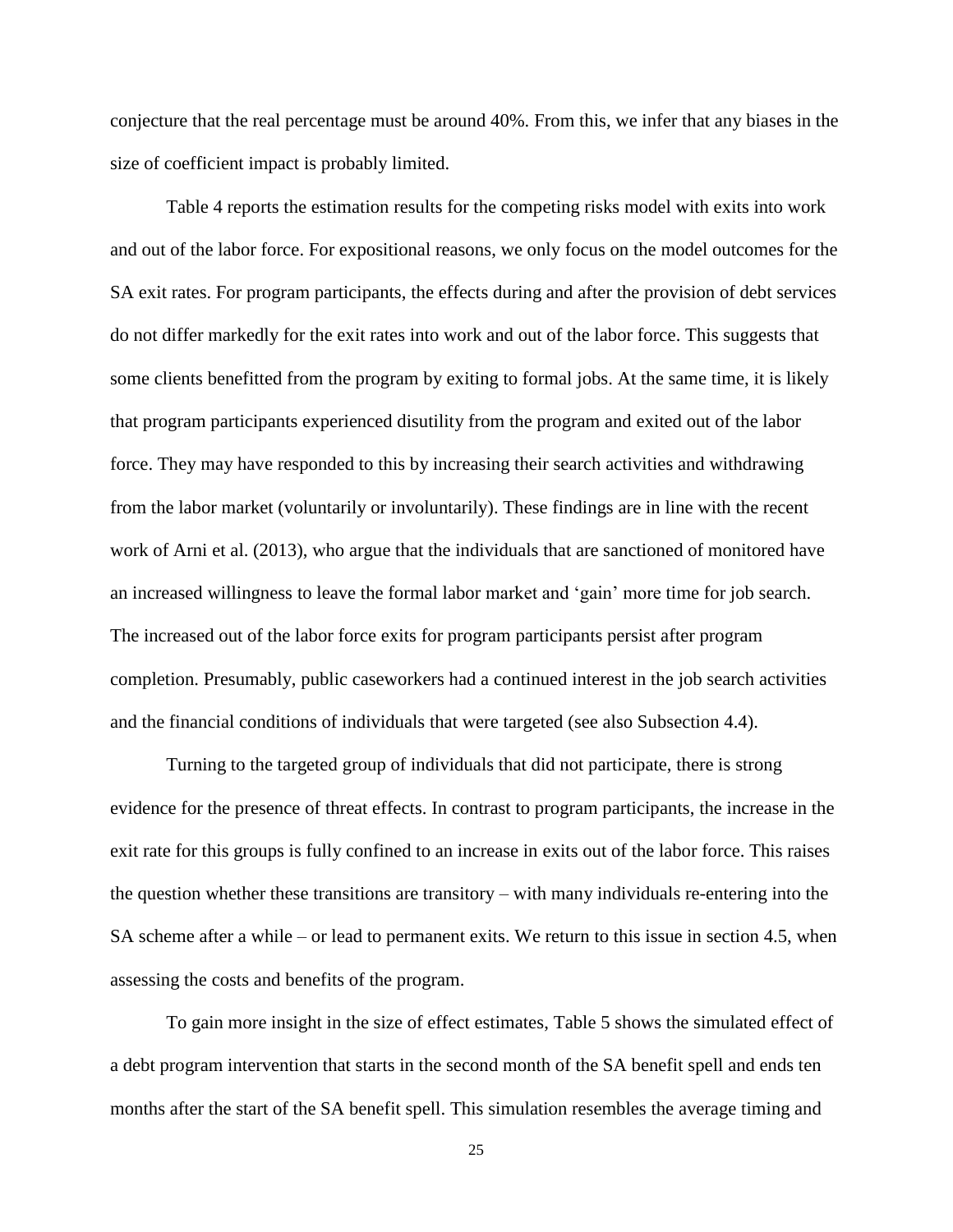the average length of debt program spells in our data. Table 5 also displays the threat and sanctioning effects for targeted individuals that do not participate in the debt program. Similar to the group of participants in the simulation, we assume that this group is offered a debt program two months after the start of an SA spell. We calculate the increase in the exit probability for the full sample of individuals in our sample, both one year after the start of the SA spell and two years after the start of the SA spell.<sup>15</sup>

The simulations show that the impact of the debt program was substantial, particularly compared to the average baseline exit rate of individuals that is equal to 36%. This result holds both for participants and the targeted individuals that did not show up at the start of the program. For debt program participants we find an impact in the total exit rate after two years that is equal to 8.2 percentage point; for the group of no-shows it amounts to 7.7 percentage point. Moreover, 6.2 percentage point of the total effect of program participation comes from exits out of the labor force. Expressed as a share of the total effect, this effect is comparable to the average share of exits out of the labor force for the full sample of targeted SA recipients that exited out of the labor force. The increase among the no-shows is fully confined to a higher exit rate out of the labor market. Taken together, we conclude that the overall, weighted effect of the debt program – both for the participants and the no-shows – mainly originated from the threat of increasing monitoring and/or the imposition of sanctions.

#### **4.3 Heterogeneous effects**

l

So far, we have analyzed the impact the debt program had on the overall sample of clients. To get a more precise view in the origins of these effects, we exploit some of the compositional

<sup>&</sup>lt;sup>15</sup> We also calculated simulation outcomes only for the sample of 'treated' individuals that received a debt program offer. This yielded outcomes that did not differ markedly from those for the full sample.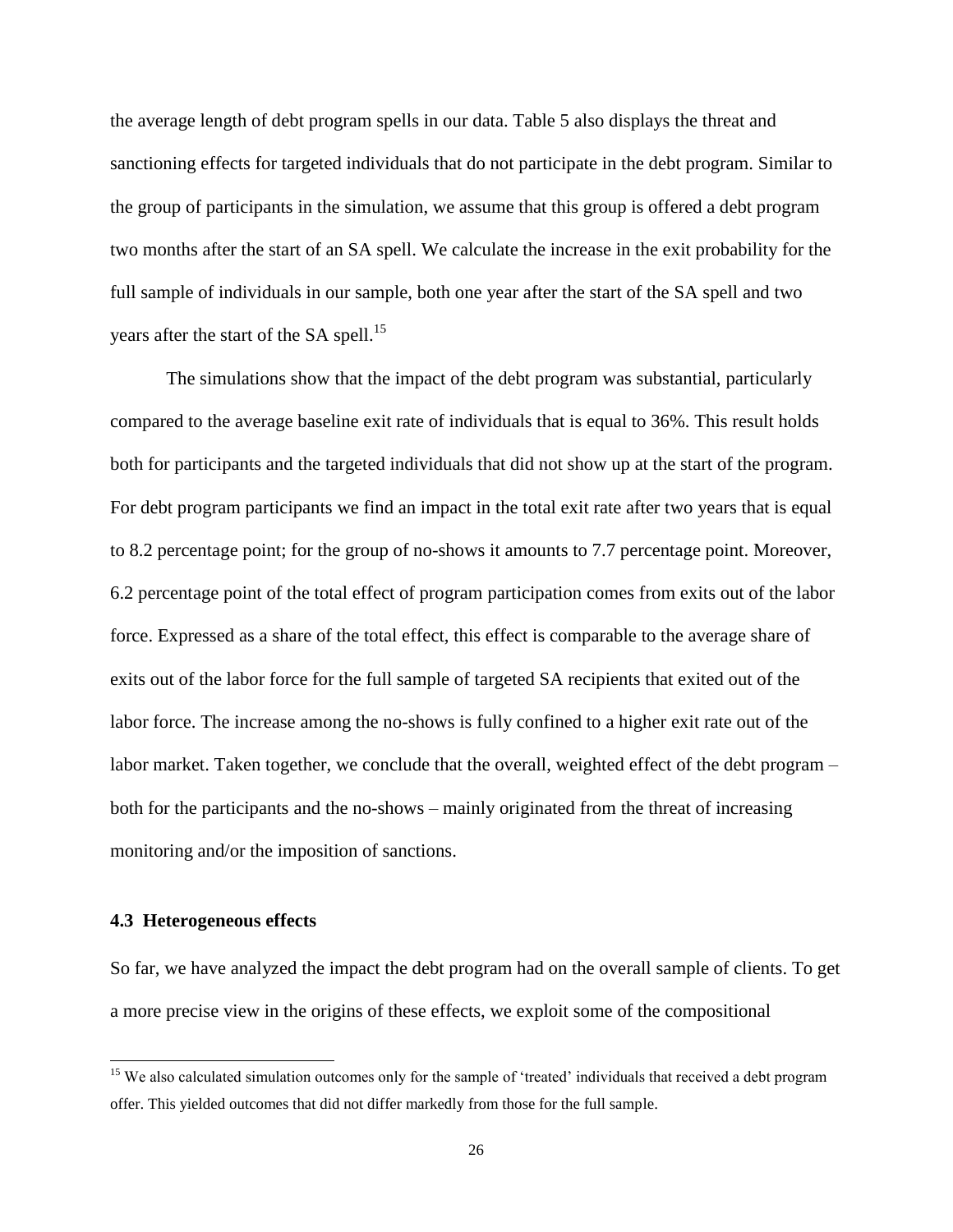differences in our sample. Individual differences in the size of debts or differences in preferences towards the debt programs may explain the effectiveness of the debt program, as well as the increased exits out of the labor force we find. We thus re-estimate the competing risks model with interaction effects for several stratification levels in our data. Panel A of Table 6 presents the resulting coefficient estimates that are stratified according to age (younger or older than 30), gender, the profiling assessment of job prospects and the education level (more or less than 11 years of education). In the table, the asterisk "\*" indicates whether this stratification yields effect estimates that differ between groups, with a significance level of 5%.

As Table 6 shows, heterogeneous effects are mainly relevant for program participation effects on the exit rate to work. Specifically, debt program effects on the re-employment rate are relatively high among male individuals that are older than 30, having bad job prospects and a low education level. Generally, these findings are in line with economic intuition, suggesting the restructuring of debts is most valuable – and therefore incentive enhancing – for individuals with higher debts or a low earnings capacity to repay debts. This particularly concerns older, single male individuals with high debt levels, for whom the impediment for work resumption will be high and without a potential partner to repay some of their debts. Also, individuals with low education levels and bad job prospects generally have low earning capacities, rendering it less likely that work resumption substantially increases their chances of repayment.

Turning to remaining effect estimates of the debts program, we generally find no differences in effects between groups that are stratified. Threat effect estimates for no-shows do not vary between the groups, holding both for the exits into work and the exits out of the labor market. Likewise, program participants exit equally fast into non-employment in almost all groups that are considered. It is only for the individuals that are older than 30 that this effect is statistically insignificant. This suggests that younger individuals either experience a relatively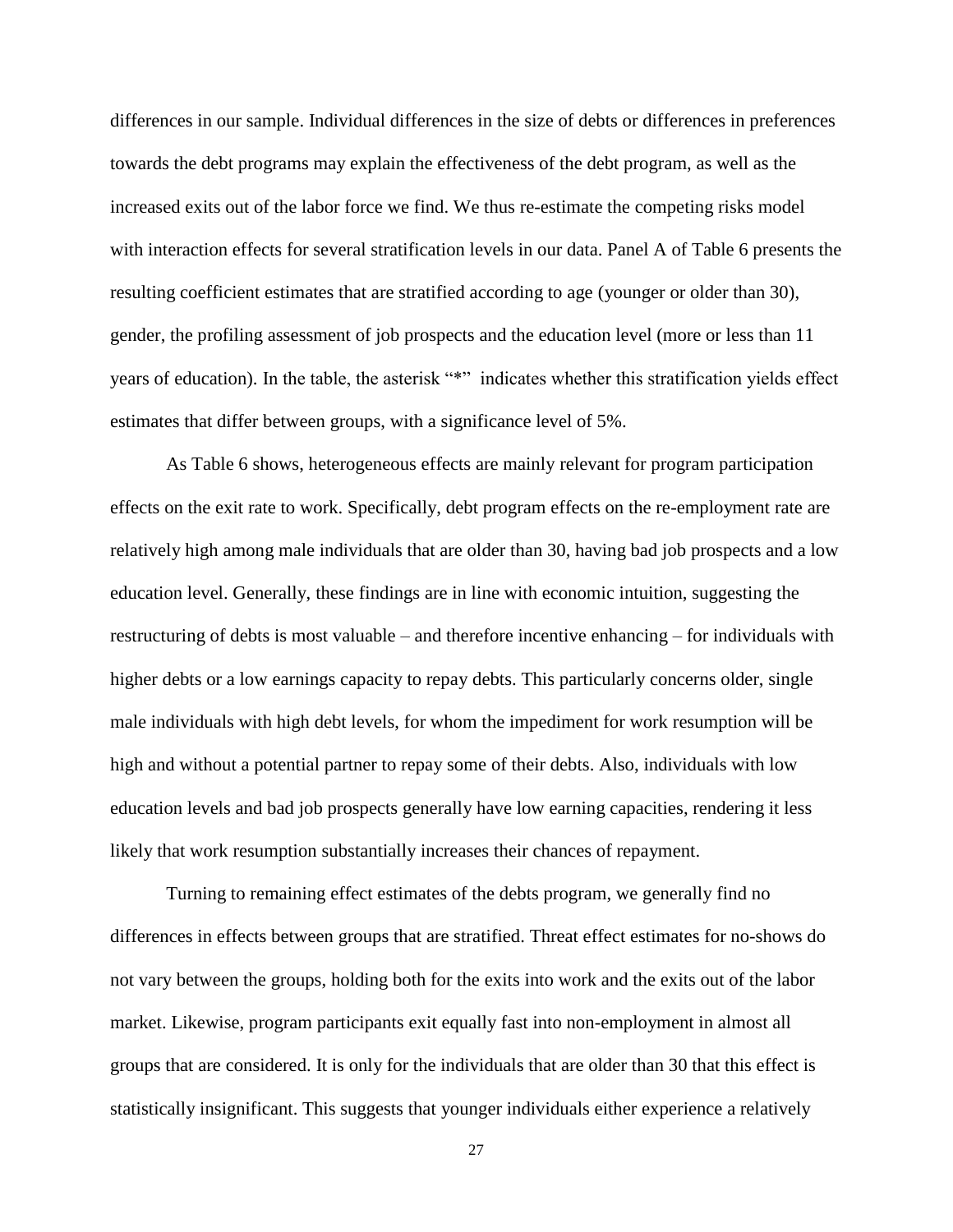high disutility from program participation, have higher discount rates or consider it more likely that they will repay their debts in the future.

#### **4.4 Persistency of effects**

Our results suggest that debt program effects were important, but were largely confined to exits out of the labor market. These effects occurred both among program participants and no-shows. To investigate whether there are any time patterns in these effects, Panel B of Table 6 shows coefficient effect estimates that are allowed to vary over time. For to the debt programs of participants, we specify an additional effect six months after program completion as an interaction dummy. As the table shows, the increase in the work resumption rate of this group is confined to the period of six months, suggesting that this effect is largely transitory. In contrast, the short and long term effects of program participation on exits out of the labor force are equally important.

For the sample of no-shows we included an interaction effect for the threat effects to start six months after the debt program should have started. The effect on work resumption in the first six months is borderline significant (P=0.068); the effect thereafter is insignificant. Additionally, both the short and long term effect on exits out of the labor force are significant and sizeable. This suggests that threat effects for the no-shows were persistent. Presumably public caseworkers had a continued interest in the full group of individuals that was targeted and were more strict in adhering to the rules for them as well. Many individuals did not feel at ease with this and became more likely to leave the scheme. This finding is in line with Van den Berg et al. (2012), who analyze the impact and persistency of meetings with caseworkers.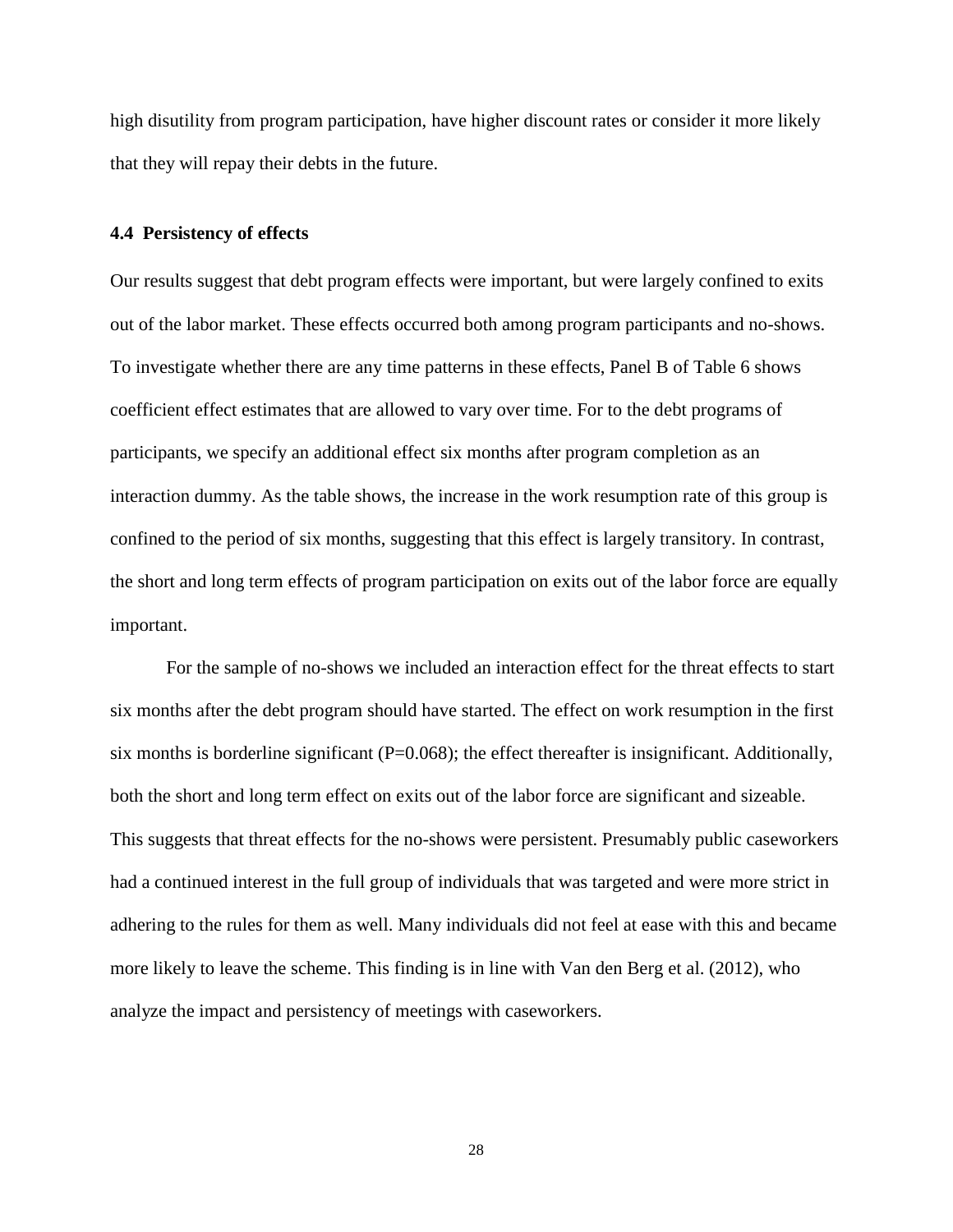#### **4.5 Costs and benefits analysis**

l

Although the debt program was effective in increasing the exit from SA, one may well argue that SA benefit savings of the debt program were not substantial.<sup>16</sup> With SA recipients that return quickly to the SA scheme, the benefit savings will be of a transitory nature (see also Arni et al. 2013). When calculating the return rates of former SA recipients, this notion seems to be confirmed (see Figure A.1 in the appendix). In particular, about 30% of former SA recipients that have been offered a debt program re-enter into the scheme after one year, compared to 23% for the rest of the sample.

To get an idea of the importance of the importance of SA return rates, Table 7 presents the estimated costs and benefit savings that follow from our model outcomes and some additional institutional settings. To calculate benefit savings, we set the benefit level equal to 1,000 euros per month. We distinguish between the effects on program participants and individuals that did not show up at the start of the program. As the accumulated costs and benefits may well change over time, we use different time windows in our analysis – with four years at maximum. For each time window we calculate the number of weeks that are gained by the increased exit rate, as well as the concerning benefit savings.<sup>17</sup> The resulting outcomes show that the benefit savings were sufficient to achieve cost-effectiveness of the debts program. For program participants it takes two years for the program costs – which where 1,654 euro per person – to be compensated by SA benefit savings. Offering debt programs to the no shows – which involved no program costs –

<sup>&</sup>lt;sup>16</sup> In addition to this, one finding in the literature is that threat effects may shorten subsequent employment or nonparticipation durations for the deadweight of individuals that would have exited also without the program intervention (Arni et al 2013; Van den Berg and Vikstrom 2009).

 $17$  For this purpose, we derive the expected duration until re-entering the SA scheme, conditional on the maximum time window that is used. We multiply this duration with the estimated increase in the exit rate (see Table 6).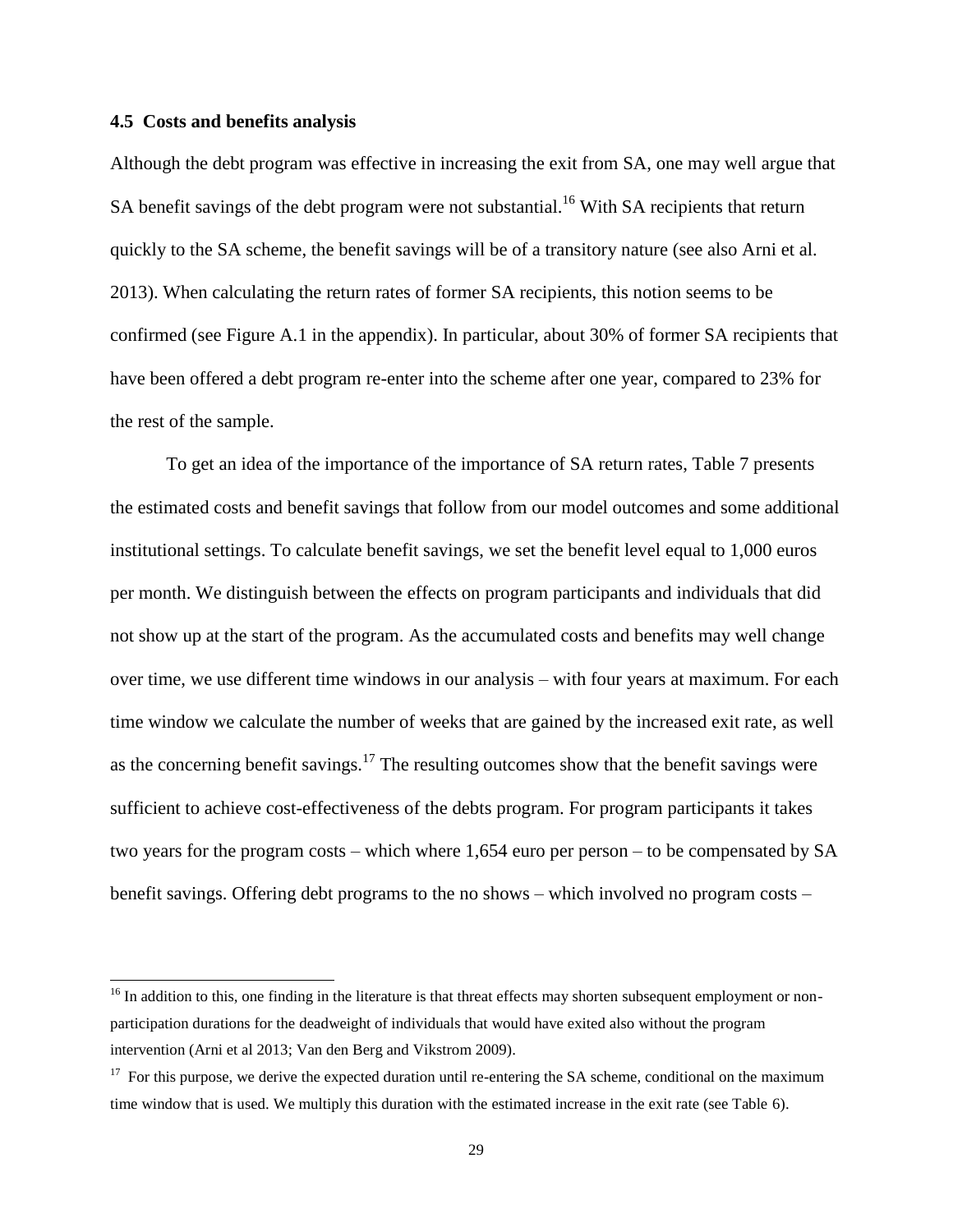was obviously more beneficial. Due to the relatively high return probabilities of this group, however, the benefit savings were smaller than for program participants.

#### **4.6 What explains our results?**

According to our results, the overall effect of the Priority Care Debt Services on the SA exit rates was positive. Compared to the average baseline exit rate of 36% that is observed for SA recipients two years after the start of an SA spell, an increase of 10% percentage point two years after the start of de debt program is substantial. For some part, this result is in line with standard economic predictions, e.g. the settlement of claims probably stimulated individuals to search for work more actively for work. We also find evidence that the debt program was most effective for program participants for which the initial rewards of work resumption were relatively low – with high debts and a low earnings capacity – thus having large potential gains from participating in the program.

For another part, however, our outcomes are less clear-cut. The increase in the SA exit rate that was caused by the debt program predominantly concerned individuals that left the labor force and did not resume work. Moreover, about one third of the targeted group did not start the program. This may seem puzzling at first sight. Program participation had the potential to substantially reduce the debt problems individuals were faced with. Leaving the labor market – without SA benefits – would probably worsen debt problems.

One obvious explanation for this finding is that many individuals did not like to participate in the debts program in the first place. As for debt services, disutility as a barrier to program participation may be relevant too. In this respect, Rahim and Arthur (2012) distinguish three motives: (i) practical issues, such as time and travel costs; (ii) negative perceptions of the helpfulness of debt services; and (iii) personal and psychological issues such as depression,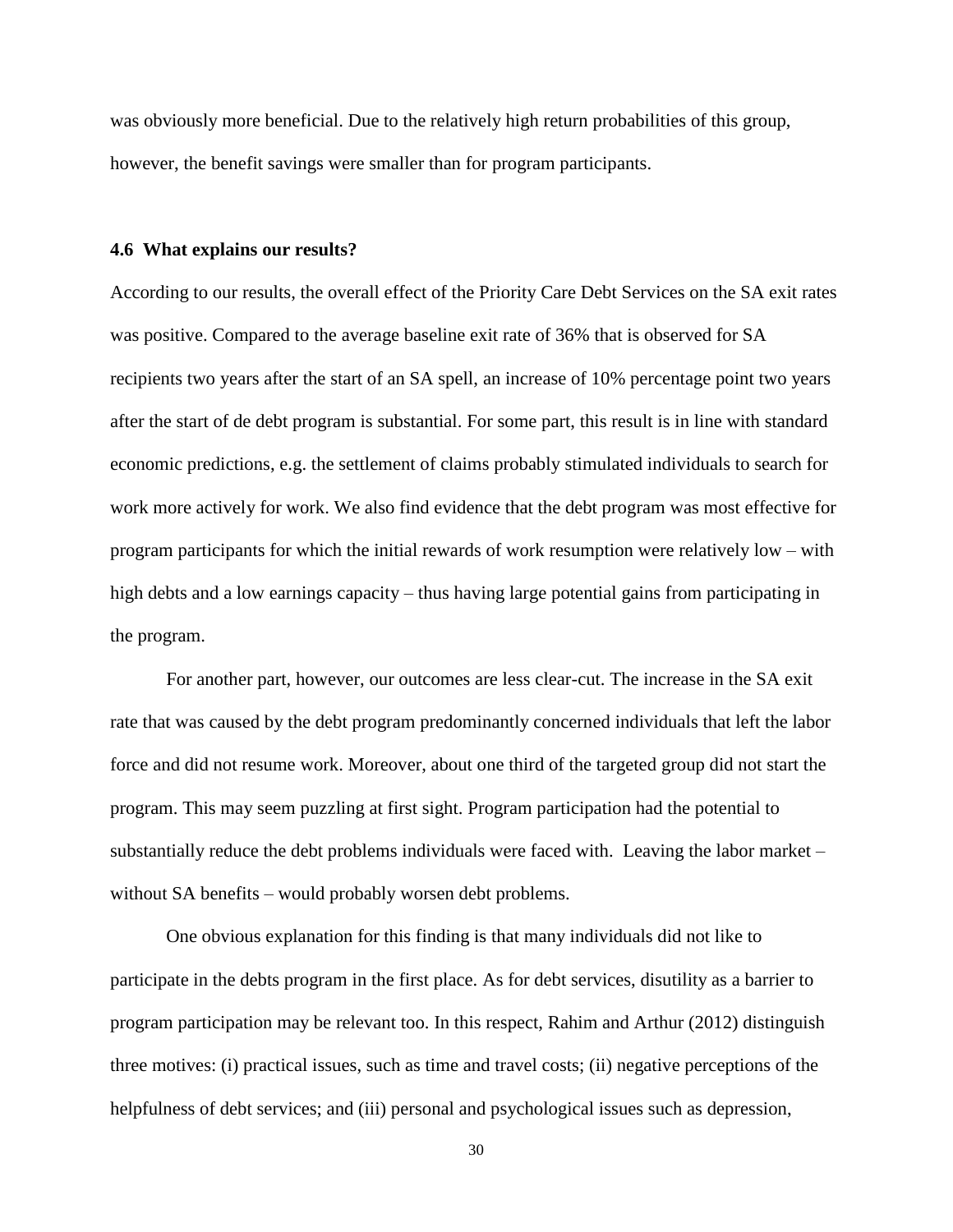anxiety or embarrassment. Within the context of the current analysis, an additional explanation is that providing full transparency on financial conditions inhibited the risk of fraud detection. A more recent phenomenon in this literature is that threat effects due to increased counseling and monitoring may impact the inflow into non-participation – see Hagglund (2006), Arni et al. (2013) and Cocks et al (2013). This suggests that individuals derive a disutility from such activities which is sufficiently large to leave unemployment schemes without work resumption.

Zooming into the specific context of the current analysis, threat effects were especially relevant for the targeted group of SA recipients with debt problems. It is likely that these individuals had high discount rates and undervalued the potential gains of the debt program. They may also have been susceptive to hyperbolic discounting. Della Vigna and Paserman (2005) argue that impatient individuals search less intensively and set lower reservation wages. With hyperbolic time preferences the search effect dominates and increases in impatience lead to lower job-finding rates. Within the context of the debt program that was offered, the implications of hyperbolic discounting are as follows. Assuming that the program decreased the utility individuals derived from the SA benefit scheme, impatient individuals responded by increasing their search intensity and decreasing their reservation wage. As to the first effect, the response was probably small, with increases in the future utility due to work resumption that were highly discounted. Impatient individuals may therefore have responded more directly by lowering their reservation wages instead. For decreases of the reservation wage that were sufficiently large, the value function of receiving SA benefits may even have dropped below the value of nonparticipation. Taken together, impatient individuals that disliked the program thus were more likely to leave the labor market than patient ones, while increasing their work resumption rates only to a limited extent. Both of these predictions are in line with our estimation results.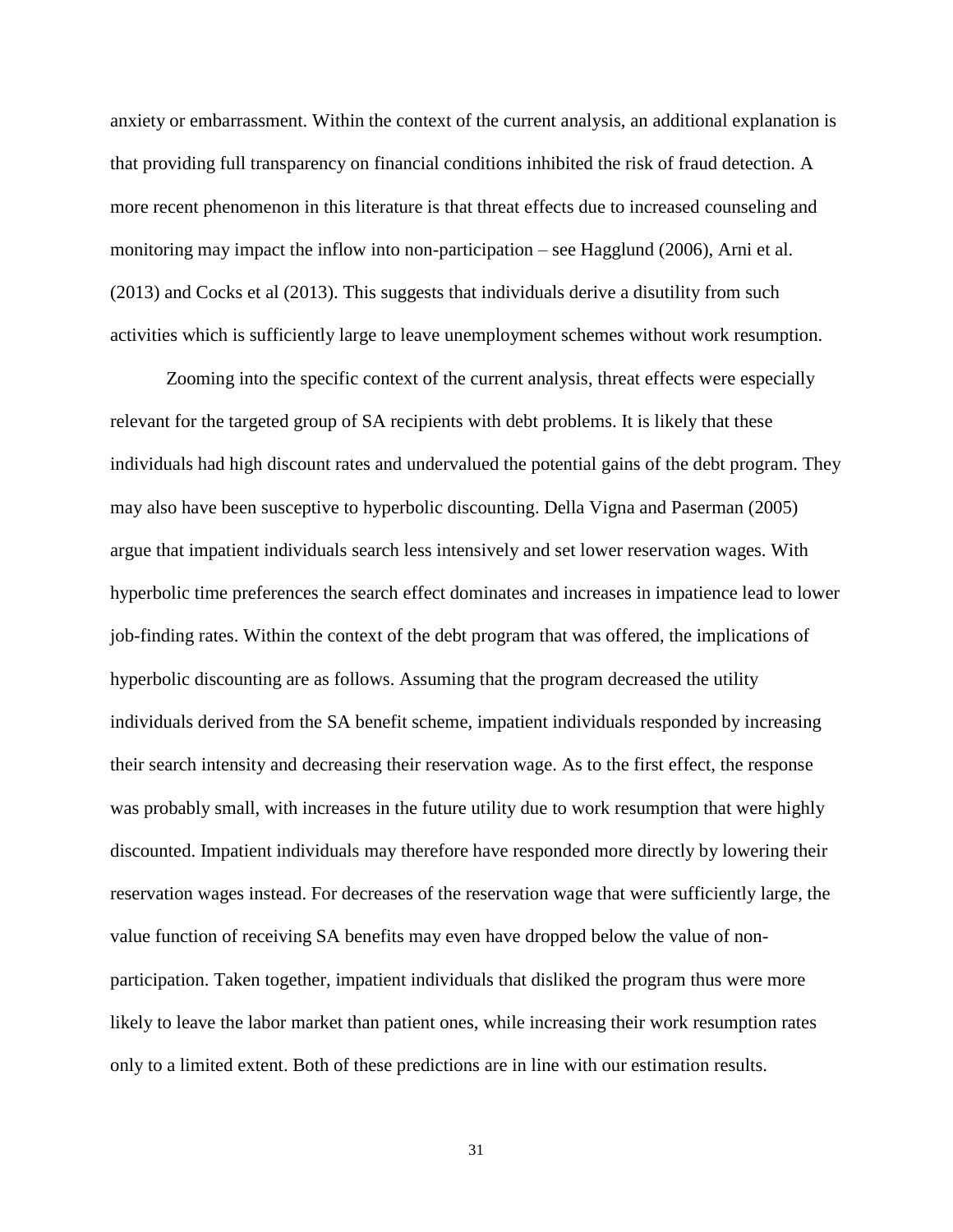#### **5 CONCLUSION**

In this paper we studied the effectiveness of an intervention that was targeted at a specific group of Dutch SA recipients with debt problems that lived in the city of Amsterdam. Individuals were assisted in the restructuring of debts, alerted on their entitlement to income supplements, and training programs were offered to improve their budgeting skills and financial literacy. The idea was that the restructuring of debts would remove an important impediment for work resumption. Without any informal settlement of claims, additional earnings of the targeted group would largely be transferred to creditors.

Our main finding is that the debt services increased the exit out of SA, but only a small part of the effects can be attributed to increased work resumption of program participants. Moreover, about one third of targeted individuals did not participate in the debt program. This suggests that many participants perceived or experienced the program as unpleasant and responded in different ways to this. Targeted individuals that did not start the program had substantially higher exit rates into non-participation, indicating they responded to increased monitoring and sanctioning of their caseworkers. At the same time, program participants also showed an increase in the rate of leaving the labor force. Presumably, some participants – mostly below the age of 30 – did not like continued program participation and therefore opted to leave the SA scheme to avoid further meetings. These effects are persistent over time.

With this in mind, the policy implications of this study are not so clear-cut. From the perspective of the benefit administration, the debt program was cost-effective for both the group of program participants and the group of the no-shows. We also find particularly older SA clients benefit from the program – with higher work resumption rates and no significant increases in the exit rate out of the labor force. The debt program thus appears to be a useful intervention for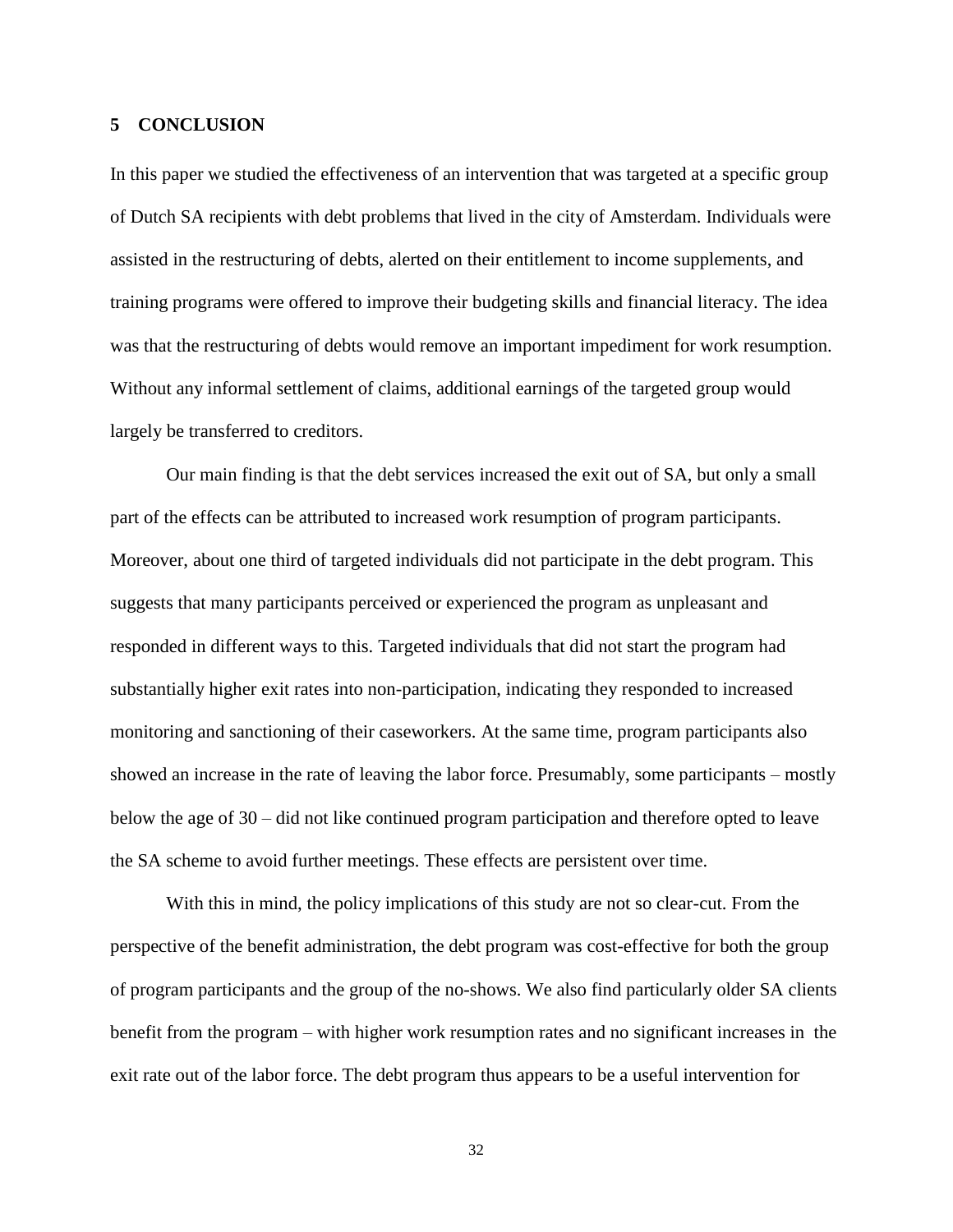some part of the targeted group. That said, many individuals that were targeted probably disliked participation in the program, the increased monitoring and sanctioning activities and the income losses if they left the labor market. Clearly, bringing these individuals back to work is not an easy task. It largely depends on the normative judgment of policymakers how – and at what costs – these should be forced into the right track to work.

.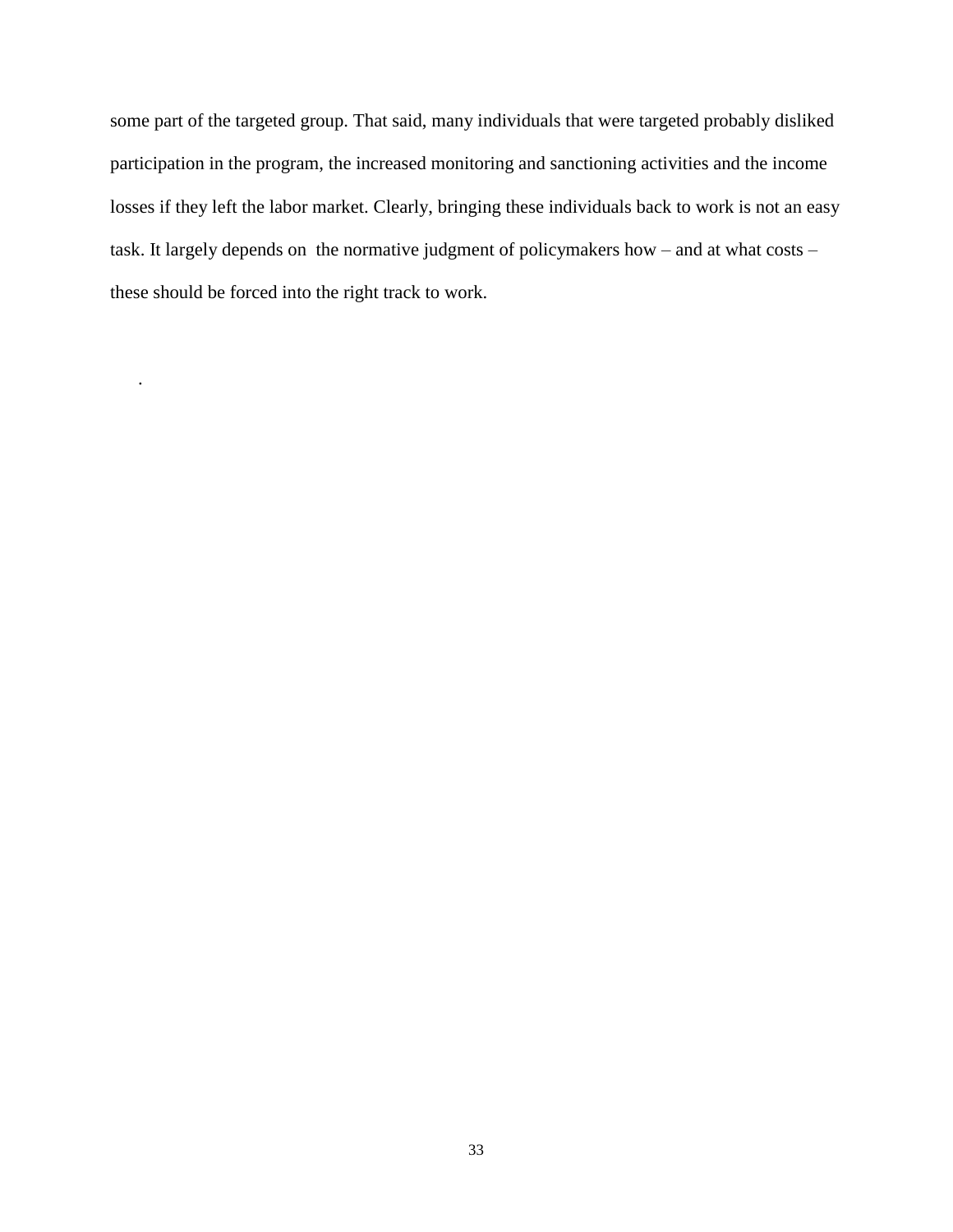#### **REFERENCES**

- Abbring J.H., Van den Berg G.J. (2003) The non-parametric identification of treatment effects in duration models, *Econometrica*, 71(5): 1491–1517.
- Abbring J.H., Van den Berg G.J., Van Ours, J.C. (2005) The effect of unemployment insurance sanctions on the transition rate from unemployment to employment, *The Economic Journal*, 115(505): 602– 630.
- Andersen, S.H. (2013) How scary is it? Review of literature on the threat effect of active labor market programs, The Rockwool Foundation Research Unit, Study Paper No. 48
- Arni P., Lalive R., Van Ours J.C. (2013) How effective are unemployment benefit sanctions? Looking beyond unemployment exit, *Journal of Applied Economics*, forthcoming.
- Berg, G.J. van den, Kjaersgaard, L, Rosholm, M. (2012) To Meet or Not to Meet (Your Case Worker) that is the question, IZA Discussion paper 6476, IZA: Bonn.
- Boockmann B., Thomsen S.L., Walter T. (2009) Intensifying the use of benefit sanctions: an effective tool to shorten welfare receipt and speed up transitions to employment? Discussion Paper 4580, IZA, Bonn.
- Card D., Kluve J., Weber A. (2010) Active labor market policy evaluations: a meta-analysis, *The Economic Journal*, 120: F452–F477.
- Cockx, B., Ghirelli, C., Van der Linden, B. (2013) Monitoring Job Search Effort with Hyperbolic Time Preferences and Non-Compliance: A Welfare Analysis, IZA Discussion Paper 7266.
- Della Vigna S., Paserman M.D. (2005) Job search and impatience*, Journal of Labor Economics*, 23(3): 527–588.
- DWI Amsterdam (2008) Voorrangszorg schuldhulpverlening. Juni 2008, Gemeente Amsterdam.
- DWI Amsterdam (2010) Meedoen en meewerken. September 2010, Gemeente Amsterdam.
- Faber, R., Koning, P. (2012) Why Not Fully Spend a Conditional Block Grant?, IZA Discussion Papers 6712, Institute for the Study of Labor (IZA).
- Frijters, P., Klaauw, B. van der (2006) Job Search with Nonparticipation, *Economic Journal*, 116(508), 45-83.
- Geerdsen, L.P. (2006) Is there a Threat Effect of Labour Market Programmes? A Study of ALMP in the Danish UI System, *The Economic Journal*, 116(513): 738-750.
- Graversen, B.K., Van Ours, J.C. (2008) How to help unemployed find jobs quickly: Experimental evidence from a mandatory activation program, *Journal of Public Economics*, 92(10-11): 2020- 2035.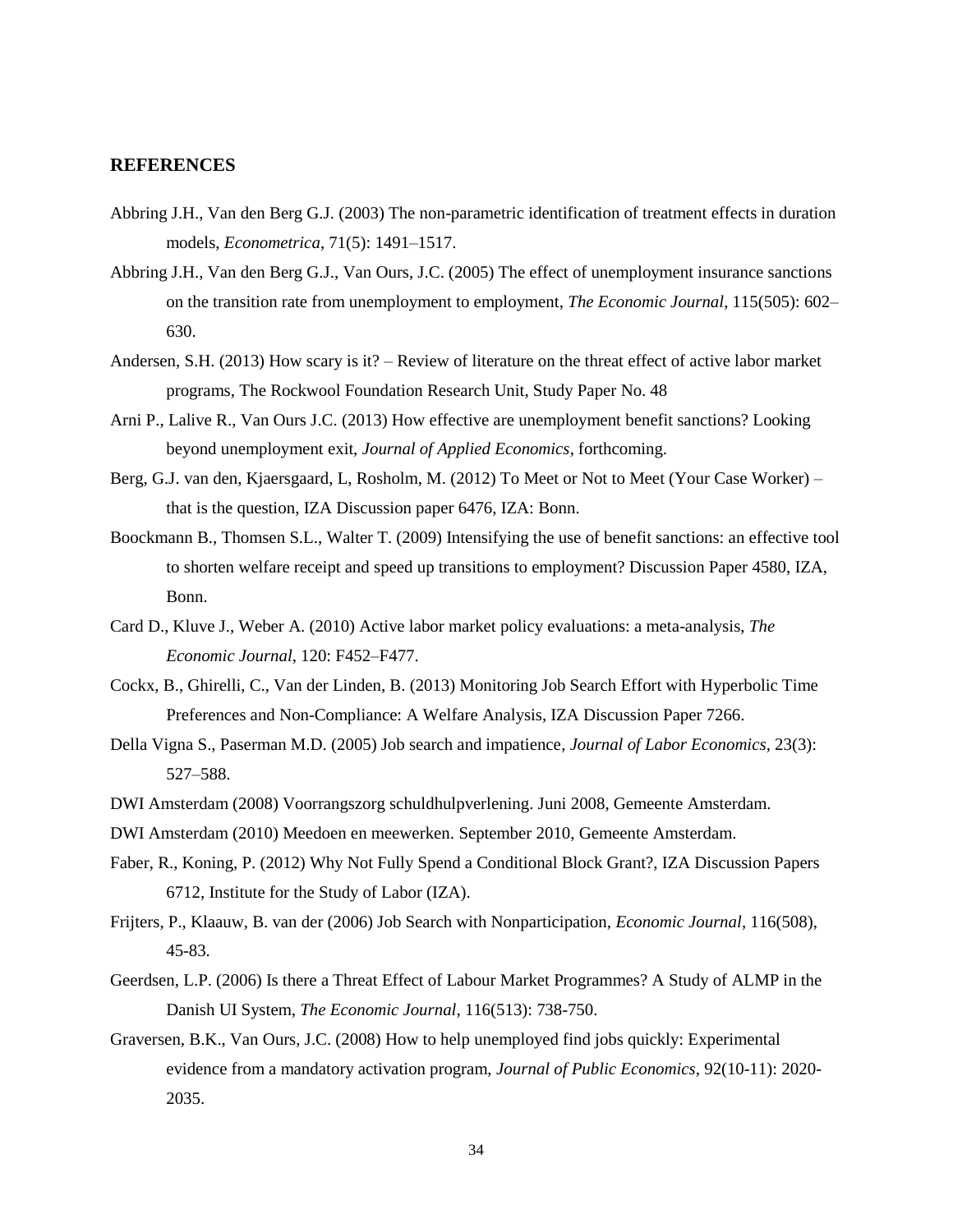- Hagglund, P. (2006) Are there pre-programme effects of Swedish active labour market policies? Evidence from three randomised experiments, IFAU Working paper 2006:2.
- Han, S., Li, W. (2007). Fresh start or head start? The effect of filing for personal bankruptcy on work effort, *Journal of Financial Services Research*, 31(2-3):123–52.
- Heckman, J.J., Moon, S.H., Pinto, R., Yavitz, A.Q. (2010) The Rate of Return to the High Scope Perry Preschool Program, *Journal of Public Economics*, 94(1-2): 114-128.
- Heckman, J.J., Kautz, T.D. (2012), Hard Evidence on Soft Skills, NBER Working paper series, Working paper 18121.
- Jensen P., Svarer M., Rosholm M. (2003) The response of youth unemployment to benefits, incentives, and sanctions, *European Journal of Political Economy,* 19(2): 301–316.
- Kok, L., Hop. P., Alla, A. (2008) Van bijstand naar werk in Amsterdam: update. Effectiviteit van reintegratietrajecten voor bijstandsgerechtigden in de periode 2001-2007, SEO rapport 2008-52.
- Kluve J. (2010) The effectiveness of European active labor market programs, *Labour Economics*, 17(6): 904–918.
- Lalive R., Van Ours J.C., Zweimuller J. (2005) The effect of benefit sanctions on the duration of unemployment, *Journal of the European Economic Association*, 3(6): 1386–1417.
- Lancaster, T. (1990) *The Econometric Analysis of Transition Data*, Cambridge University Press: Brown University.
- Paserman M.D. (2008) Job search and hyperbolic discounting: structural estimation and policy evaluation*, The Economic Journal*, 118(531): 1418–1452.
- Rahim, N., Arthur S. (2012) Experiences of Debt and Debt Advice Services in Islington. Final Report, National Centre for Social Research.
- Rosholm M., Svarer, M. (2008) The Threat Effect of Active Labour Market Programmes, *Scandinavian Journal of Economics*, 110(2): 385-401.
- Van der Klaauw B., Kastoryano, S. (2011) Dynamic Evaluation of Job Search Assistance, IZA Discussion paper 5424, IZA Institute for the Study of Labor (IZA).
- Van der Klaauw B., Van Ours J.C. (2013) Carrot and stick: how reemployment bonuses and benefit sanctions affect job finding rates, *Journal of Applied Econometrics*, 28: 275–296.
- White, M. (2011), Corporate and Personal Bankruptcy Law, *Annual Review of Law and Social Science*, 7: 139-164.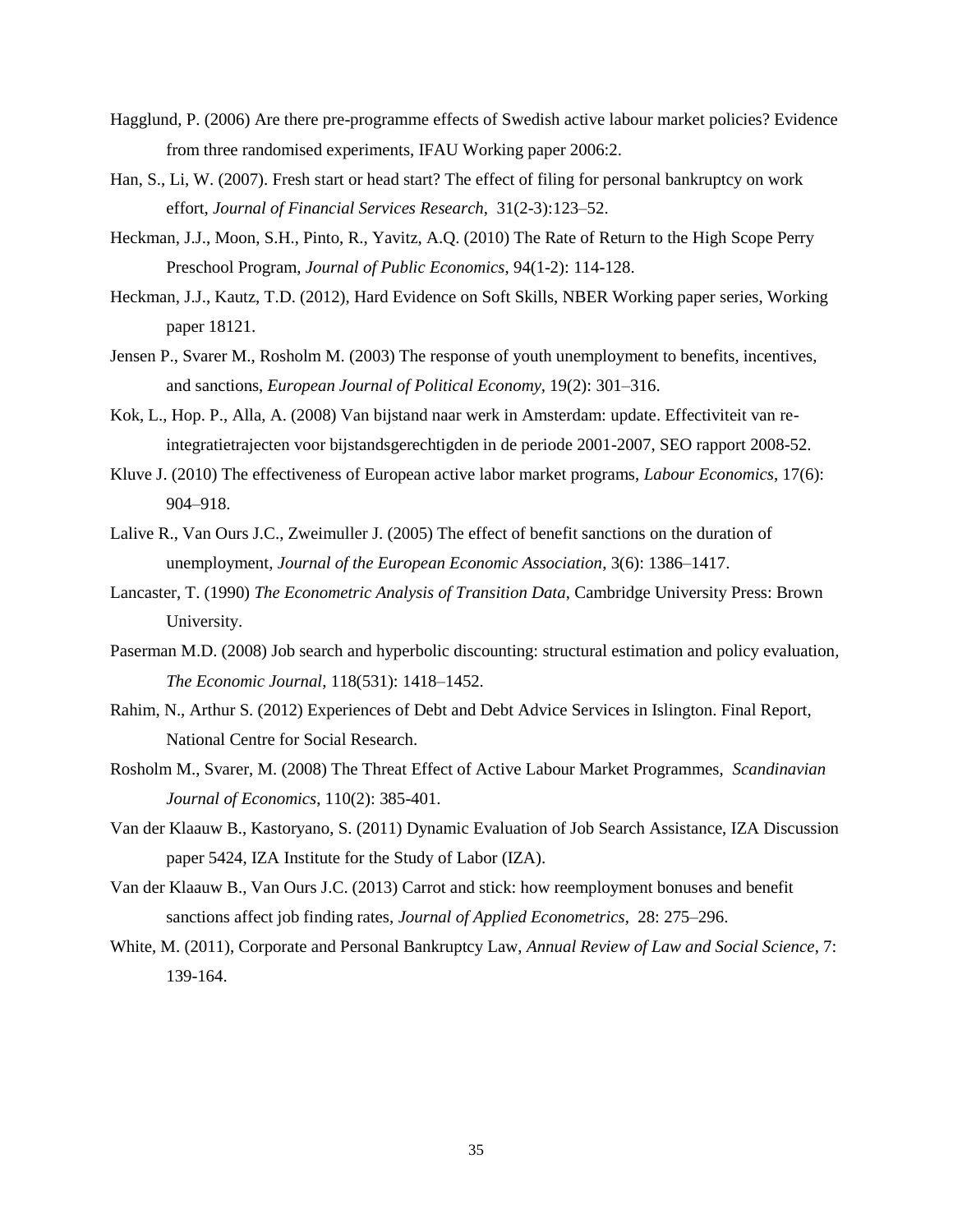|                                        | Full sample |           | Sample with Debt services <sup>a</sup> |          |           |              |
|----------------------------------------|-------------|-----------|----------------------------------------|----------|-----------|--------------|
|                                        |             |           | Program                                | Program  | Program   | Start formal |
|                                        |             |           | offer                                  | Started  | Completed | Debt program |
|                                        |             |           |                                        |          |           |              |
| Age                                    | 37.6        | (0.068)   | 33.7*                                  | $34.4*$  | $34.7*$   | 38.7         |
| Women                                  | 0.39        | (0.0028)  | $0.35*$                                | 0.38     | 0.38      | $0.45*$      |
| Work program (fraction)                | 0.17        | (0.0022)  | $0.29*$                                | $0.26*$  | $0.24*$   | $0.13*$      |
| <b>Education</b> years                 | 10.4        | (0.013)   | $10.2*$                                | $10.2*$  | $10.1*$   | $10.1*$      |
| Education completed (last year)        | $0.81\,$    | (0.0022)  | $0.78*$                                | $0.78*$  | $0.77*$   | 0.80         |
| Household status (fractions)           |             |           |                                        |          |           |              |
| Single, no kids                        | 0.75        | (0.0025)  | $0.76\,$                               | 0.75     | 0.74      | 0.73         |
| Single, with kids                      | 0.17        | (0.0022)  | $0.19*$                                | $0.20*$  | $0.20*$   | $0.22*$      |
| Couple, no kids                        | 0.055       | (0.0013)  | $0.037*$                               | $0.035*$ | $0.038*$  | $0.030*$     |
| Couple, with kids                      | 0.033       | (0.0011)  | $0.017*$                               | $0.018*$ | $0.014*$  | $0.020*$     |
| Profiling categories (fractions)       |             |           |                                        |          |           |              |
| 1: "No social contacts, no job skills" | 0.17        | (0.0022)  | $0.15*$                                | $0.15*$  | $0.15*$   | 0.20         |
| 2: "Social contacts, no job skills"    | 0.30        | (0.0027)  | $0.33*$                                | $0.34*$  | $0.35*$   | $0.35*$      |
| 3: "Social activities, no job skills"  | 0.25        | (0.0025)  | $0.35*$                                | $0.35*$  | $0.35*$   | $0.33*$      |
| 4: "Mediation needed; job skills"      | 0.20        | (0.0023)  | $0.14*$                                | $0.13*$  | $0.12*$   | $0.10*$      |
| 5: "Able to find work"                 | 0.027       | (0.00094) | $0.015*$                               | $0.016*$ | $0.014*$  | 0.018        |
| Unknown                                | 0.048       | (0.0012)  | $0.022*$                               | $0.017*$ | $0.015*$  | $0.0090*$    |
| Year of inflow (fractions)             |             |           |                                        |          |           |              |
| 2008                                   | 0.048       | (0.0012)  | $0.053*$                               | $0.058*$ | $0.068*$  | $0.11*$      |
| 2009                                   | 0.30        | (0.0026)  | $0.36*$                                | $0.37*$  | $0.36*$   | $0.40*$      |
| 2010                                   | 0.35        | (0.0028)  | $0.40*$                                | $0.38*$  | 0.35      | 0.37         |
| 2011                                   | 0.31        | (0.0027)  | $0.19*$                                | $0.19*$  | $0.22*$   | $0.12*$      |
| Completed durations length             | 328.7       | (2.31)    | 376.9*                                 | 408.3*   | 471.2*    | 448.4*       |
| Fraction durations right censored      | 0.58        | (0.0029)  | $0.54*$                                | $0.59*$  | $0.69*$   | $0.73*$      |
| Fraction inflow into work              | $0.30\,$    | (0.0041)  | $0.20*$                                | $0.22*$  | $0.20*$   | 0.29         |
| # Observations                         | 29,885      |           | 2,940                                  | 1,944    | 1,314     | 334          |

## **Table 1: Sample statistics of social assistance recipients in Amsterdam (2008-2012); "\*" indicates that the difference of with the full sample average is significant at 5%**

<sup>a</sup> Note that the statistics of the subsample of individuals with debt services are based on their first SA benefit spell only. In this way, we avoid the overrepresentation of clients with multiple SA benefit spells.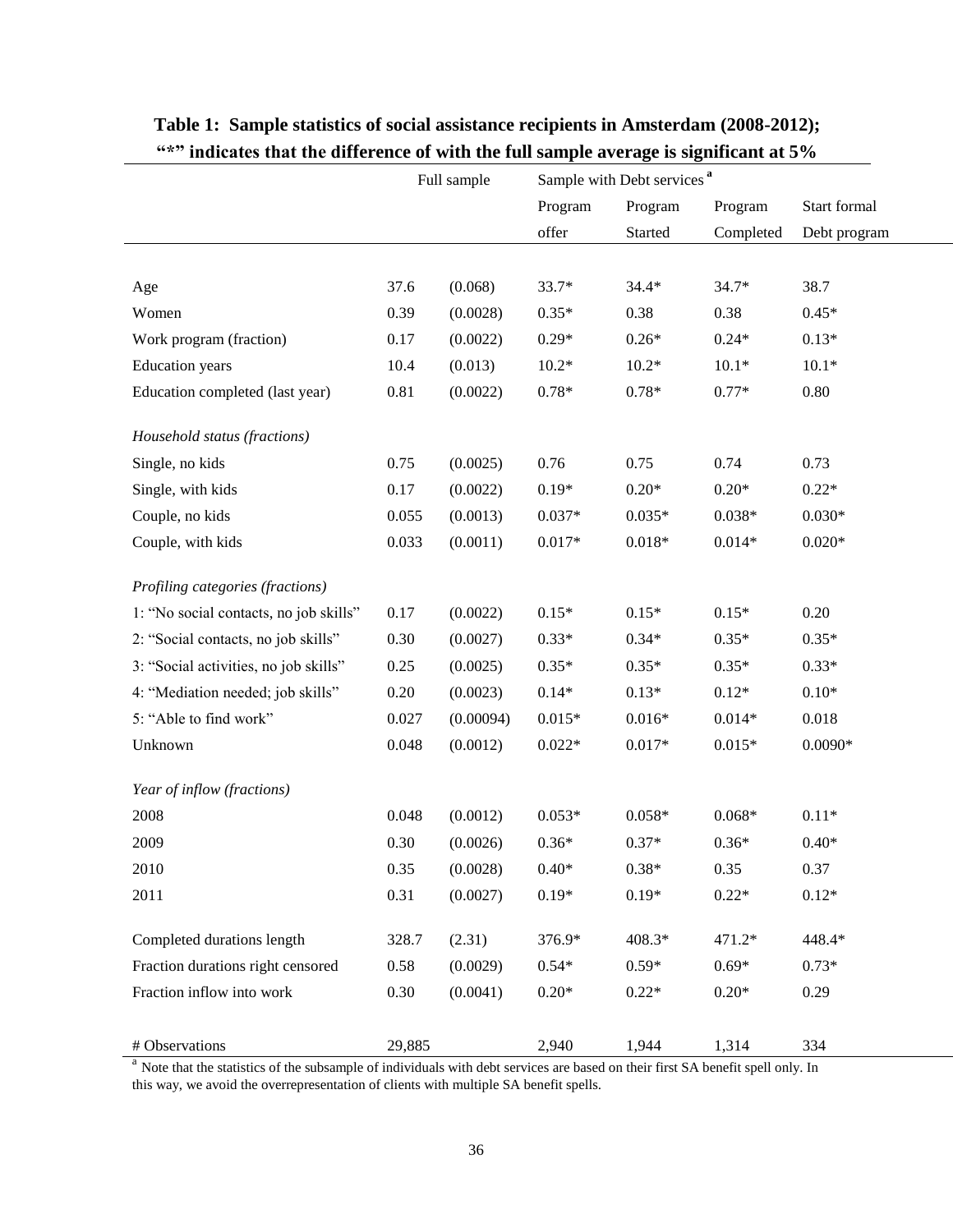| $- - -$                              |                          |            |
|--------------------------------------|--------------------------|------------|
|                                      | Debt value               |            |
|                                      | $(x 1,000 \text{ euro})$ |            |
|                                      |                          |            |
| Age category                         |                          |            |
| Age 25-34                            | $6.12**$                 | (2.87)     |
| Age 35-44                            | $14.16***$               | (3.30)     |
| Age 45-54                            | 15.76 ***                | (3.51)     |
| Age 55-65                            | 16.96***                 | (4.81)     |
|                                      |                          |            |
| Women                                | $-1.78$                  | (2.26)     |
| Work program participant             | $-6.59$ ***              | (2.41)     |
| <b>Education</b> years               | $1.14**$                 | (0.57)     |
| Education completed (last year)      | 0.85                     | (2.44)     |
| F-test on household type dummies     | 0.62                     | $P = 0.60$ |
| F-test on profiling category dummies | 0.74                     | $P = 0.59$ |
| F-test on year of inflow in program  | 0.81                     | $P = 0.49$ |
| Constant                             | $-2.51$                  | (7.20)     |
| # Observations                       | 1,710                    |            |
| R-squared                            | 0.070                    |            |

## **Table 2: OLS regression on debt value on subsample of debt program participants (2008-2012)a b**

<sup>a</sup> Note that the statistics of the subsample of individuals with debt services are based on their first SA benefit spell only. In this way, we avoid the overrepresentation of clients with multiple SA benefit spells.

 $b$  \*\*\*/\*\*/\* indicate significance at P = 1%/5%/10%, respectively.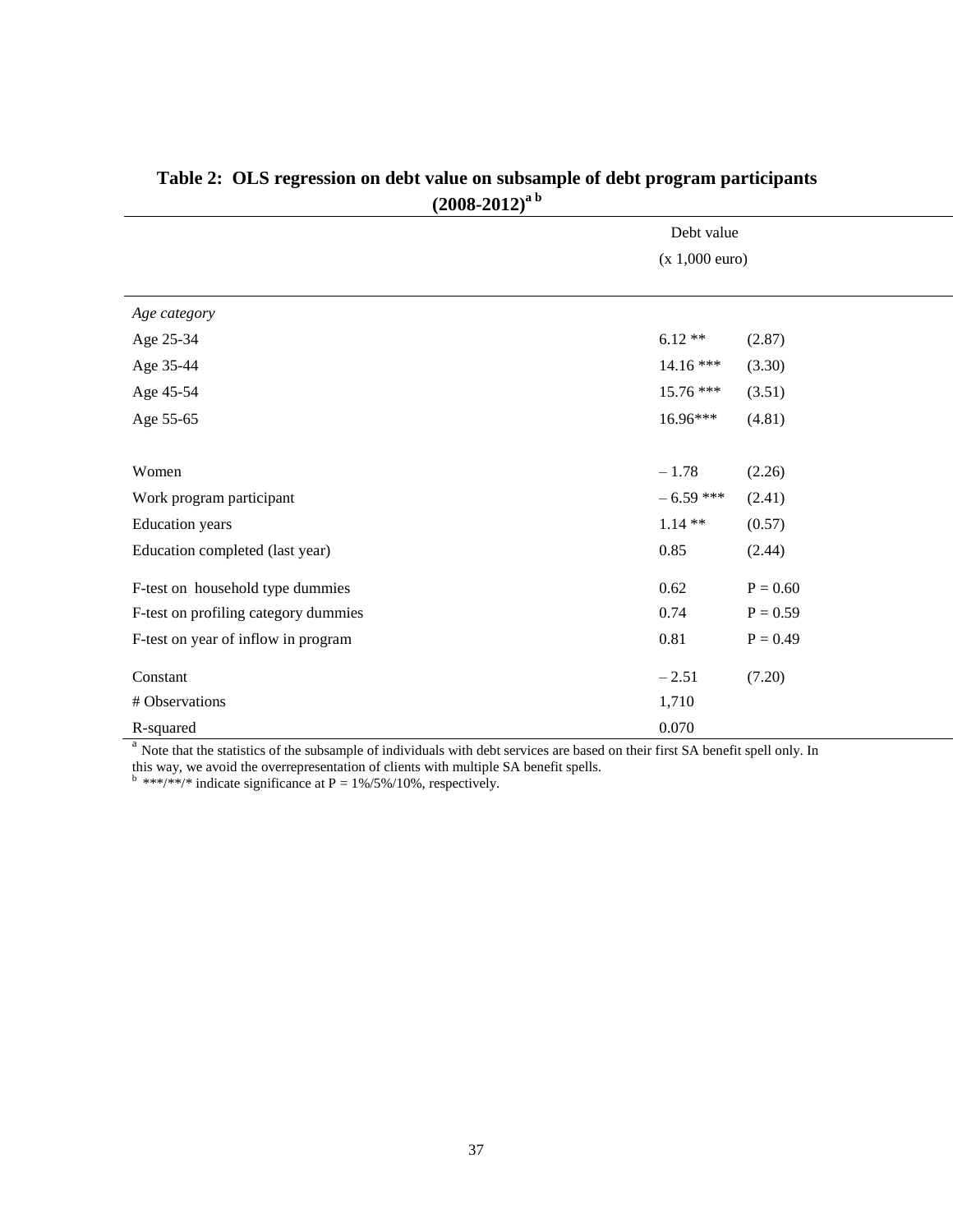|                             | SA exit rate |         | Debt program<br>offer rate |         | Offer acceptance<br>probability |         |
|-----------------------------|--------------|---------|----------------------------|---------|---------------------------------|---------|
| Unobserved heterogeneity    |              |         |                            |         |                                 |         |
| $v_1$ (= constant)          | $-9.509$     | (0.190) | $-5.713$                   | (0.200) | 0.324                           | (0.360) |
| v <sub>2</sub>              | 3.452        | (0.363) | $-\infty$                  |         |                                 |         |
| $\boldsymbol{v}_3$          | 2.016        | (0.141) | $-0.808$                   | (0.129) | $-0.421$                        | (0.220) |
| $p_I$                       | 0.264        | (0.027) |                            |         |                                 |         |
| $p_2$                       | 0.018        | (0.014) |                            |         |                                 |         |
| $p_3$                       | 0.717        | (0.031) |                            |         |                                 |         |
| Debt program effects        |              |         |                            |         |                                 |         |
| Effect during program       | 0.208        | (0.073) |                            |         |                                 |         |
| Effect after program        | 0.415        | (0.072) |                            |         |                                 |         |
| Threat effect no-shows      | 0.330        | (0.071) |                            |         |                                 |         |
| Covariate effects           |              |         |                            |         |                                 |         |
| $Age < 25$ (reference)      |              |         |                            |         |                                 |         |
| Age 25-34                   | $-0.496$     | (0.033) | 0.010                      | (0.072) | 0.456                           | (0.127) |
| Age 35-44                   | $-0.917$     | (0.038) | $-0.208$                   | (0.086) | 0.500                           | (0.158) |
| Age 45-54                   | $-1.193$     | (0.041) | $-0.444$                   | (0.092) | 0.649                           | (0.169) |
| Age 55-65                   | $-1.399$     | (0.051) | $-0.934$                   | (0.126) | 0.614                           | (0.246) |
| Women                       | $-0.084$     | (0.026) | $-0.184$                   | (0.062) | 0.379                           | (0.119) |
| Work program participant    | 0.611        | (0.031) | 0.119                      | (0.064) | $-0.226$                        | (0.120) |
| <b>Education</b> years      | 0.029        | (0.005) | $-0.021$                   | (0.015) | $-0.039$                        | (0.028) |
| Last education completed    | $-0.001$     | (0.030) | $-0.120$                   | (0.063) | 0.168                           | (0.116) |
| Single, no kids (reference) |              |         |                            |         |                                 |         |
| Single, kids                | $-0.450$     | (0.036) | 0.165                      | (0.078) | 0.010                           | (0.148) |
| Couple, no kids             | $-0.179$     | (0.049) | $-0.254$                   | (0.121) | $-0.288$                        | (0.217) |
| Couple, kids                | 0.062        | (0.059) | $-0.415$                   | (0.167) | 0.246                           | (0.342) |
| Profiling category 1 (ref.) |              |         |                            |         |                                 |         |
| Profiling category 2        | 0.043        | (0.036) | 0.064                      | (0.074) | 0.095                           | (0.141) |
| Profiling category 3        | 0.226        | (0.037) | 0.190                      | (0.075) | 0.065                           | (0.142) |
| Profiling category 4        | 1.008        | (0.038) | $-0.344$                   | (0.091) | 0.118                           | (0.172) |
| Profiling category 5        | 0.387        | (0.072) | $-0.397$                   | (0.186) | 0.200                           | (0.371) |
| Profiling category unknown  | 1.291        | (0.052) | $-0.671$                   | (0.164) | $-0.589$                        | (0.302) |
| Calendar time effects       |              |         |                            |         |                                 |         |
| 2010                        | 0.417        | (0.026) | $-0.204$                   | (0.059) | $-0.074$                        | (0.111) |
| 2011/2012                   | 0.347        | (0.033) | $-1.862$                   | (0.078) | 0.128                           | (0.144) |
| Duration dependence         |              |         |                            |         |                                 |         |
| 1 month (reference)         |              |         |                            |         |                                 |         |
| 2-3 months                  | 0.279        | (0.043) | $-0.777$                   | (0.074) | 0.188                           | (0.166) |
| 4-6 months                  | 0.376        | (0.040) | $-1.044$                   | (0.068) | 0.290                           | (0.144) |
| 7-12 months                 | 0.473        | (0.040) | $-1.583$                   | (0.070) | $-0.102$                        | (0.144) |
| 13-24 months                | 0.473        | (0.045) | $-2.134$                   | (0.081) | 0.308                           | (0.160) |
| 25-36 months                | 0.385        | (0.057) | $-3.522$                   | (0.183) |                                 |         |
| $\geq$ 37 months            | 0.348        | (0.101) | $-5.508$                   | (1.005) |                                 |         |

# **Table 3: Maximum Likelihood Estimates of baseline model (log likelihood = 117,512)**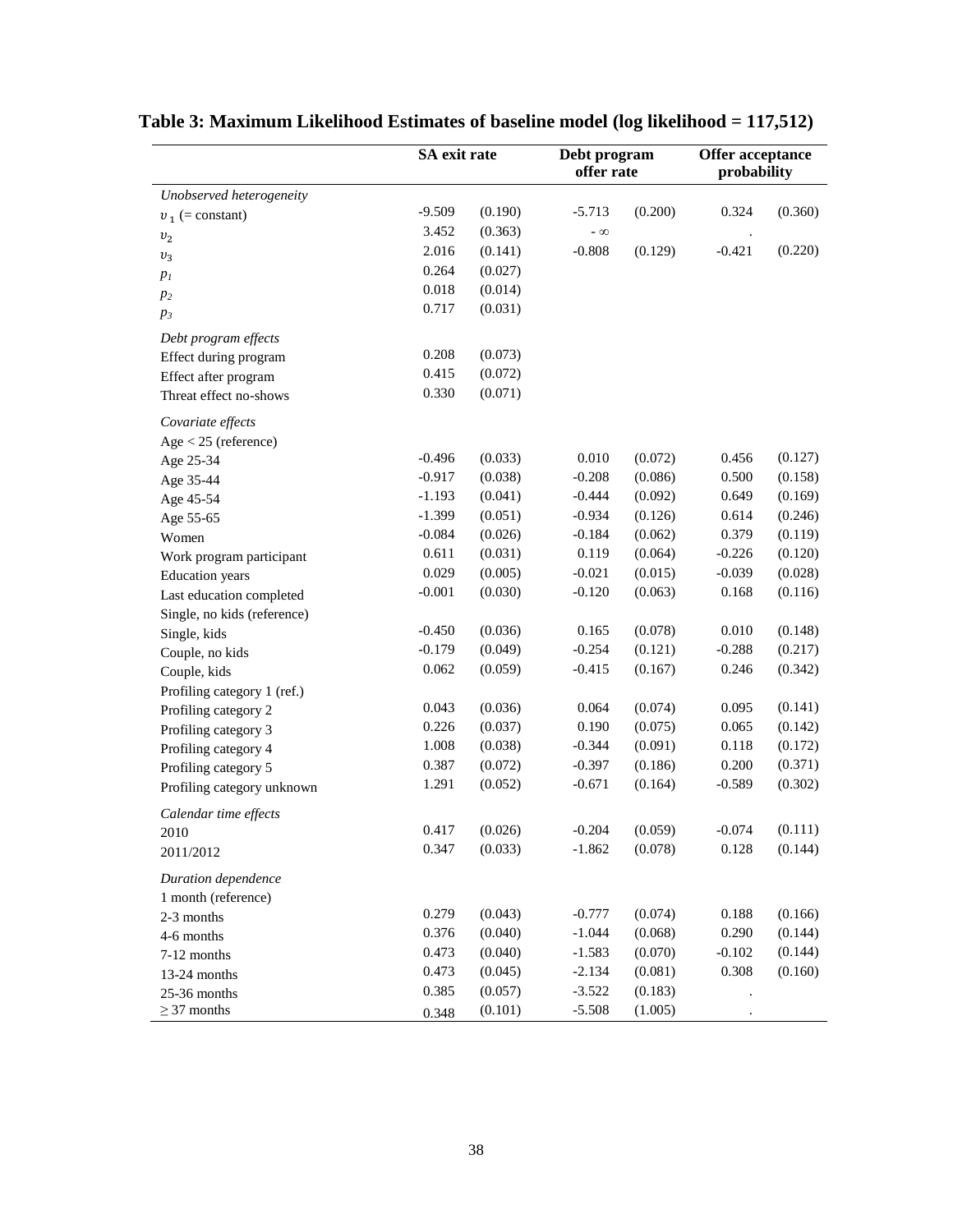|                             | SA exit rate: |         | SA exit rate: |         | SA exit rate: |         |
|-----------------------------|---------------|---------|---------------|---------|---------------|---------|
|                             | total         |         | work          |         | Non-work      |         |
| Unobserved heterogeneity    |               |         |               |         |               |         |
| $v_1^u$ (constant)          | $-9.509$      | (0.190) | $ \infty$     |         | $-10.210$     | (0.629) |
| $v_2^u$                     | 3.452         | (0.363) | $-8.695$      | (0.181) | 3.922         | (0.630) |
| $v_3^u$                     | 2.016         | (0.141) | $-10.067$     | (0.158) | 2.745         | (0.581) |
| p <sub>I</sub>              | 0.264         | (0.027) | 0.225         | (0.035) |               |         |
| $p_2$                       | 0.018         | (0.014) | 0.054         | (0.024) |               |         |
| $p_3$                       | 0.717         | (0.031) | 0.720         | (0.046) |               |         |
| Debt program effects        |               |         |               |         |               |         |
| Effect during program       | 0.208         | (0.073) | 0.233         | (0.115) | 0.244         | (0.082) |
| Effect after program        | 0.415         | (0.072) | 0.277         | (0.120) | 0.460         | (0.080) |
| Effect no-shows             | 0.330         | (0.071) | $-0.013$      | (0.107) | 0.386         | (0.074) |
| Covariate effects           |               |         |               |         |               |         |
| $Age < 25$ (reference)      |               |         |               |         |               |         |
| Age 25-34                   | $-0.496$      | (0.033) | $-0.201$      | (0.059) | $-0.570$      | (0.037) |
| Age 35-44                   | $-0.917$      | (0.038) | $-0.351$      | (0.065) | $-1.135$      | (0.044) |
| Age 45-54                   | $-1.193$      | (0.041) | $-0.614$      | (0.070) | $-1.391$      | (0.048) |
| Age 55-65                   | $-1.399$      | (0.051) | $-0.815$      | (0.091) | $-1.574$      | (0.060) |
| Women                       | $-0.084$      | (0.026) | 0.001         | (0.042) | $-0.122$      | (0.031) |
| Work program participant    | 0.611         | (0.031) | 0.174         | (0.050) | 0.755         | (0.036) |
| <b>Education</b> years      | 0.029         | (0.005) | 0.079         | (0.008) | $-0.008$      | (0.007) |
| Last education completed    | $-0.001$      | (0.030) | 0.034         | (0.052) | 0.018         | (0.034) |
| Single, no kids (reference) |               |         |               |         |               |         |
| Single, kids                | $-0.450$      | (0.036) | $-0.553$      | (0.064) | $-0.403$      | (0.043) |
| Couple, no kids             | $-0.179$      | (0.049) | $-0.119$      | (0.078) | $-0.203$      | (0.060) |
| Couple, kids                | 0.062         | (0.059) | $-0.051$      | (0.100) | 0.080         | (0.069) |
| Profiling category 1 (ref.) |               |         |               |         |               |         |
| Profiling category 2        | 0.043         | (0.036) | 0.212         | (0.092) | $-0.002$      | (0.039) |
| Profiling category 3        | 0.226         | (0.037) | 1.100         | (0.086) | $-0.013$      | (0.041) |
| Profiling category 4        | 1.008         | (0.038) | 2.429         | (0.086) | 0.280         | (0.044) |
| Profiling category 5        | 0.387         | (0.072) | 1.620         | (0.123) | $-0.089$      | (0.090) |
| Profiling category unknown  | 1.291         | (0.052) | 2.318         | (0.098) | 0.835         | (0.060) |
| Calendar time effects       |               |         |               |         |               |         |
| 2010                        | 0.417         | (0.026) | 0.252         | (0.046) | 0.455         | (0.030) |
| 2011/2012                   | 0.347         | (0.033) | 0.180         | (0.059) | 0.391         | (0.040) |
| Duration dependence         |               |         |               |         |               |         |
| 1 month (reference)         |               |         |               |         |               |         |
| 2-3 months                  | 0.279         | (0.043) | 0.261         | (0.065) | 0.287         | (0.058) |
| 4-6 months                  | 0.376         | (0.040) | 0.108         | (0.062) | 0.530         | (0.051) |
| 7-12 months                 | 0.473         | (0.040) | $-0.041$      | (0.064) | 0.706         | (0.050) |
| 13-24 months                | 0.473         | (0.045) | $-0.219$      | (0.071) | 0.718         | (0.054) |
| 25-36 months                | 0.385         | (0.057) | $-0.413$      | (0.096) | 0.624         | (0.067) |
| $\geq$ 37 months            | 0.348         | (0.101) | $-1.144$      | (0.261) | 0.728         | (0.110) |

**Table 4: Maximum Likelihood Estimates for SA exit rate competing risks model**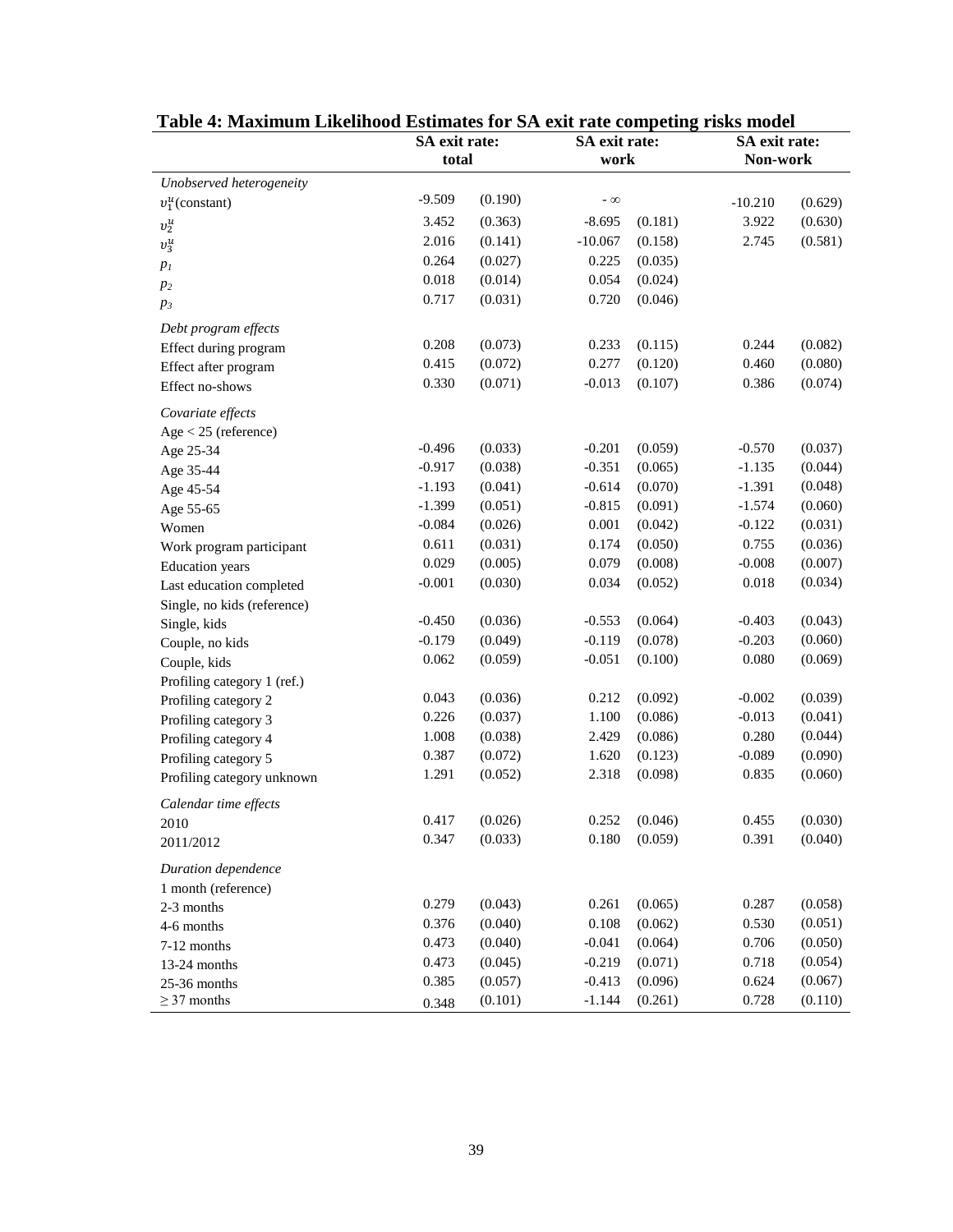|                                                            | <b>Effect on work</b><br>probability | <b>Effect on non-</b><br>participation exit<br>probability | <b>Total effect</b> |
|------------------------------------------------------------|--------------------------------------|------------------------------------------------------------|---------------------|
| (i) Effect debt program of nine months on participants     |                                      |                                                            |                     |
| Effect during program                                      | 0.010                                | 0.021                                                      | 0.030               |
| Effect after program                                       | 0.010                                | 0.041                                                      | 0.052               |
| Total                                                      | 0.020                                | 0.062                                                      | 0.082               |
| (ii) Effect debt program offer on no-shows<br>Total effect | $-0.001$                             | 0.078                                                      | 0.077               |
| Total weighted effect                                      | 0.013                                | 0.067                                                      | 0.080               |

### **Table 5: Simulations for the exit rate probability within two years after entering SA (effects in fractions)**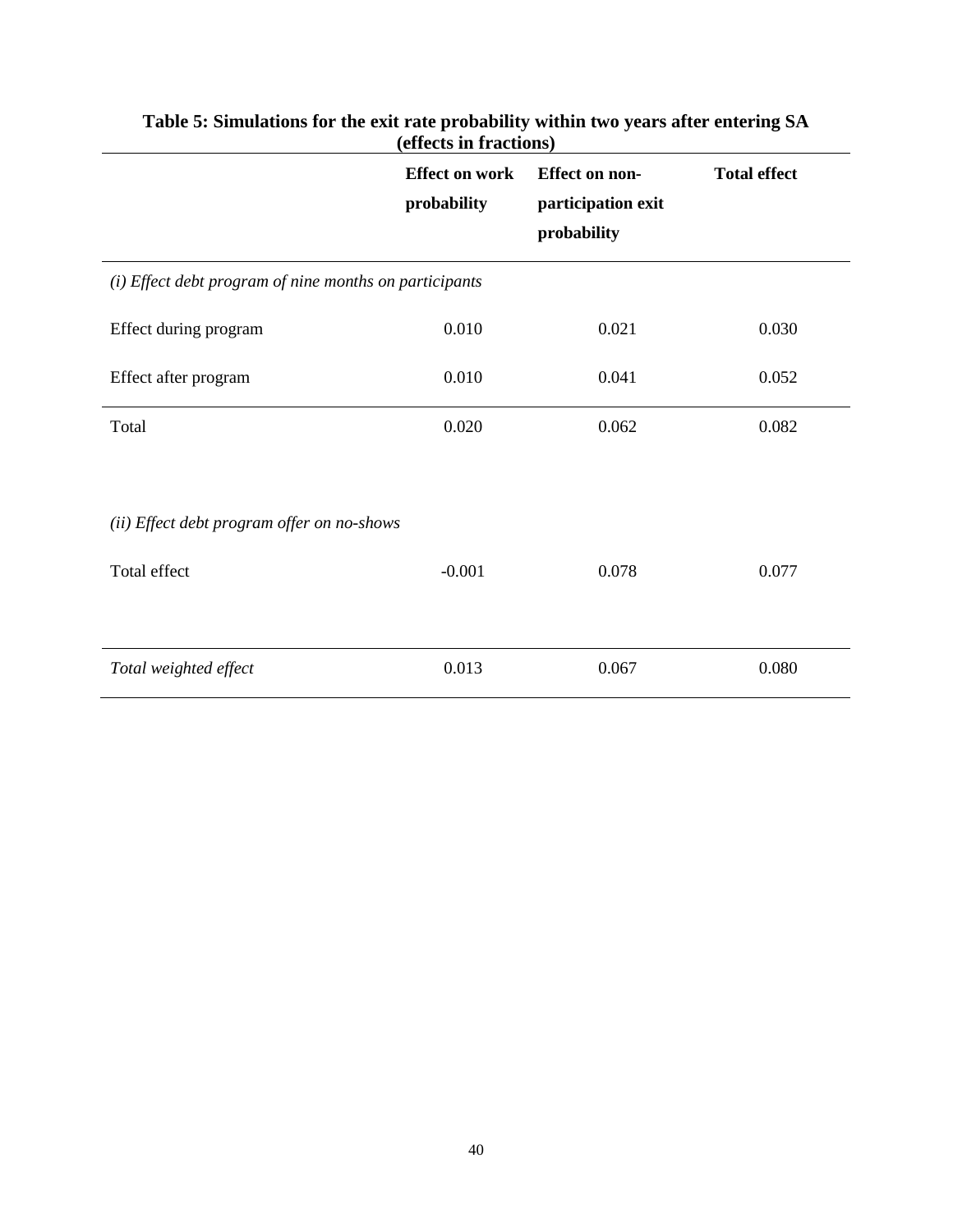|                                                | SA exit into work |                      |                     | SA exit into non-work |                     |                     |
|------------------------------------------------|-------------------|----------------------|---------------------|-----------------------|---------------------|---------------------|
|                                                | Effect            | Effect               | Threat              | Effect                | Effect              | Threat              |
|                                                | during            | after                | effect non-         | during                | after               | effect non-         |
|                                                | program           | program              | participants        | program               | program             | participants        |
| Full sample                                    | 0.233             | 0.277                | $-0.013$            | 0.224                 | 0.460               | 0.386               |
|                                                | (0.115)           | (0.120)              | (0.107)             | (0.082)               | (0.080)             | (0.074)             |
| <b>Panel A:</b> Heterogeneous effects          |                   |                      |                     |                       |                     |                     |
| Reference: individuals $<$ 30 years            | $-0.071$          | 0.204                | $-0.163$            | 0.374                 | 0.686               | 0.395               |
|                                                | (0.178)           | (0.173)              | (0.149)             | (0.096)               | (0.094)             | (0.089)             |
| Individuals $\geq$ 30 years                    | $0.537*$          | 0.144                | 0.325               | $-0.333*$             | $-0.594*$           | $-0.010$            |
|                                                | (0.230)           | (0.233)              | (0.213)             | (0.140)               | (0.141)             | (0.118)             |
| Reference: Male                                | 0.375             | 0.453                | 0.001               | 0.299                 | 0.490               | 0.387               |
|                                                | (0.133)           | (0.136)              | (0.123)             | (0.098)               | (0.096)             | (0.081)             |
| Female                                         | $-0.458*$         | $-0.682*$            | $-0.042$            | $-0.126$              | $-0.067$            | 0.022               |
|                                                | (0.252)           | (0.284)              | (0.247)             | (0.139)               | (0.137)             | (0.131)             |
| Reference: Job prospects low                   | 0.248             | 0.473                | 0.160               | 0.223                 | 0.510               | 0.432               |
|                                                | (0.157)           | (0.149)              | (0.141)             | (0.088)               | (0.086)             | (0.077)             |
| Reasonable job prospects                       | $-0.041$          | $-0.527*$            | $-0.398*$           | 0.104                 | $-0.295$            | $-0.202$            |
|                                                | (0.226)           | (0.244)              | (0.215)             | (0.165)               | (0.174)             | (0.152)             |
| Reference: Education years < 11                | 0.282             | 0.481                | $-0.182$            | 0.236                 | 0.394               | 0.401               |
|                                                | (0.140)           | (0.141)              | (0.147)             | (0.093)               | (0.093)             | (0.081)             |
| Education years $\geq 11$                      | $-0.141$          | $-0.623*$            | $0.402*$            | 0.036                 | 0.197               | $-0.026$            |
|                                                | (0.236)           | (0.256)              | (0.213)             | (0.142)               | (0.136)             | (0.136)             |
| <b>Panel B:</b> Persistency effects            |                   |                      |                     |                       |                     |                     |
| Constant effects (during program)              | 0.233<br>(0.115)  |                      |                     | 0.230<br>(0.081)      |                     |                     |
| Reference: Short run effects $(< 6$<br>months) |                   | 0.452<br>(0.145)     | $-0.212$<br>(0.154) |                       | 0.496<br>(0.093)    | 0.289<br>(0.084)    |
| Long run effects ( $\geq 6$ months)            |                   | $-0.504*$<br>(0.237) | $0.414*$<br>(0.209) |                       | $-0.115$<br>(0.118) | $0.272*$<br>(0.107) |

### **Table 6: ML estimates debt program effects with exits as competing risks Heterogeneous effects (Panel A) and Persistency effects (Panel B)**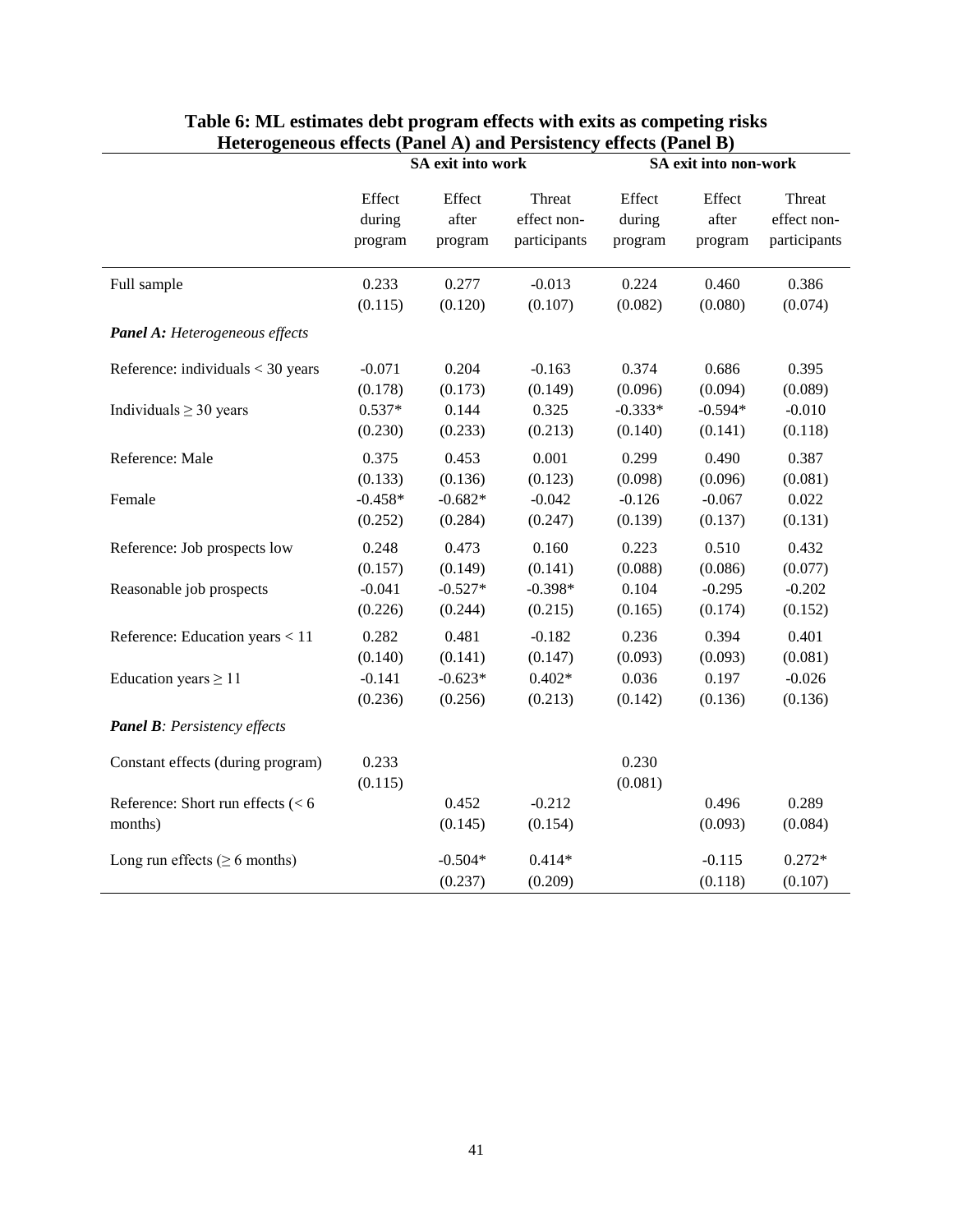|                                                                                                                       | <b>Time window</b>           |                                |                                |                         |  |  |
|-----------------------------------------------------------------------------------------------------------------------|------------------------------|--------------------------------|--------------------------------|-------------------------|--|--|
|                                                                                                                       | 1 year                       | 2 years                        | 3 years                        | 4 years                 |  |  |
| Debt program participants                                                                                             |                              |                                |                                |                         |  |  |
| Benefit savings due to higher exit<br>rate                                                                            | 765<br>$[3.3 \text{ weeks}]$ | 1,383<br>$[6.0 \text{ weeks}]$ | 1,886<br>$[8.2 \text{ weeks}]$ | 2,343<br>$[10.2$ weeks] |  |  |
| Costs of debt program<br>Total                                                                                        | $-/- 1,654$<br>$-/- 935$     | $-/- 1,654$<br>$-/- 271$       | $-/- 1,654$<br>232             | $-/- 1,654$<br>689      |  |  |
|                                                                                                                       |                              |                                |                                |                         |  |  |
| No-shows                                                                                                              |                              |                                |                                |                         |  |  |
| Benefit savings due to higher exit<br>rate                                                                            | 719<br>$[3.1$ weeks $]$      | 1,312<br>$[5.7$ weeks $]$      | 1,773<br>$[7.7$ weeks $]$      | 2,037<br>[8.8 weeks]    |  |  |
| Weighted average of net effect<br>$\mathcal{C}$ and $\mathcal{C}$ and $\mathcal{C}$<br>$\mathbf{X}$<br>$\blacksquare$ | $-/- 386$<br>10000           | 255                            | 746                            | 1,141                   |  |  |

# **Table 7: Cost and benefit analysis of the debt program per individual (accumulated amounts in euros; SA benefit weeks in brackets)**

Notes: the benefit level is set equal to 12,000 euro per year.

 $\overline{a}$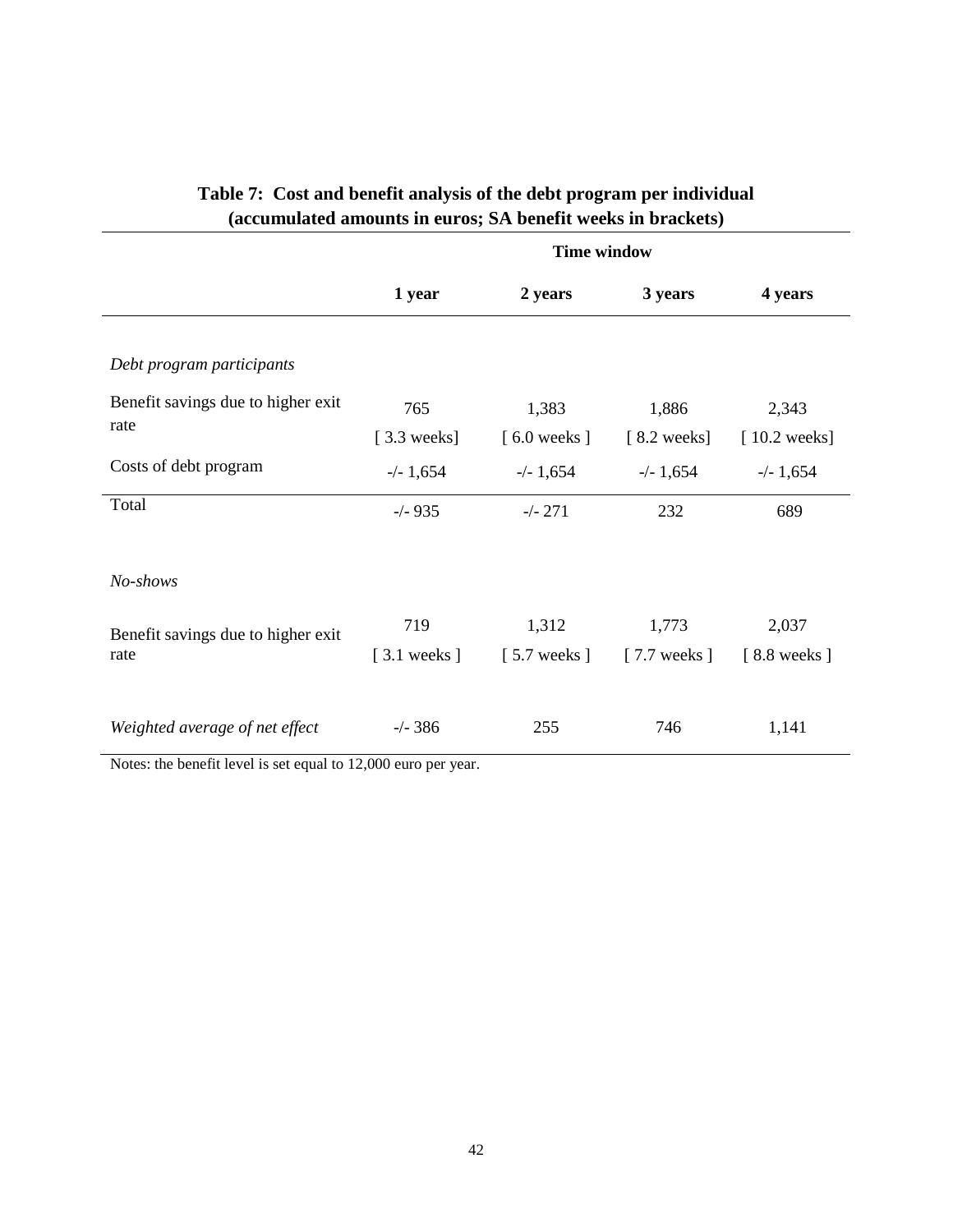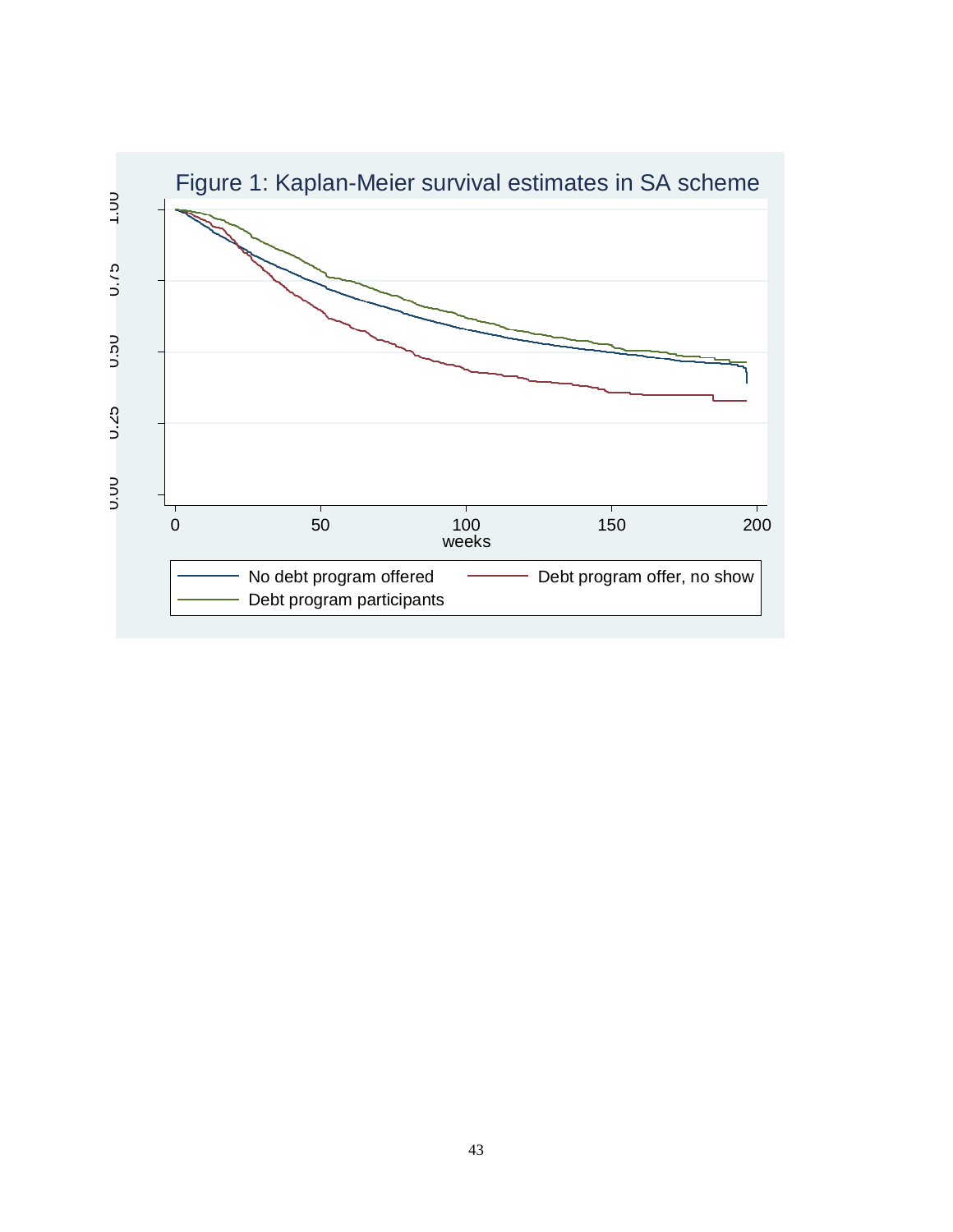

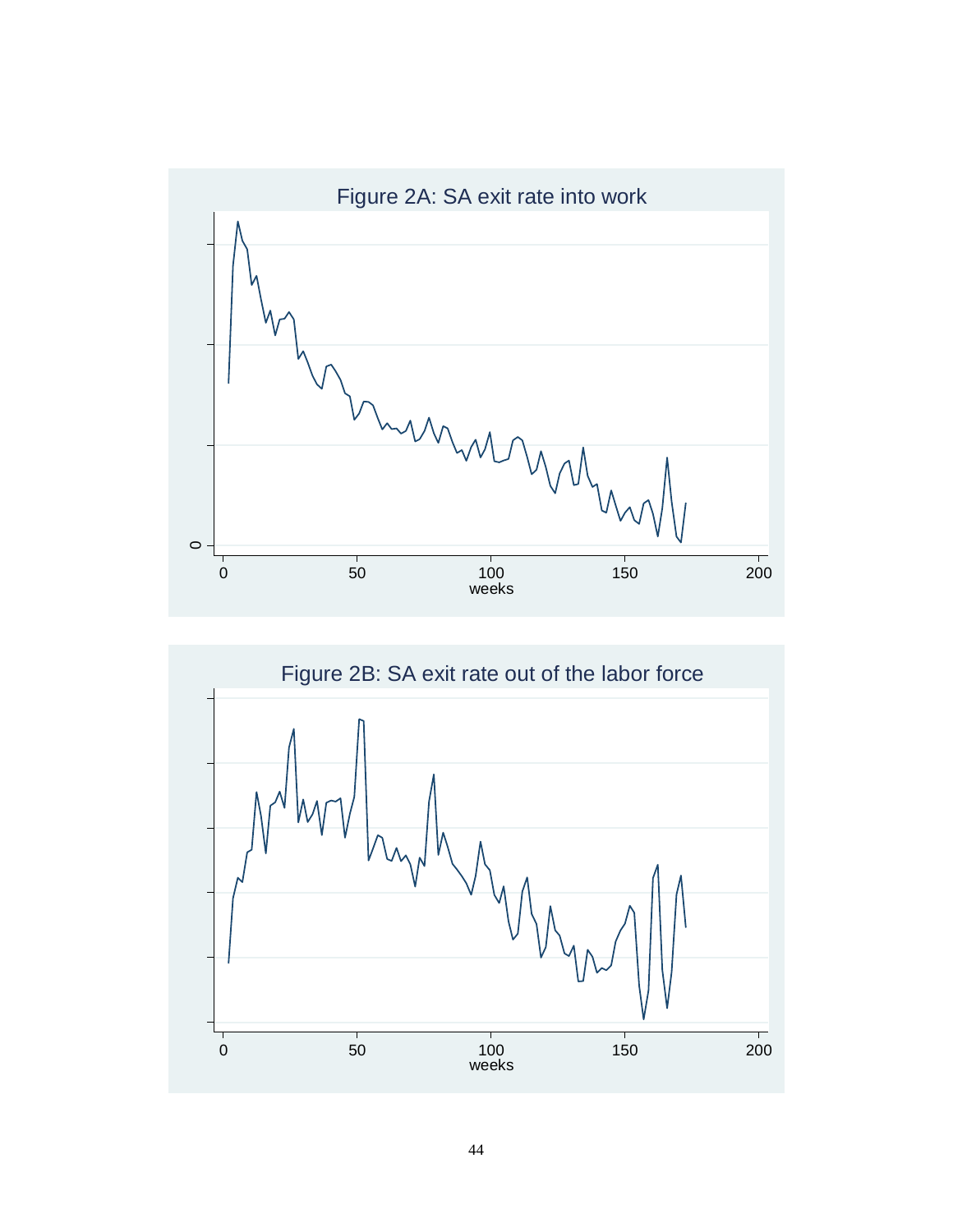

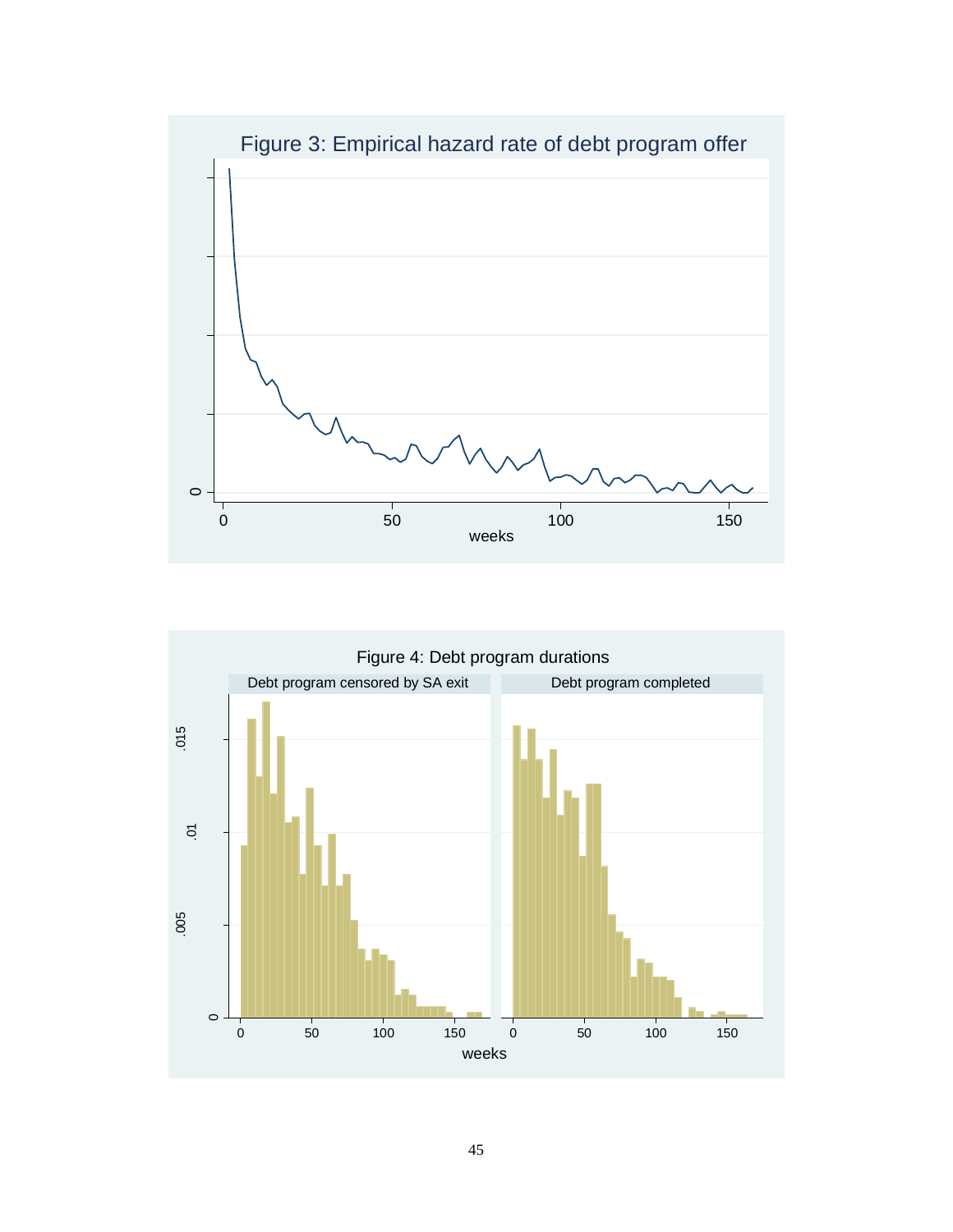